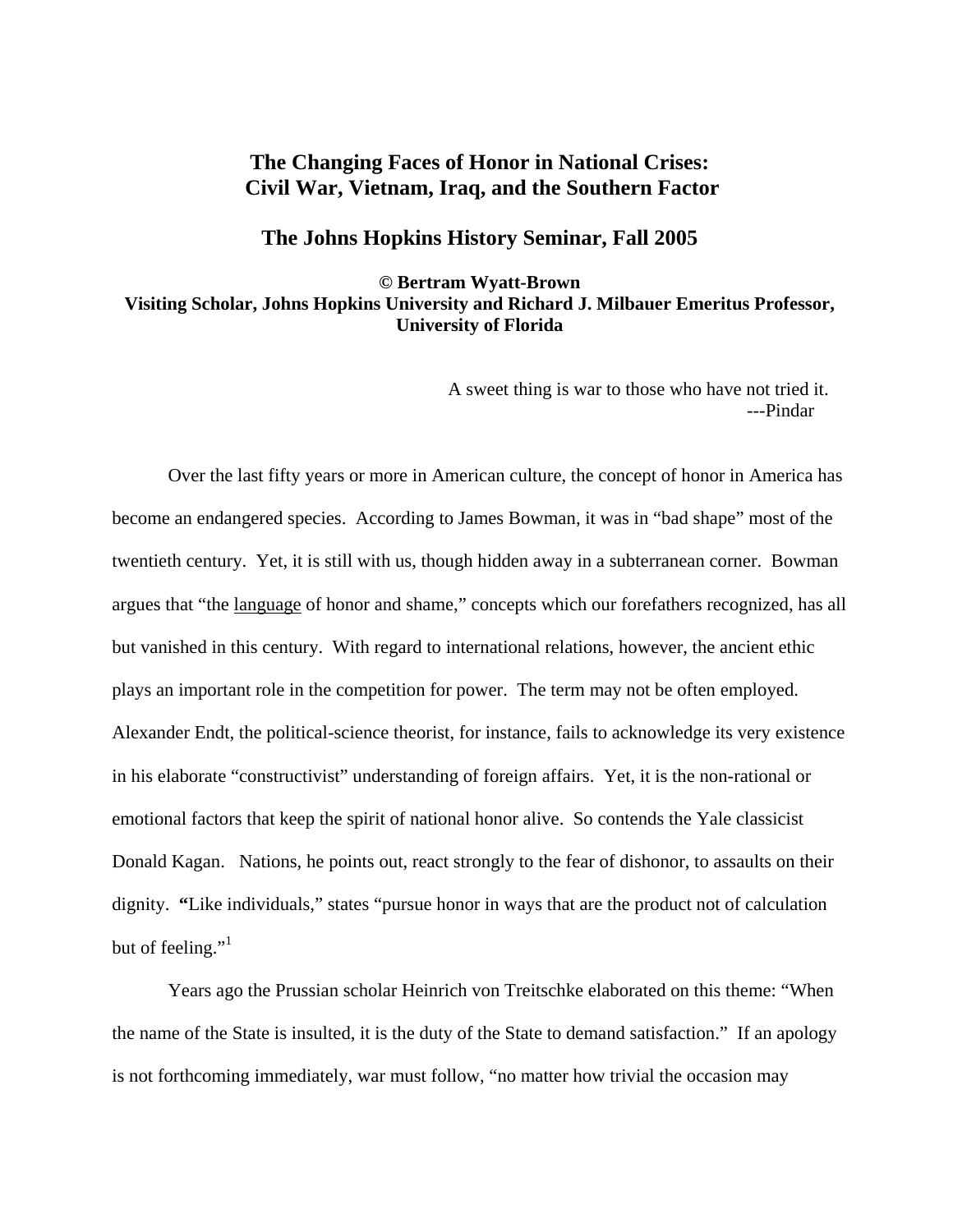appear, for the State must strain every nerve to preserve for itself the respect which it enjoys in the state system." Paramount in international relations is the maintenance and enhancement of a nation's reputation or honor--what is now usually rendered in secular language as national "credibility." It is a less comprehensive term than honor; it refers primarily to policymakers, not to a nation's popular will. For instance, the Kissinger Commission of 1984 declared that beyond the issue of American security in Central America, "our credibility world wide is engaged, and any sign of passivity would be read in the Kremlin as "a sign of US impotence."<sup>2</sup>

 Thus, a passion to retain a state's preeminence, as Kagan proposes, applies in today's world no less than it did in earlier American wars even though we no longer hear leaders call for stout defense of "national honor." In all three conflicts to be discussed--Civil War, Vietnam, and Iraq--similarities in the justifications proposed, the executions of warfare, and the outcomes are tragically evident. Some of these parallels bear the imprint of a sectional culture long noted for its resort to arms and violence. In all three wars, the heads of governments were deeply immersed in the ethos of the South. The three chief executives hailed from the Southwest: Confederate President Jefferson Davis of Mississippi (the "Old Southwest"); Lyndon Johnson of Texas; and George W. Bush, the latter a Southwesterner by adoption. Since the Old West itself was largely settled by Southern whites, the region shared many of that culture's central concerns for personal autonomy, low taxes, male domination, and familial loyalties.

 Under leadership that joined the honor principles of the Old South with the Frontier ethos, the Southern influence, it could be said, helped to hasten the national crises that resulted in aftermaths not at all anticipated. "From the Quasi-War with France to the Vietnam War," argues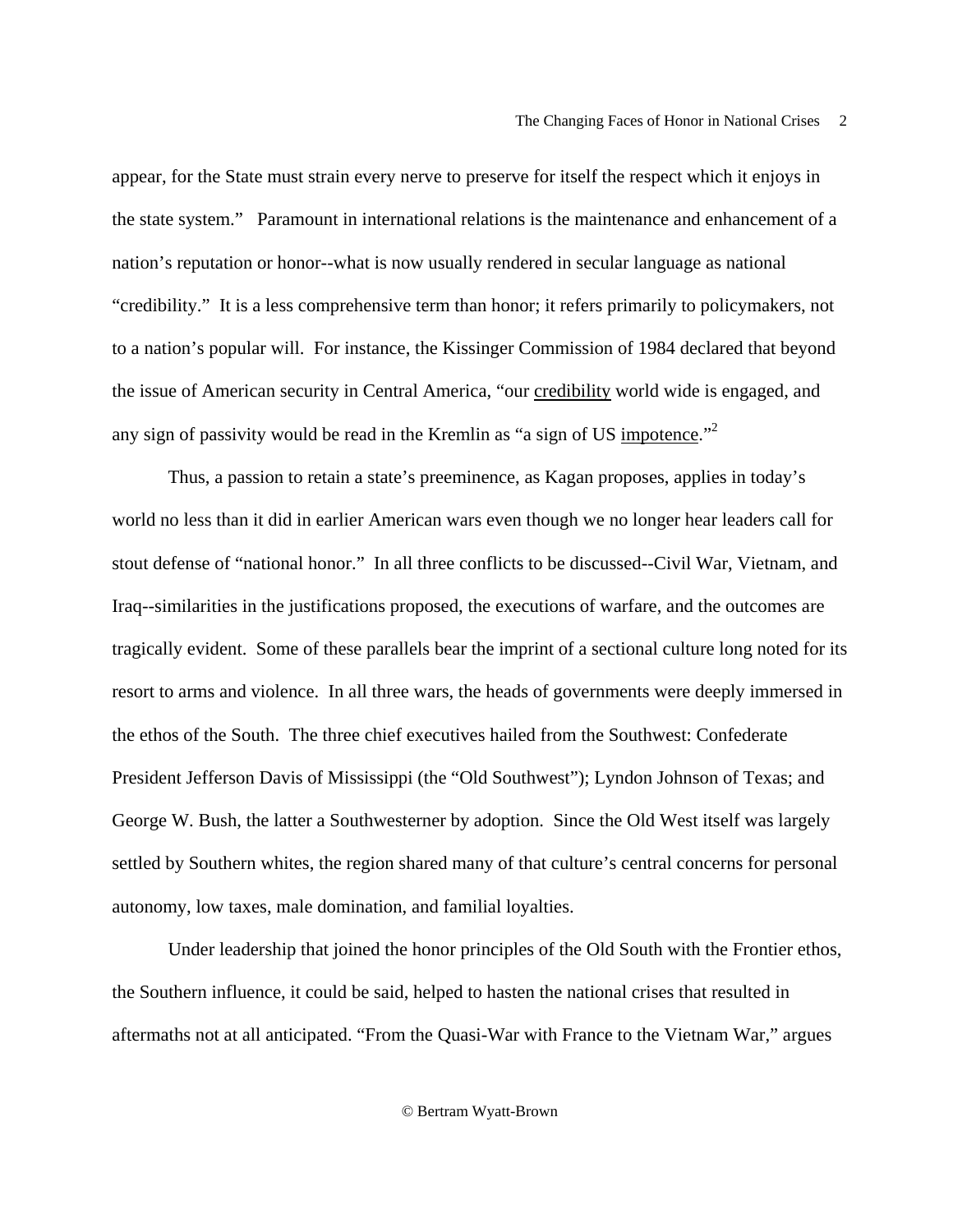David Hackett Fischer, both coastal and inland Southerners "strongly supported every American war no matter what it was about or who it was against. Southern ideas of honor and the warrior ethic combined to create regional war fevers . . . in 1798, 1812, 1846, 1861, 1898, 1917, 1941, 1950 and 1965."<sup>3</sup> It is now feasible to add 2001 and 2002. After the Civil War, in the hands of national leaders with a southern background, the cause of honor appeared in a number of instances: Woodrow Wilson's interventions in Mexico and the First World War, the vastly popular response in the South to Franklin Roosevelt's entry into World War II, and Harry Truman's call to arms in Korea.<sup>4</sup>

 Moreover, the emotional defense of honor's principles continues with special emphasis in the military culture of the nation, in which the southern presence is quite conspicuous. (The role of honor in both foreign policy matters and martial affairs, of course, applies to nearly all other nations' armed services and diplomatic staffs to a greater or lesser degree.) Thus, the intensity of the southern inclination toward the "warrior ethic" has helped to shape the meaning of honor even when it is not recognized as the compulsion it is. This code of conduct in political and international relations embraces these elements: that the world should recognize a state's high distinction; a dread of humiliation if that claim is not provided sufficient respect; a yearning for renown; and, finally, a compulsion for revenge when, in issues of both personal leadership calculations and in collective or national terms, repute for one or another virtue and self-justified power is repudiated.<sup>5</sup> Bowman explains that while honor may evolve, "the changes in it are glacial." That is so even in this egalitarian age when honorable distinctions between high and low, male and female, white and black are culturally disavowed--as they should be. What is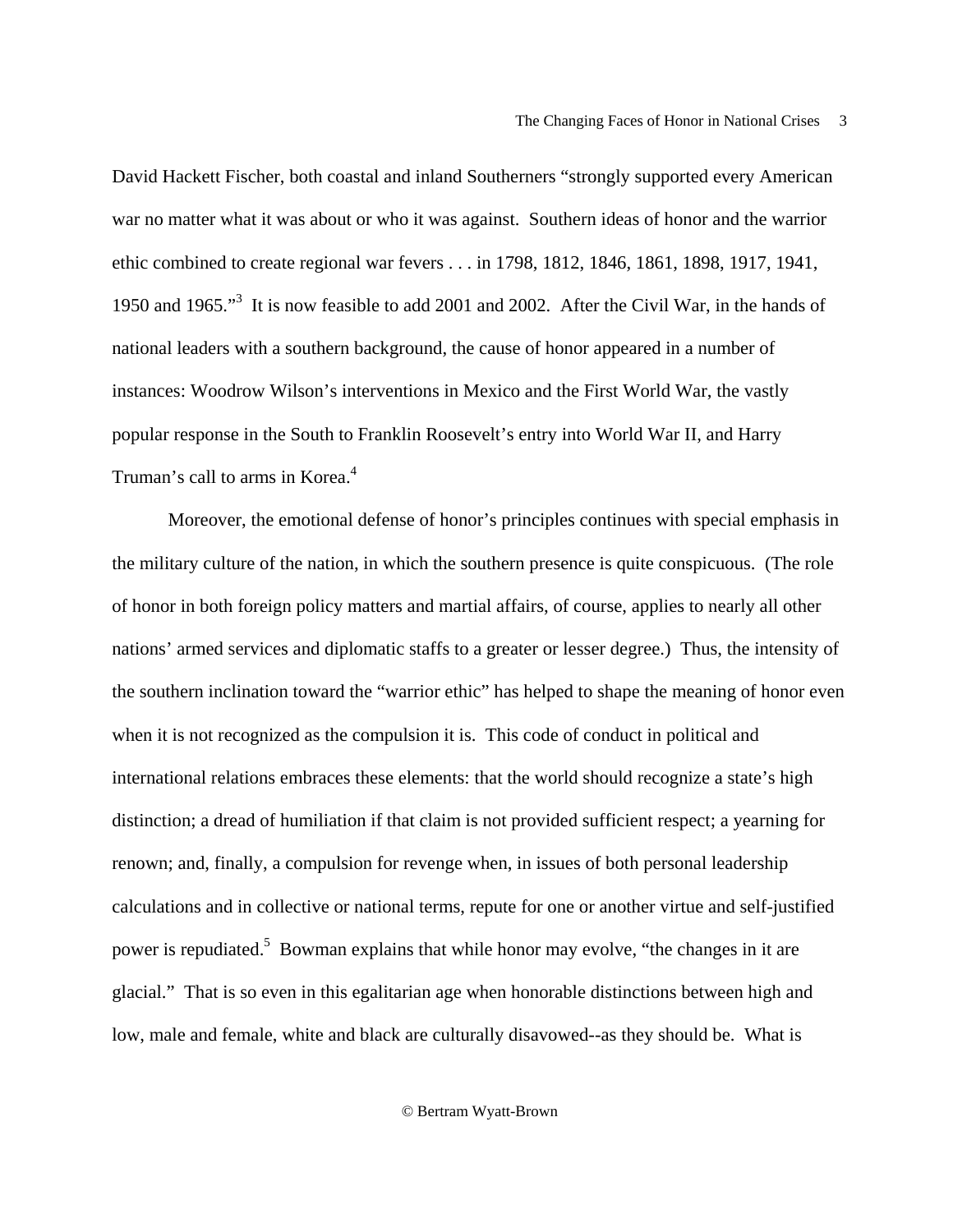honorable is also supposed to be ethically above question, even approaching the plane of a masculine purity of conscience. The rubric of conducting an Augustinian "Just War" is customarily invoked. Yet enlisting this form of honor could well be a means to hide highly questionable reasons. It is a point that the playwrights of Shakespeare's generation in England and Spain brilliantly explored. "Honor pricks me on," declared Sir John Falstaff, "Yea, but how if honor prick me off when I come on? How then? Can honor set to a leg? No. . . . What is honor? A word. What is in that word honor? What is that honor? Air. A trim reckoning! Who hath it? He that died o' Wednesday. Doth he feel it? No. Doth he hear it? No. . . .Honor is a mere scutcheon. And so ends my catechism."<sup>6</sup>

 With regard to the outbreak in 1861, honor played a greater role than in any other American resort to arms. In fact, the nature of honor itself was to change in the twentieth and twenty-first centuries. In the Civil War era, the Southern, disunionists, however, based their moral position largely on the righteous necessity of an honorable vindication against what was deemed a baseless assault on their pride, power, and way of living. To be sure, slavery was the central issue over which the sections had long contended. In 1851, for instance, the militant Amistead Burt of South Carolina declared that secession was essential to preserve "the institution of African slavery, unimpaired and unmolested. $\cdot$ <sup>7</sup> Yet the speech acts of honor were the means to express the fury of the southern soul. As one historian has put it, "The threat to slavery's legitimacy in the Union prompted the sectional crisis, but it was Southern honor that pulled the trigger." In the language of honor, whites found the best way to express the moral urgency of their cause. At a state convention, Jefferson Davis, the future Confederate President, exclaimed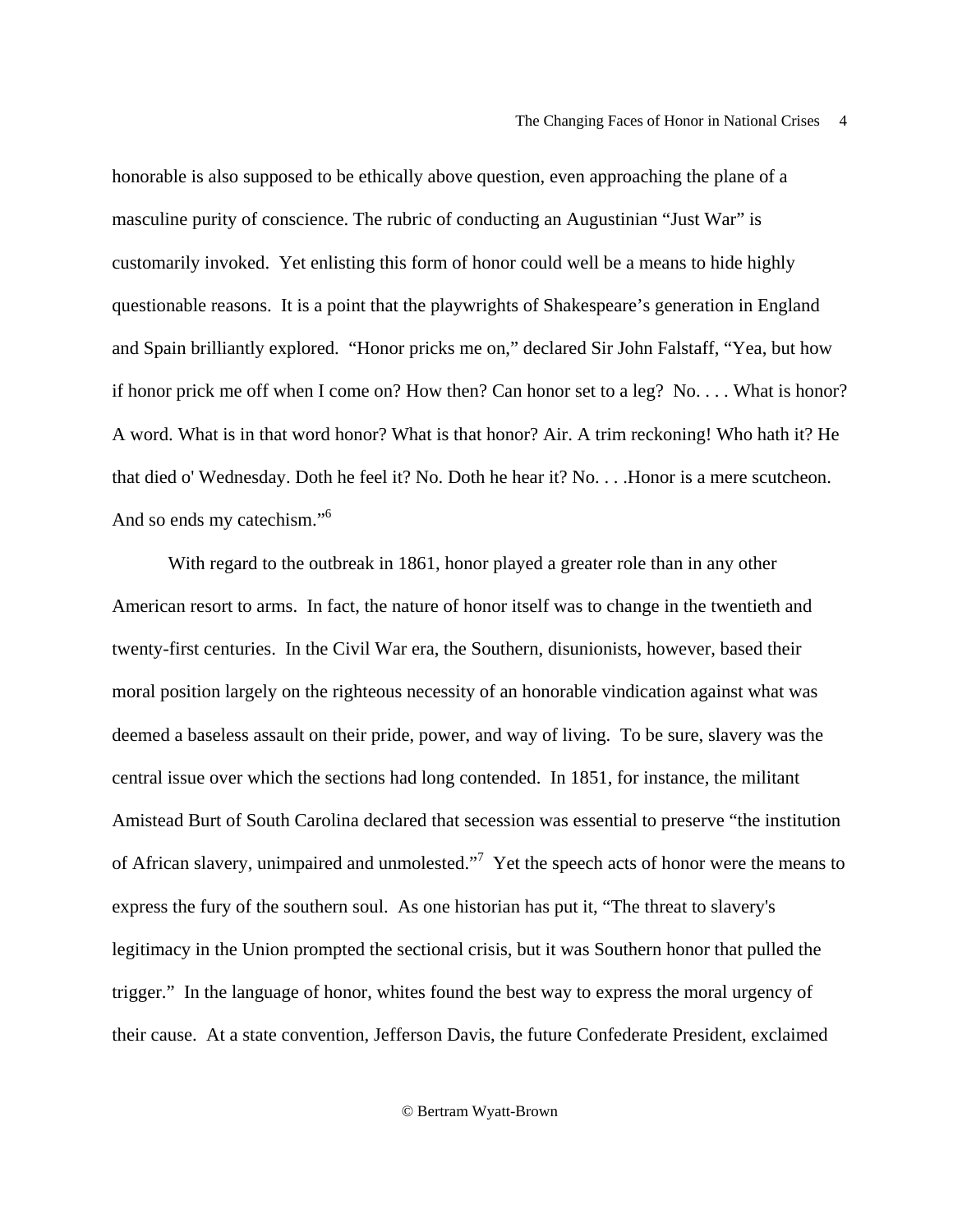that Mississippi's "honor was the first consideration before the citizens in the face of Northern perfidy." "The state's honor," Davis pledged, "was his honor."<sup>8</sup> For thirty years a growing chorus of northern abolitionists and antislavery politicians had denounced the South's planter class as cruel, debauched, and subject to eternal damnation. By the 1850s their verbal knives had stabbed deep into the southern psyche. In 1856 at a convention of radical abolitionists in Syracuse, New York, the great black leader Frederick Douglass summed up the participants' righteous mood. "Liberty," he announced, "must either cut the throat of slavery or slavery would cut the throat of liberty." Others there proposed that slaveholders should be met "at the point of the bayonet."<sup>9</sup> The ordinarily peaceable abolitionist Gerrit Smith, a wealthy New York landowner and one-time Congressman, resigned his seat to promote resistance to proslavery Kansas settlers. In his valedictory, 1856, he proclaimed in the House of Representatives, "I and ten thousand other peace men are not only ready to have [slavery] repulsed with violence, but pursued even unto death, with violence." Such insults and threats did not go unanswered. In May 1856, Congressman Preston Brooks assailed Senator Charles Sumner of Massachusetts with his cane on the floor of the Senate chamber. He did so because he considered Sumner's slurs against his homeland too depraved to qualify him for the honor of a duel.<sup>10</sup>

 Adding to southern outrage was the translation of hot words into bloody deeds. John Brown's Harpers Ferry raid signified a new antislavery strategy of stirring slave insurrection. A Norfolk paper called it "a most insane demonstration by a band of northern fanatics."<sup>11</sup> Terrorism--and that is what John Brown intended--was designed then as nowadays not just to kill indiscriminately but to challenge the power of the state and arouse the victimized masses to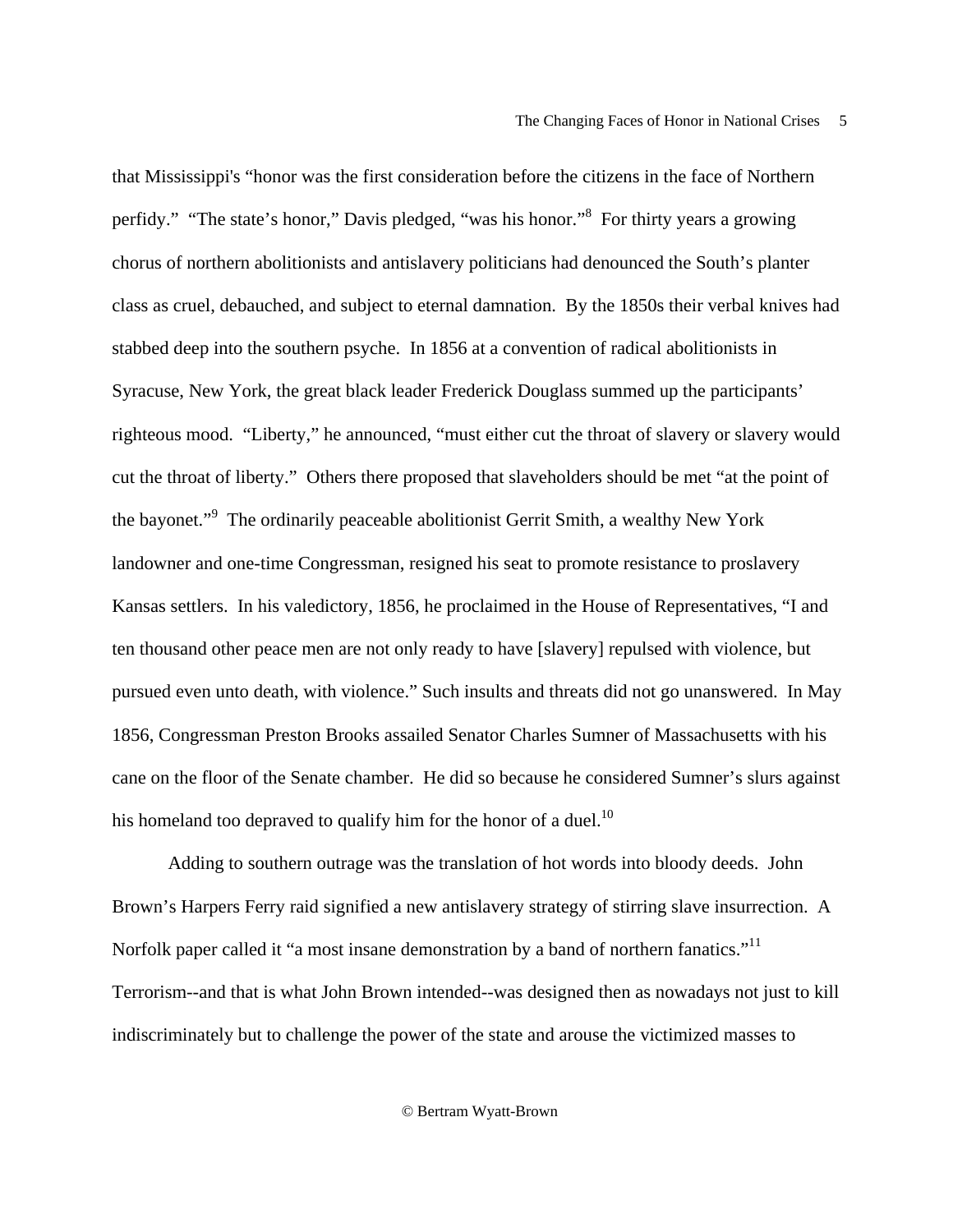heights of violence against their alleged oppression. In a curious twist, Brown became the agent of a violent chivalry about which the Southern planter class prided itself. In a review of a recent Brown biography, Adam Gopnik writes, "Brown triumphed rhetorically and, in the end effectively at Harpers Ferry because the slaveholder's code of honor . . . was not entirely a sham." Governor Henry Wise of Virginia was among those who recognized in Brown a fellow spirit, though in the enemy camp. In a speech at Richmond, Wise declared that Brown "is a bundle of the best nerves I ever saw cut and thrust and bleeding and in bonds. He is a man of clear head, of courage, fortitude and simple ingenuousness." In other words, he was a man of warrior honor, with all the virile attributes so greatly admired in the South. One of Brown's chief admirers was John Wilkes Booth. In 1864, Booth told his sister that Lincoln was "walking in the footsteps of old John Brown, but no more fit to stand with that rugged hero--Great God! No." No less ideologically driven than Brown himself, Booth anointed him as "a man inspired, the grandest character of the century!" Clement L. Vallandigham, later a wartime Copperhead (pro-Southern Yankee), praised Brown as a potential Southern gentleman. He might have become a "consummate commander" in a nobler and worthier cause than the freeing of slaves, the Ohio Congressman mused.12 Yet for all his valor, Brown also seemed to Northern Democrats and Southern whites a terrible portent of sanguinary insurrection and Yankee determination to abolish slavery by force.

 No less threatening, as southern militants interpreted it, was the election of the "black Republican" Abraham Lincoln. Even the Constitutional Unionists, who opposed reckless, hasty action, would abandon the federal cause in the name of their states' honor. An antisecessionist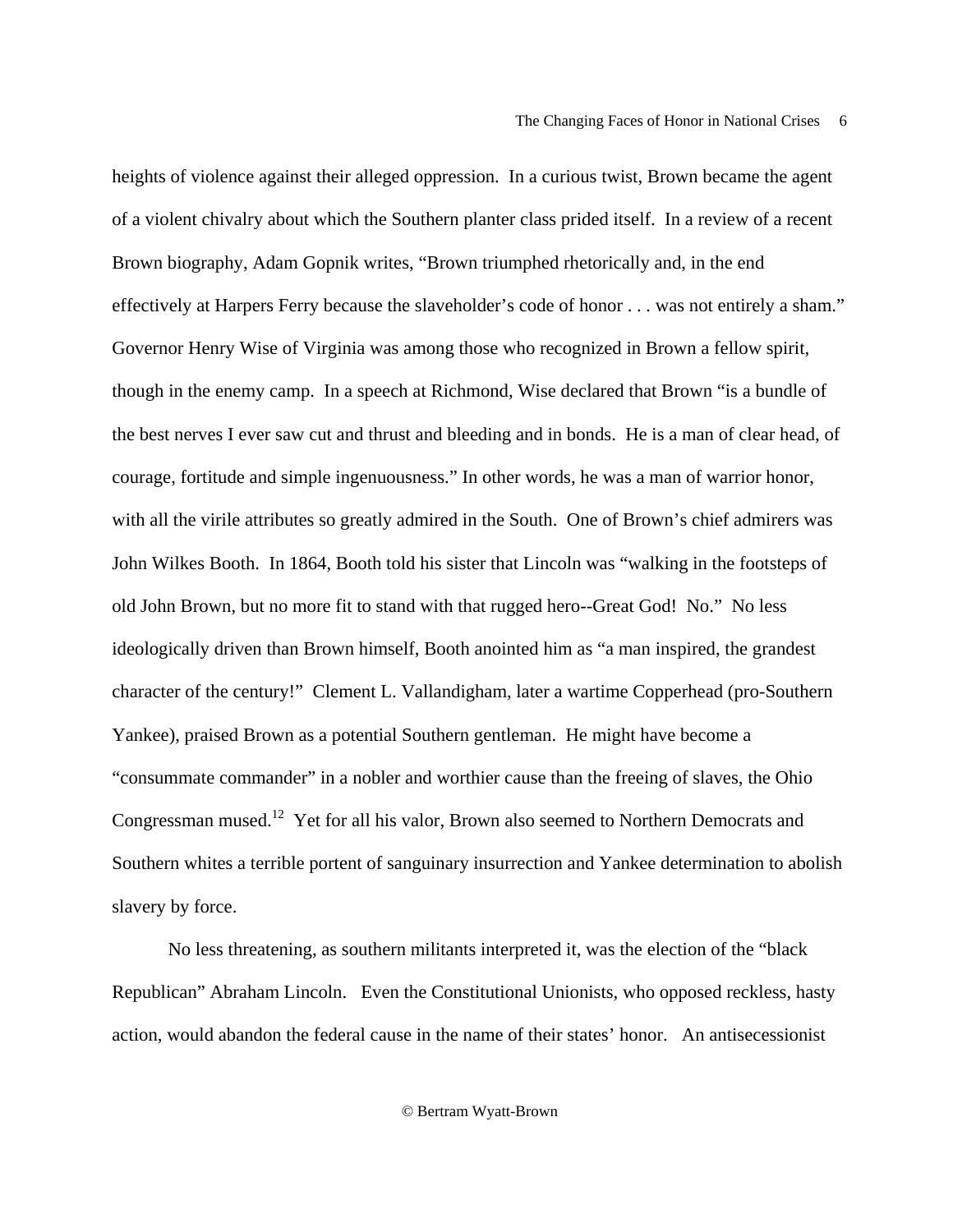Virginian confided in his diary that his state "has done all it could do consistent with honour and justice to settle it peaceably in the Union." After Lincoln's call for mobilization, however, "she had to cast her fortunes with the South. This she has done and I am with her." To submit obsequiously to his victory would result in untold disasters, a Mississippi newspaper declared. It would mean the loss of southern self-rule, freedom for the slaves, and "the grossest humiliation, to break down the stubborn pride and manliness native to the Southern breast."13 According to the Mississippi secession proclamation, "Utter subjugation awaits us in the Union, if we should consent longer to remain in it. It is not a matter of choice, but of necessity. We must either submit to degradation, and to the loss of property worth four billions of money, or we must secede from the Union framed by our fathers, to secure this as well as every other species of property." Maintenance of honor and the right to hold human property were compatible public aims. The historian Anne Rubin writes that, in going to war, Southerners convinced themselves that their soldiers would all be "honorable, honest, moral and virtuous," whereas the foe had to consist of mere "desperadoes and dangerous men."<sup>14</sup>

 In contrast, the Yankees' version of honor had taken a different turn following the American Revolution. Becoming ever more commercial, industrial, and urban in character, Northerners no longer firmly and exclusively linked honor to homeland, family, and face-to-face community and the reputation of all these entities. Instead, the ethic was joined to the blessings of self-government and to the abstractions and symbols of national sovereignty, the stars and stripes, the virtues of free labor, and the idea of a perpetual Union. Abraham Lincoln's understanding of honor was inseparable from his conception of national unity.<sup>15</sup> Liberty for the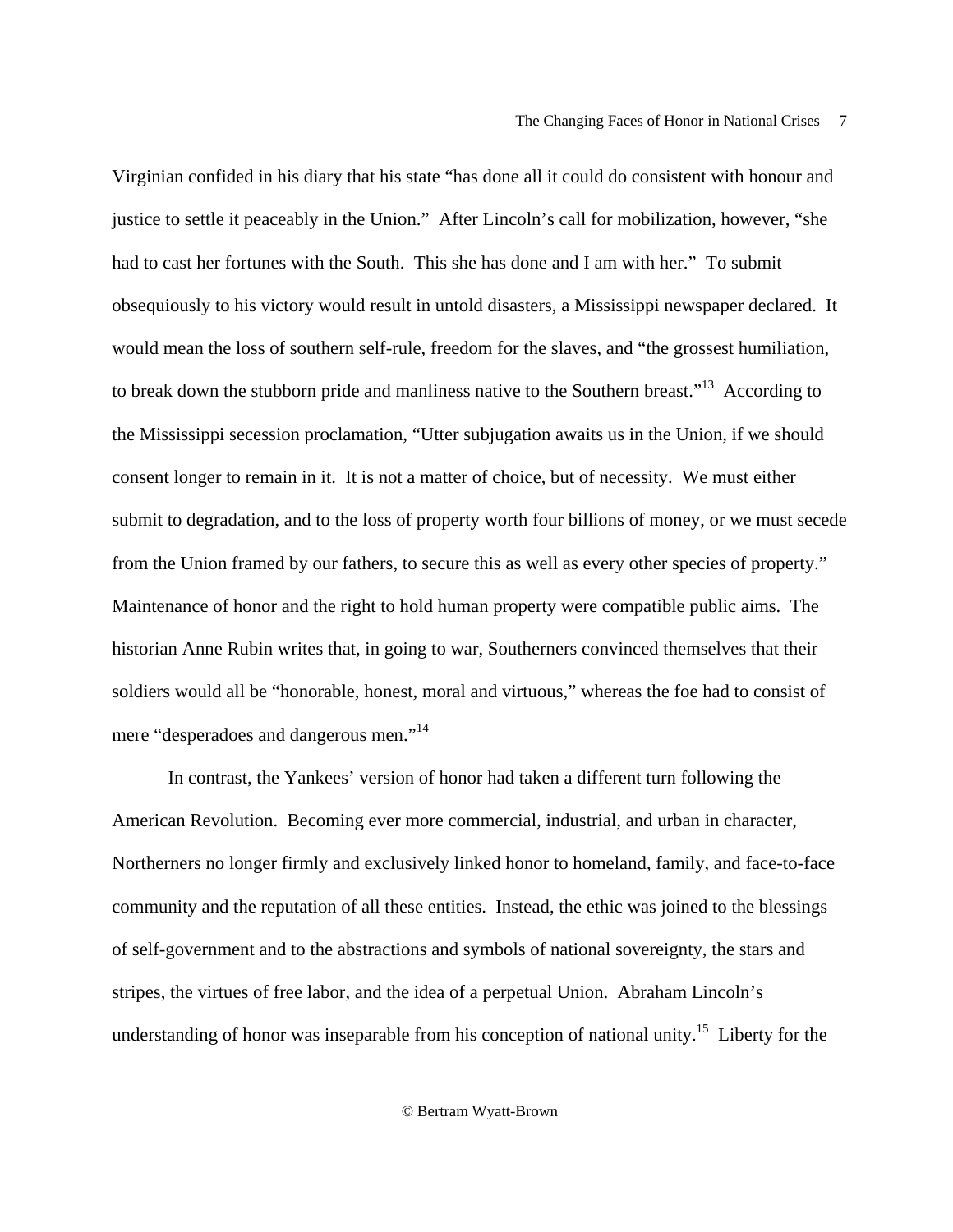antebellum southern white male, however, required absolute power over the dark-skinned race. Otherwise, liberty was meaningless. Lincoln had observed, "We all declare for liberty; but in using the same word, we do not all mean the same thing." For some it signifies a man's right to do as he sees fit with himself or his labor, the President continued, but others "mean for some men to do as they please with other men and the product of other men's labor."<sup>16</sup> Just as honor was posed against shame, so liberty's opposite was slavery. The likening of their own system of labor to notions of humiliation and subservience meant that Southerners recoiled in revulsion from any implication of being themselves slavish, degenerate, and heathenish.

 The second theme concerns honor in the actual fighting. Southern troops were most likely to find "honor" an inspiration in battle. Northern soldiers rallied under the banner of "duty." In some cultures honor plays a major role in men's self-conception, out of which an intense warrior spirit develops. Freeman Dyson points out that during the First and the Second World Wars, German soldiers were superior fighters compared with their enemies. "*Soldantentum*" signifies the German fighters' "spiritual vocation," something absent from American and British ways of life. Unlike the soldier of the fatherland, his southern counterpart might challenge orders, go his own way, or even vote out an unpopular officer. Yet he was fanatically determined to prove selfsacrificial valor. By and large many did so when expertly commanded. A group of Civil War historians has pointed out that "the tactical ascendancy of the Confederate soldier and his leaders" was far greater than those of the Union enemy. At the Battle of Fredericksburg, for instance, Union General Burnside's troops "had combat effectiveness of less than 30 per cent of that of the defending Confederates."17 Drawing upon similar circumstances during the Civil War, Dyson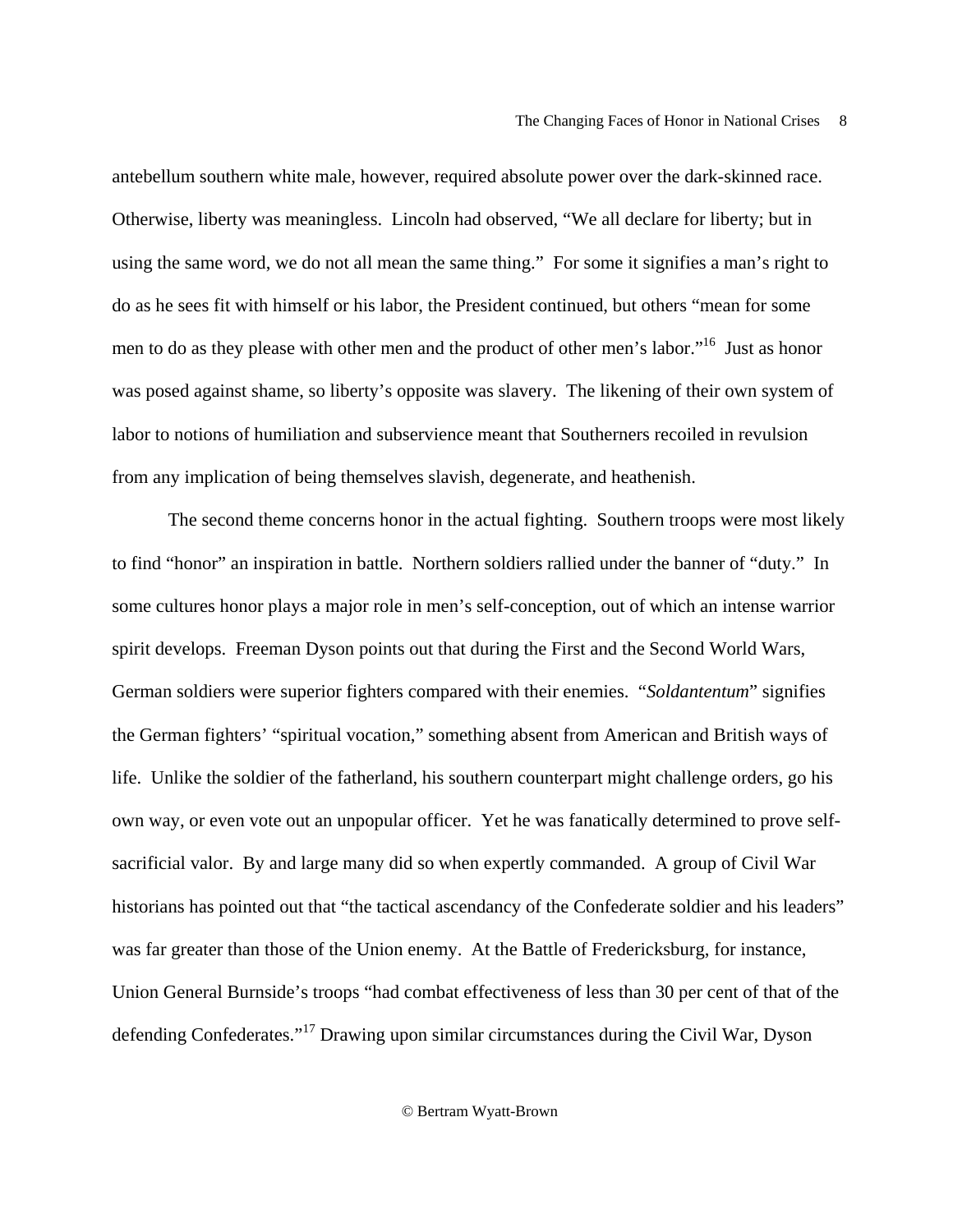finds that there was some truth in the notion that the more industrialized, commercial North produced less militarily inclined draftees and recruits than did the Confederate states. But in all fairness it must be added that S. L. A. Marshall was undoubtedly accurate when he wrote, "Personal honor is the one thing valued more than life itself by the majority of men." He was referring to American veterans in World War II, but the maxim has almost universal application. (To demonstrate cowardice, indecision, or disregard for the safety of comrades was to incur the revulsion of all others and even prompt court-martial and execution.)<sup>18</sup>

 Nonetheless, the Union forces prevailed. Overwhelmed by lost battles, lost troops, lost land, Jefferson Davis and his cabinet were even willing to lose slavery as well--the very centerpiece of secessionist goals. They hoped to exchange black bondage for foreign recognition and negotiations on southern terms. On these grounds, they could claim that the dignity of the state and its people had been preserved. No doubt they would have forced the "freed slaves" into some kind of lesser peonage, subject to severe restrictions. Secretary of State Judah P. Benjamin had informed his representatives abroad that to gain Confederate sovereignty, "no sacrifice is too great, save that of honor."<sup>19</sup> That concept seemed to matter more than human bondage itself. A common phrase between veterans and civilians alike was "We have lost all save honor." (Francis I uttered these famous words after Charles V's army defeated the French at Pavia in 1525.)

 The military loss in 1865 deeply affected the mood of the southern people. Their reaction was quite unlike the resignation of the Germans and Japanese after the Second World War. Under Allied direction, both former Axis powers rediscovered their parliamentary roots and soon received massive financial assistance that assured high employment and economic recovery. In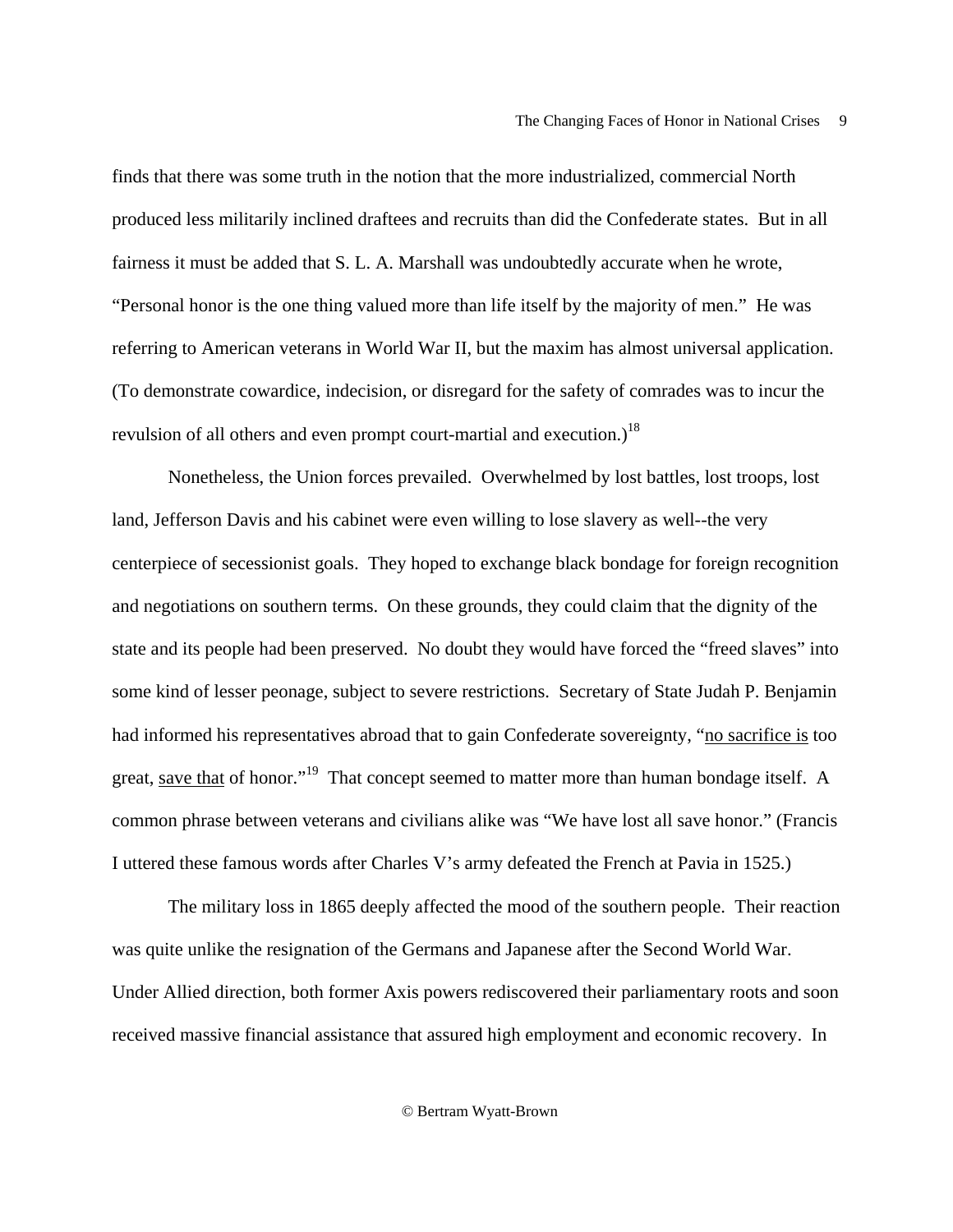the post-Civil War years, no Marshall Plan would help the South to accept the victor's demands for a biracial democracy. Rather, the former slave states more closely resembled 1920s Germany, where resentments over economic failure, inflation, and political divisiveness prompted a totalitarian reaction and renewal of warfare. Uppermost in the southern mind was an acute sense of humiliation that had to be repelled as quickly as possible. Most of those who returned to civilian life complied with the requirement of swearing loyalty to the victorious foe—but not without a sense of humiliation and resentment. Belligerent southern women took their country's defeat especially hard. Emma Holmes of Charleston, South Carolina, struck a common theme about the supposedly historic differences between the sections when she declared, "We, the freeborn descendants of the Cavaliers to submit to the descendants of the witch burning Puritans, whose God is the Almighty Dollar. Never!" Holmes recorded that a Virginia friend told her that General Hunter's men in the Shenandoah Valley had completely stripped her house of its possessions. They had not spared even "the privies," which were "searched for hidden articles." When she appealed to Hunter himself, he replied, that "he was glad of it . . . the women  $&$ children were the very fiends of this war, sending their husbands, fathers & brothers into the army. He meant to humble the pride of the Virginians to the very dust." But, Holmes explained in her diary, the Union general's answer only made her friend more determined than ever. To Holmes's satisfaction the Virginian had declared that "she would be willing to lose 10,000 times as much for the great cause." Like many others, Catherine Edmonston of North Carolina voiced "a deep & abiding resentment towards a nation who thus debases our sense of personal honour. . . .& for all this we hate you!"<sup>20</sup>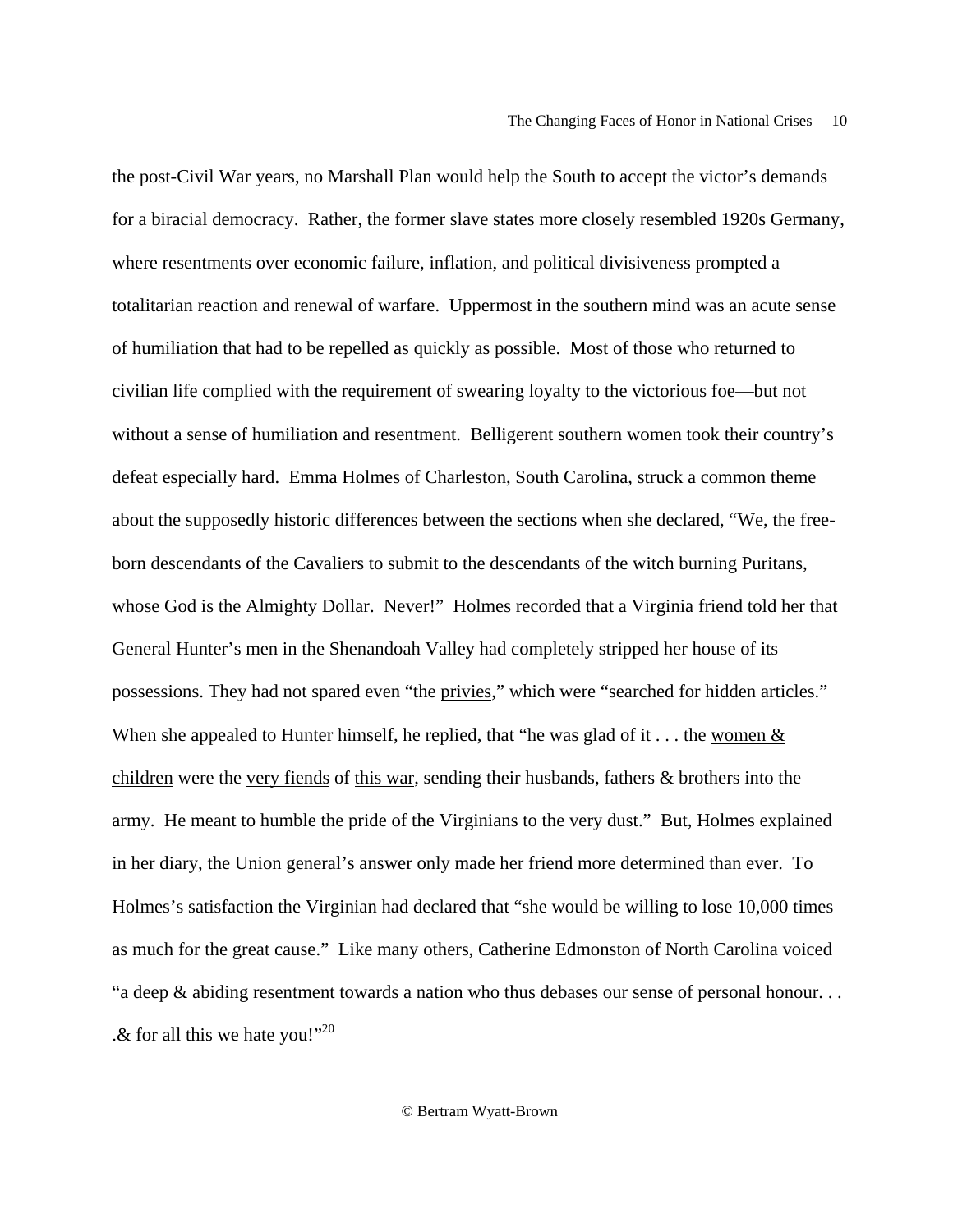Apart from Sherman and Sheridan's paths of destruction, the Confederates were mildly treated--at least by the standards of more recent wars. The policy of restraint, however, undermined the Republican Party's plans for a new egalitarian, free-labor, free-black society in the former land of social hierarchy and bondage. After assuming office, President Andrew Johnson of Tennessee quickly insisted on a restoration of white rights to self-government, an agenda that heartened the ex-Rebels. As early as the fall of 1865, even William Holden, whom the Southern Democratic President had appointed the Provisional Governor of North Carolina, confided that contempt for the federal government was even greater than it had been during the secession crisis. "In May and June last," Holden wrote, "these rebellious spirits would not have dared to show their heads even for the office of constable; but leniency has emboldened them." Even defeated heroic societies rely on contempt to assuage the shame. It is, writes William Ian Miller, "what the honorable have the right to show for the less honorable"--as those with power perceive it. Indeed, honor can become all too tolerant of the most reprehensible behavior. It can signify gross hypocrisy, cynicism, and sheer prejudice, to a degree far worse than Falstaff's insight into its potential emptiness or at least shallowness. Under such circumstances, it represents excellent public relations, not virtue at all.<sup>21</sup>

 Still rebellious despite the great loss, Southern whites began guerilla warfare soon after the bluecoats mustered out. In May 1865 one million Union veterans were still at arms, most located throughout the conquered states. By November, though, only 200,000 remained in service. By June 1866, the army had returned nearly to its pre-Civil War size. Most troops were stationed in the Western forts facing Native American tribes. Only a pathetic remnant of military personnel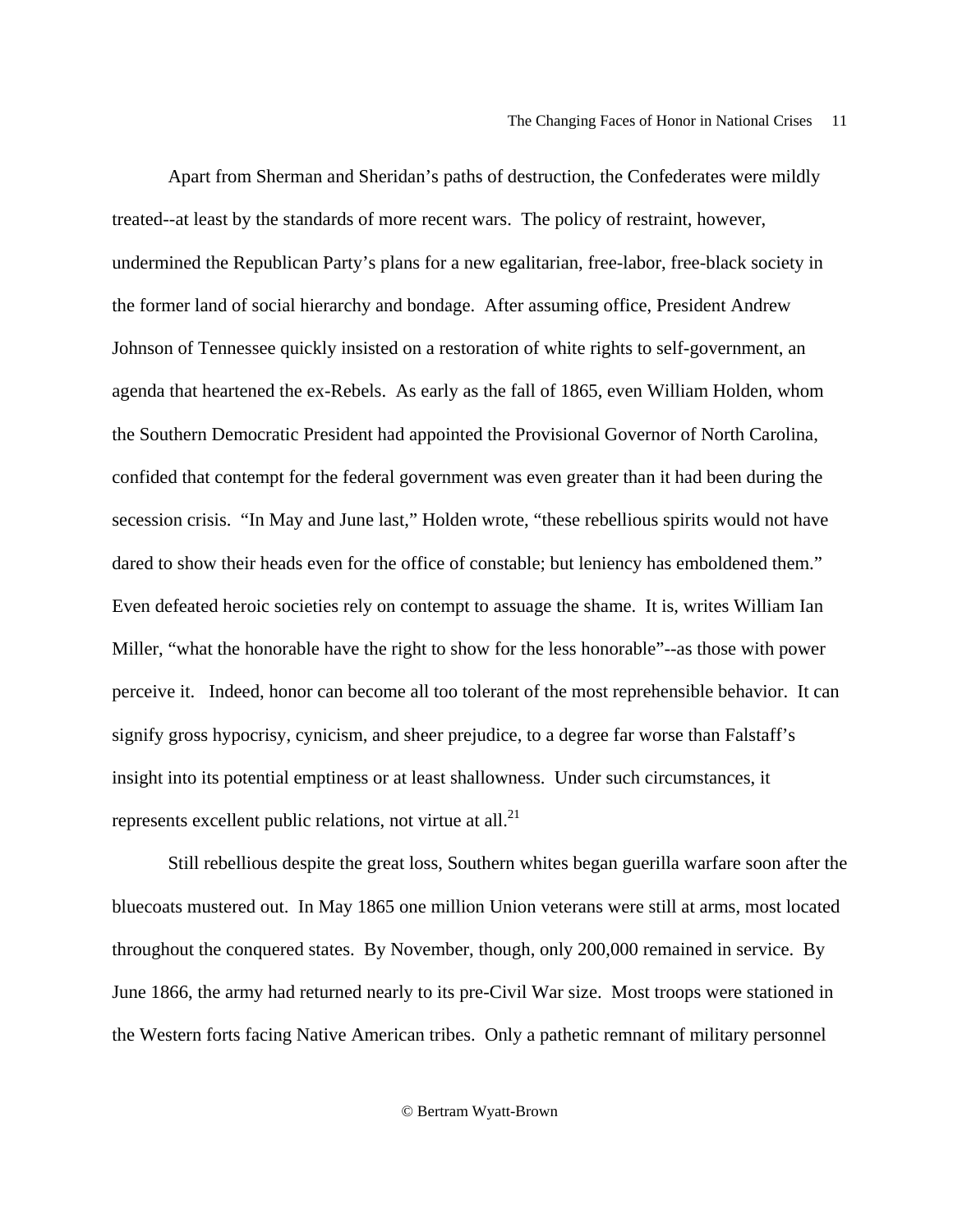was left to police the countryside. The resulting vacuum of power was soon filled by the ex-Rebels themselves.<sup>22</sup> Political assassinations and murders, lynchings, beatings of both white and black Republican state and local officials, and lesser forms of intimidation made true, two-party democracy impossible in the former slave states. The other two wars would reveal the same tragic consequences. With the Civil War and the Iraqi situation in mind, the historian Edward Ayers writes, "Reconstructions are races between change and reaction; they cannot last long before they become another form of oppression. Reconstructions must make their changes quickly or they are not likely to make them at all." That failed to happen in all three cases.<sup>23</sup>

 Faced with a persistent southern insurgency through both the Johnson and the Grant administrations, the Civil War victors soon wearied of the expenses and the complications of creating a bi-racial party system under a Republican policy of "nation-building." By 1876, the North welcomed an end to the democratic experiment. It was the first of many failed attempts to impose egalitarian principles on a culture and a conquered country unwilling to accept them. Yankees even adopted the southern view of black inferiority and alleged inability to meet the responsibilities of universal manhood suffrage. In a real sense, the South had lost the war but won the war of words.<sup>24</sup> The rhetoric of racism and reaction became all too common in northern circles. Agrarian-minded, slaveholding southern whites customarily railed against Yankee imperialism and economic greed, godless feminism, hypocrisy of mind and spirit, and evil habits of every sort. In their defeat, they developed the legend of the "Lost Cause." The memorialization of the glorious dead fed southern bitterness about black freedom and Yankee domination for years to come.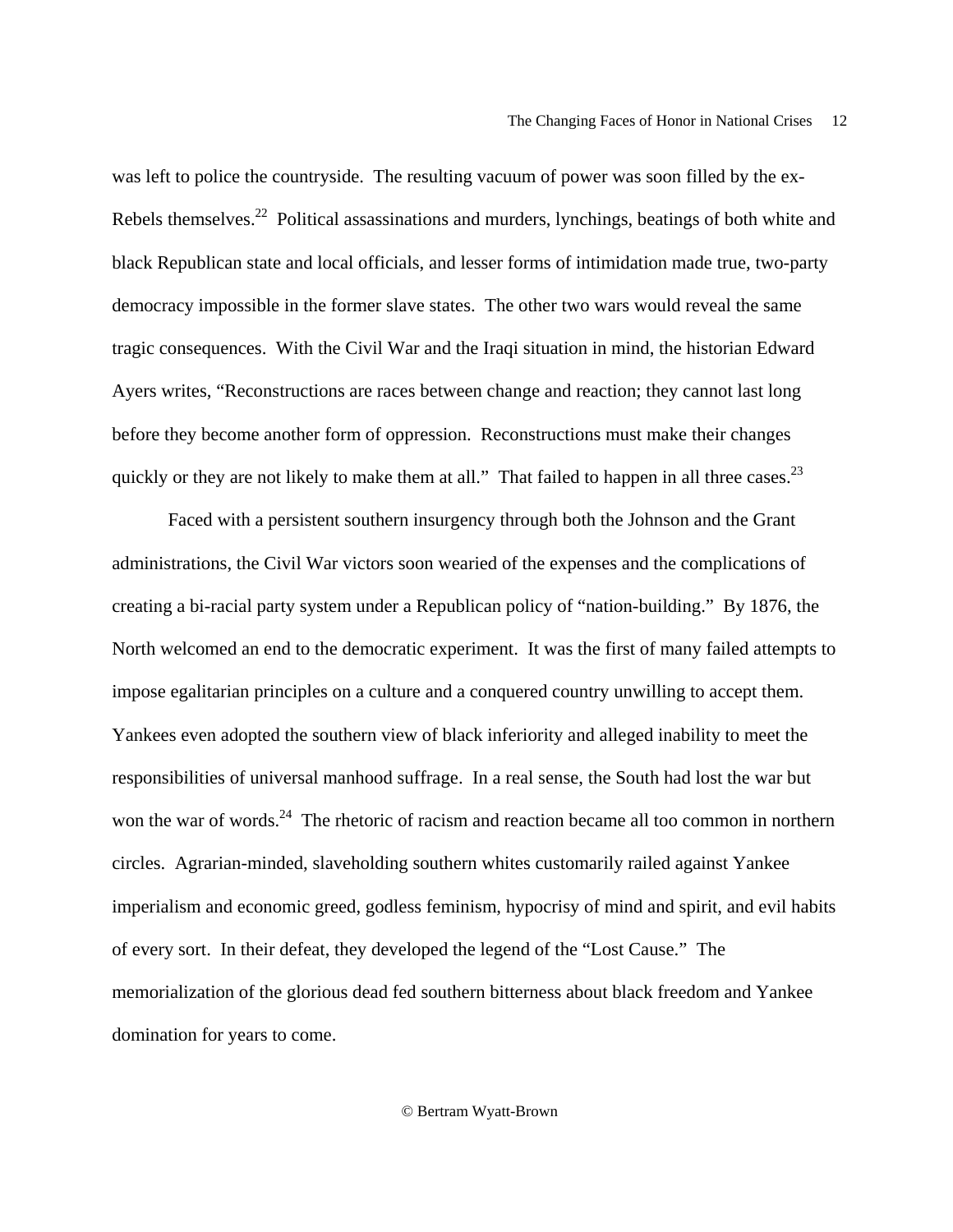In their angry frustration, southern whites found a handy scapegoat—the black male. Ku Klux members, mostly former Rebel veterans, formed a paramilitary army of sorts to honor the Confederate dead in the "Lost Cause," intimidate freedmen, and restore the Democratic party to power.25 The claim of black rape of white women to justify a burning or hanging was no less horrible than the contemporary stoning of women for alleged sexual misbehavior by Arabic communities. The Virginia-reared journalist Thomas Nelson Page applauded the "old-fashioned gallantry" and the "knightly" impulses which drove southern males to employ mob torture and murder as the means to retaliate for a white woman's loss of honor. The abolitionist dream of a nation completely freed from the influence and mentality of the old "slavocracy" vanished from Lincoln's party and from the nation as a whole. $^{26}$ 

\* \* \*

 In this comparative analysis, the argument moves from the battlefields of Virginia to those in the Mekong Delta. The leap across time does not negate an underlying continuity in which a southern mentality played a considerable part in American military ventures. But its meaning became problematic, at least for those in the ranks of a war that seemed to the troops in the swamps of Vietnam as traumatic, pointless, and incompetently led. The British veterans of trench warfare in World War I repudiated the old-fashioned gentlemanly aim to achieve patriotic glory. The poet Wilfred Owen denounced "The Old Lie: Dulce et decorum est/ Pro patria mori."<sup>27</sup> In similar fashion, Americans in Vietnam felt alienated not only from the higher-ups but from the antiwar public at home.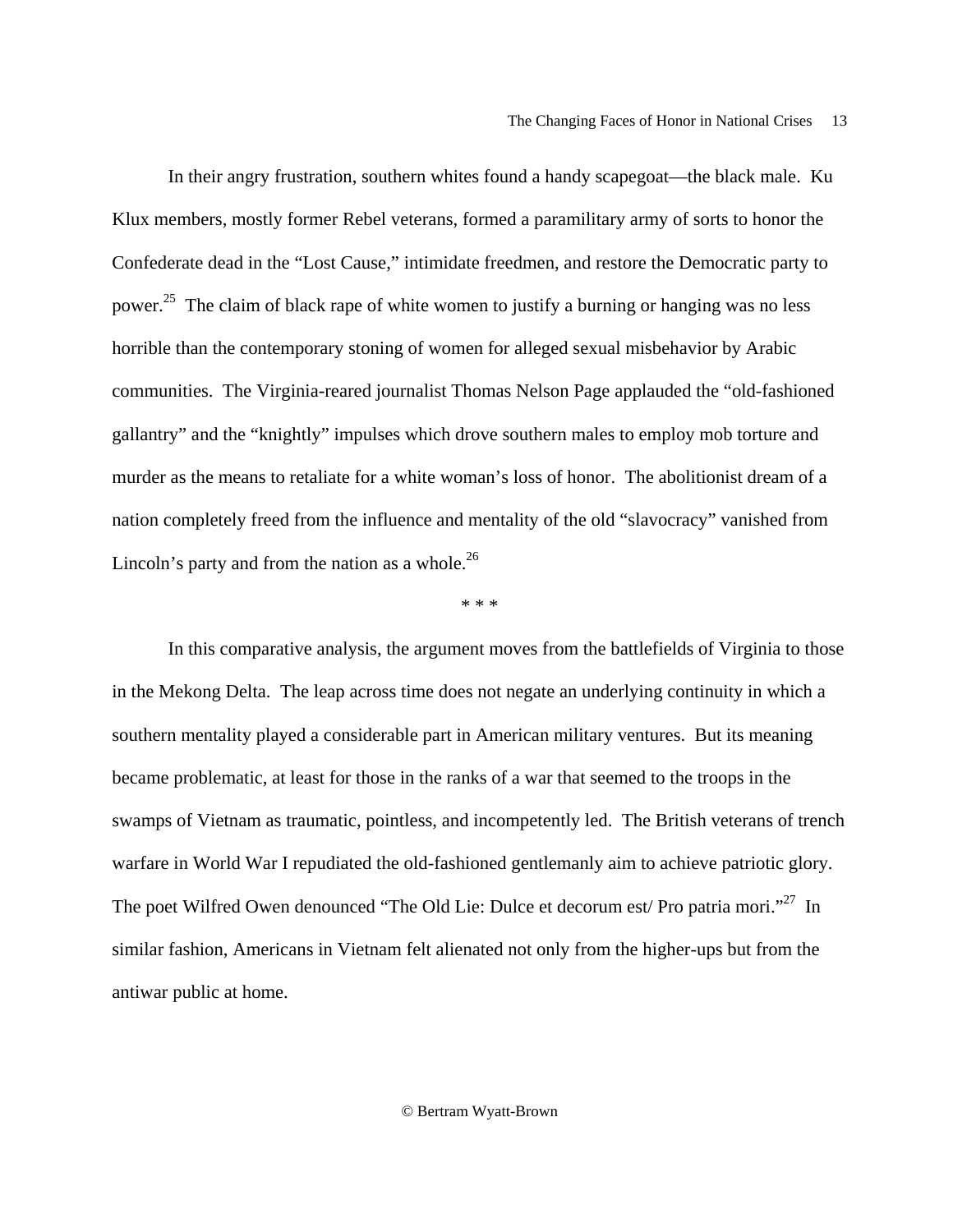At the head of the United States government was Lyndon Johnson, a Southerner steeped in the ideals of his region. Next to Jefferson Davis and possibly another Southerner, Woodrow Wilson, no American President was as dedicated to the principles of the code as Lyndon Johnson. Throughout the Vietnam War, he was determined to sustain his popularity by showing strength, determination, and a manly outlook. The exercise of power in behalf of an intense self-regard was not only an obsession but a means to receive the gratitude of the public which alone can ratify the claim to honor. Instead, as the war went on, the collapse of his public reputation drove him to despair and shame. According to the biographer Doris Kearns, "with each year in office, Johnson lost one supporter in ten." By 1968 he held only 26 per cent of those polled.<sup>28</sup>

 To be sure, honor was not the sole cause of the Vietnam War, less than it had been in the Civil War. Nonetheless one must ask, did Johnson's engagement in Southeast Asia meet the criterion of "rational" motives to pursue a "just war"? According to a Gallup poll in 2004, nearly 62 per cent of those asked concluded that the Vietnam War was not a "just war."<sup>229</sup> By Donald Kagan's standards as mentioned earlier, North Vietnam scarcely posed a threat, immediate or distant, to the security of the United States. On the other hand, as Undersecretary of State for Far Eastern Affairs, Dean Rusk in 1951 had articulated the commonly voiced "domino theory." Rusk was born in Cherokee County, Georgia, educated in Atlanta and at Davidson College in North Carolina. As he saw it, the Communist thrust had to be countered in Indochina by preemptive action. Otherwise, Burma, Thailand, Indonesia, India, and other nations would fall to the Soviets. As Secretary of State under Kennedy and Johnson, Rusk remained true to his early convictions.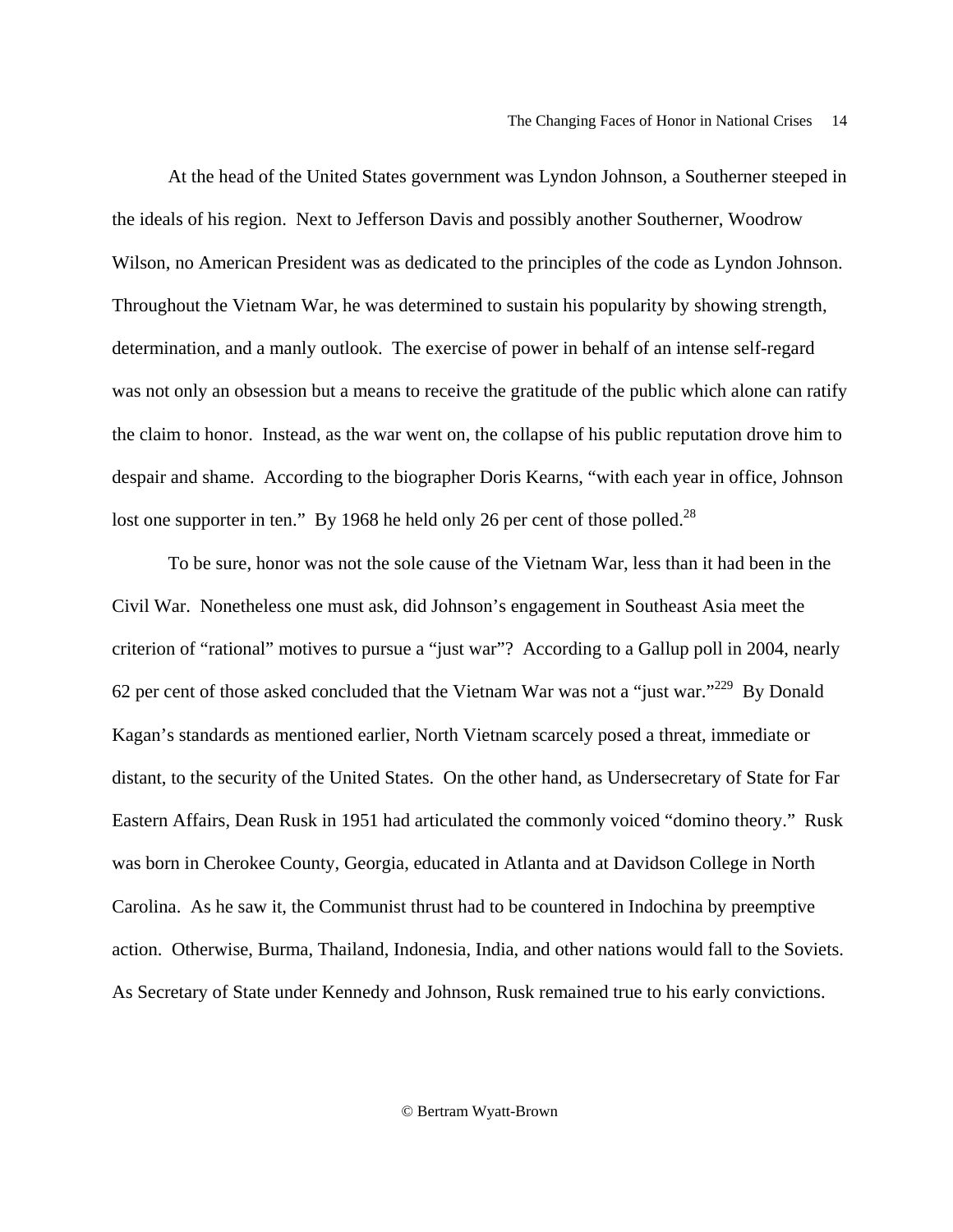By 1962, the spread of Communism was allegedly to reach as far as Australia and even Africa unless checked in Vietnam.<sup>30</sup>

 In advice to President Eisenhower in 1954, Admiral Arthur Radford, Head of the Joint Chiefs of Staff, however, had concluded that "Indochina is devoid of decisive military objectives." For America to get involved would "be a serious diversion of limited U.S. capabilities."31 Ten years later, Senator Richard Russell of Georgia was equally skeptical. He counseled Johnson that the North Vietnamese posed no threat to vital national interests. But after the Tonkin Gulf incident, Russell joined the patriotic chorus for war, no doubt on learning about its popularity in his home state. He announced that America's national honor was endangered along with "the respect of other nations." Likewise, Senator John Cornelius Stennis of Mississippi initially doubted the need to assume a cause that France had abandoned. Once the commitment to war was made irreversible, though, he rejoiced that Johnson's Great Society programs would have to "be relegated to the rear" in order to destroy the Viet Cong and gain "peace with honor." Johnson was aware that the southern conservatives "hate this stuff. They don't want to help the poor and the Negroes . . . But the war, oh, they'll like this war."<sup>32</sup>

 Unaware of centuries of mistrust between China and the Vietnamese, the Johnson administration assumed that the little Southeast Asian country was merely a puppet of international Communism, governed not in Hanoi but in Beijing and Moscow. Such a distortion of reality was bound to be disastrous. Behind the scenes, President Johnson expressed his chief worry. A hasty escalation of the war that Stennis and others were promoting on behalf of the Pentagon could well initiate World War Three with China and Russia. Johnson was wrongly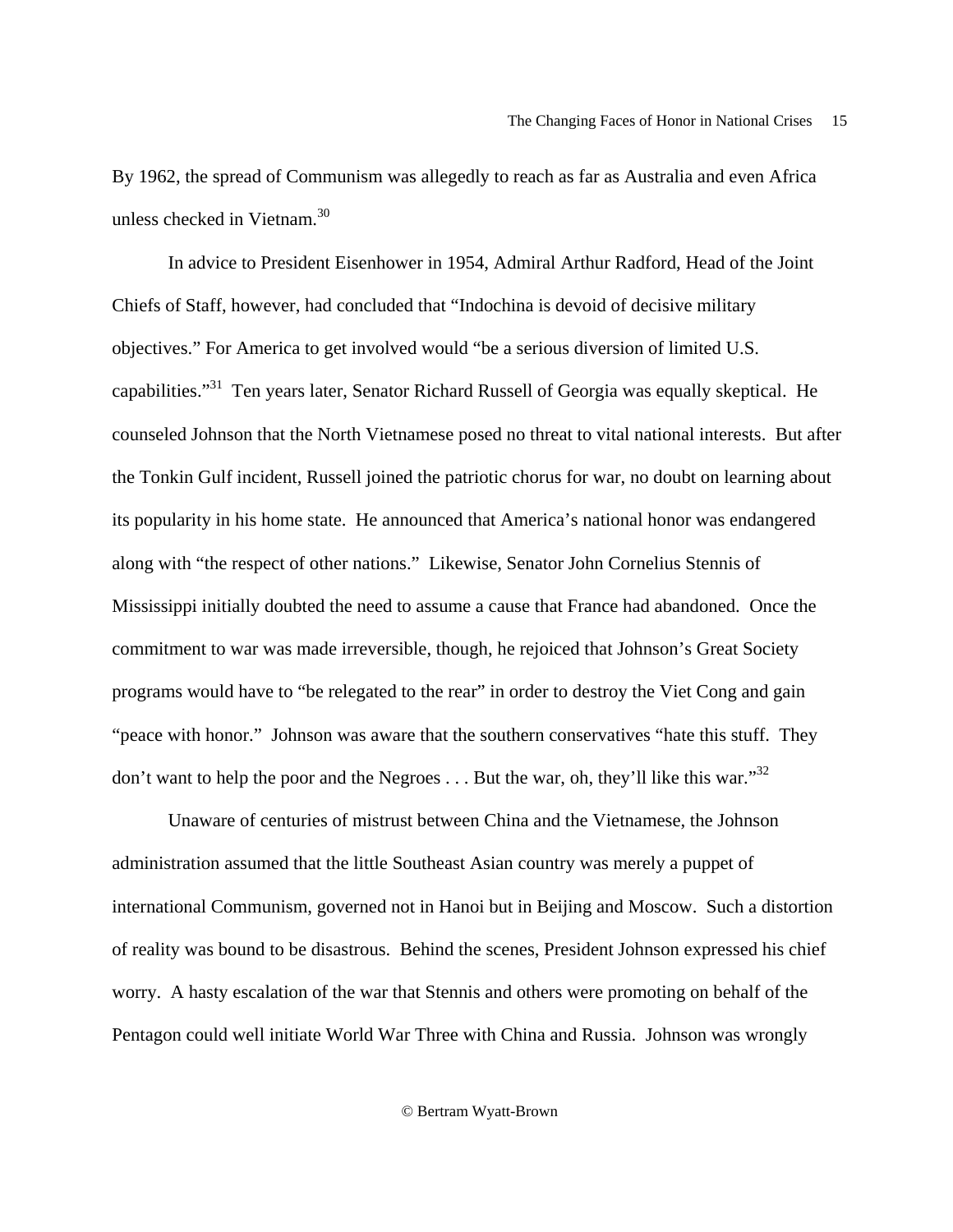convinced that the Communist powers would unite to begin that conflagration. For that reason he had adopted the incremental approach, embracing the delusion that each increase in commitment of men and materiel would bring victory.

 At the same time, Johnson's public pronouncements were thoroughly drenched in the rhetoric of honor. Concern for reputation had always figured in his calculations. As a young serviceman in World War Two, he had somehow managed to receive official recognition for bravery in the Pacific theater of World War Two. A journalist later wrote that Johnson's medal was "one of the least deserved but most often displayed Silver Star in American military history."<sup>33</sup> In retirement, speaking of his former Senatorial colleagues, Johnson told Doris Kearns, "You've got to understand the beliefs and values common to all of them as politicians, the desire for fame and the thirst for honor, and then you've got to understand the emotion most controlling that particular Senator when he thinks about this particular issue." He was actually describing himself. Personal honor can become merely a matter of sheer vanity. While maintaining national "credibility" punctuated the pronouncements of other politicians, this President relied on the terminology of his native state. With his Texan bravado, Johnson put the matter succinctly almost exactly a century after Lee's surrender at Appomattox. "If America's commitment is dishonored in South Vietnam, it is dishonored in forty other alliances or more . . . we do what we must regardless of consequences." By his perspective, honor had its own logic. Practical considerations and prudence drew out no imperative to cast it aside. "We love peace. We hate war. But our course," Johnson announced in 1965, "is charted always by the compass of honor."<sup>334</sup> In the Rose Garden he told the members of the National Electric Cooperative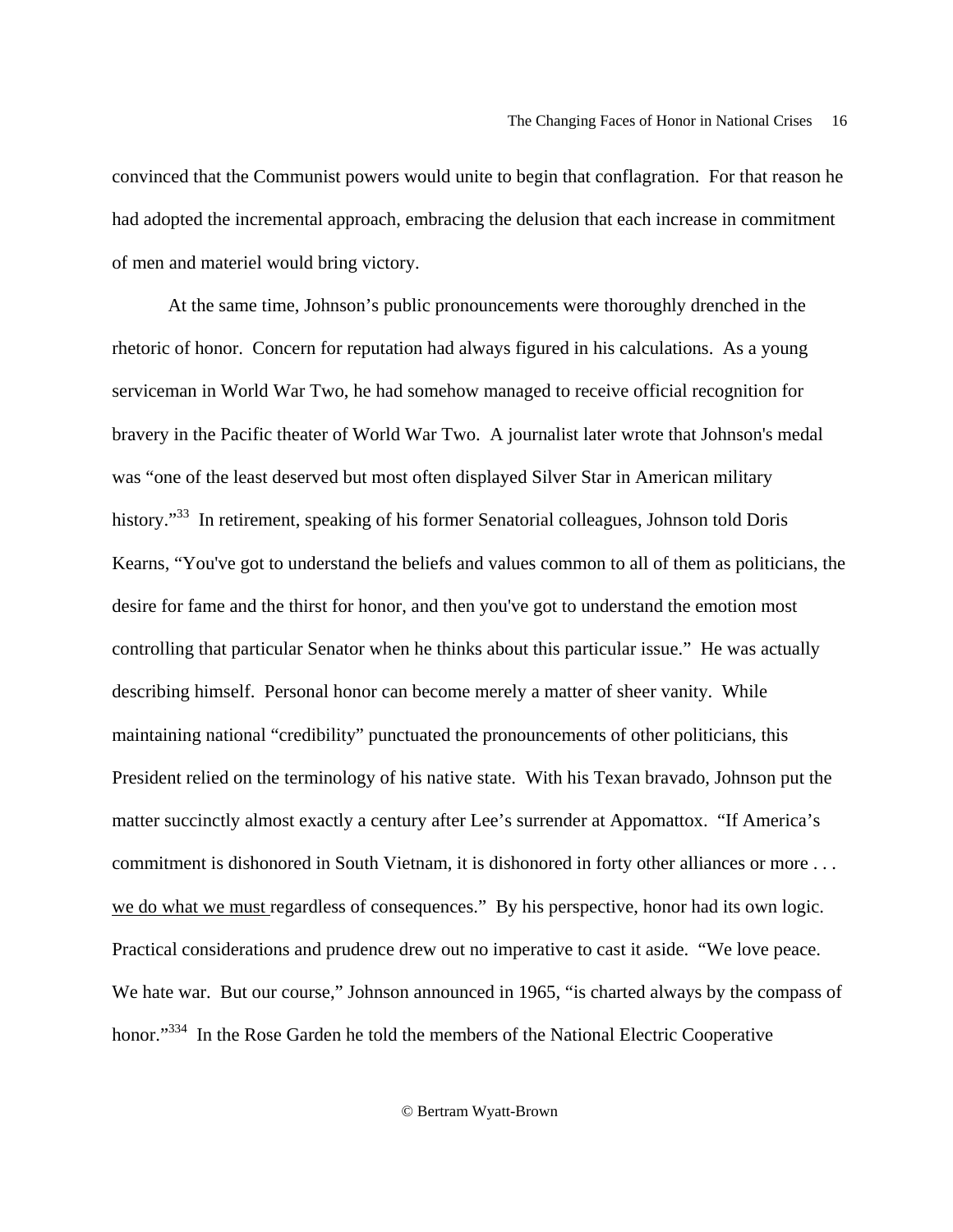Association, "Our national honor is at stake in Southeast Asia, and we are going to protect it." A week later he dispatched hundreds of thousands of American soldiers to meet that goal.<sup>35</sup> We are engaged in Vietnam, Johnson declared on another occasion, "because we have a promise to keep .

. . To dishonor that pledge, to abandon this small and brave nation to its enemies, and to the terror that must follow, would be an unforgivable wrong . . . .We will not be defeated. We will not grow tired. We will not withdraw."36

 Johnson was no prophet. The nation eventually did all those things. For a ruler to distinguish between the cause of national honor and the desire for personal vindication may require uncommon wisdom. Johnson was most sincere about his faith in the ancient virtue. Yet that distinction between the good of the country and the wielding of personal power eluded him. Years later, he told Doris Kearns that in his fear of rejection during the Vietnam conflict, he often dreamed that "I could hear the voices of thousands of people. They were all shouting at me and running toward me: 'Coward! Traitor! Weakling!' They kept coming closer." He also explained that Harry Truman and Dean Acheson "lost their effectiveness" when China went communist. Their problems, though, were "chickenshit compared with what might happen if we lost Vietnam." He predicted that he would be called "a coward. An unmanly man, a man without a spine." $37$ 

 In 1968, when Johnson's Secretary of Defense Clark Clifford asked a task force of Pentagon authorities if the enemy showed any signs of diminished will, he got an emphatic no.<sup>38</sup> General Lee had hoped to win by the same means as the North Vietnamese Communist dictator Ho Chi Minh—wear down the enemy's will to fight by prolonging the war beyond its apparent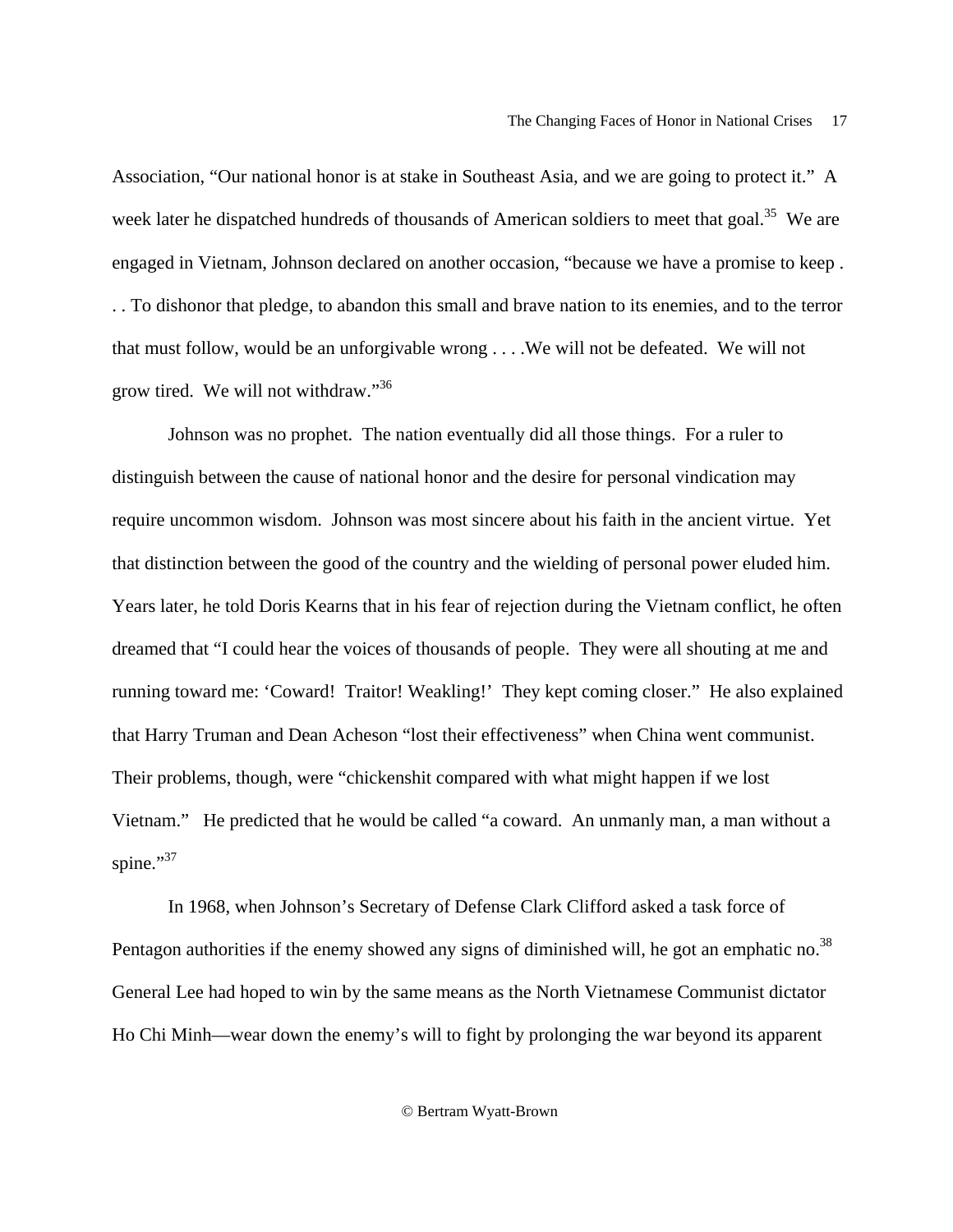utility. Ho once declared, "You will kill ten of our men, but we kill one of yours and in the end it is you who will tire."<sup>39</sup> Lee, however, was most unlucky when Sherman seized Atlanta just before Lincoln was about to face electoral defeat in 1864. Such a victory was hard to come by in the swamps and jungles of Vietnam against an elusive enemy. When bombing North Vietnam produced no results, Johnson persisted despite his own doubts. He told the Cabinet on August 22, 1968: "We want peace now worse than anyone in the world—but with honor, without retreat."<sup>40</sup> To admit loss was no more in Johnson's character than it had been in Jefferson Davis's.

 In the fighting, honor played an inspiring role in the lower ranks (but only at the start). For instance, units with substantial numbers of Georgia natives petitioned home for Confederate flags to represent them. The army, however, prohibited display of the banner in deference to the 1968 tragedy of Martin Luther King's assassination. As a result, the Georgia General Assembly spent thousands of dollars to provide the state flag, which included the emblem of heroism from a different war. $41$ 

 In the upper ranks both the symbols and the practice of the ethic were in short supply. For the sake of promotion, commanders lied about body counts, the atrocities committed by U.S., South Korean, and ARVN troops, the incompetence of the abysmally corrupt South Vietnamese army, and increasing problems of morale. General Paul Harkins, William C. Westmoreland's predecessor, falsified intelligence reports about the number of guerillas killed, and he greatly distorted the realities of the war. Douglas Kincaid describes another major problem that was officially presented in a 1970 report to General Westmoreland. The general learned that "the lack of professional skills on the part of middle and senior grade officers" was a serious obstacle in the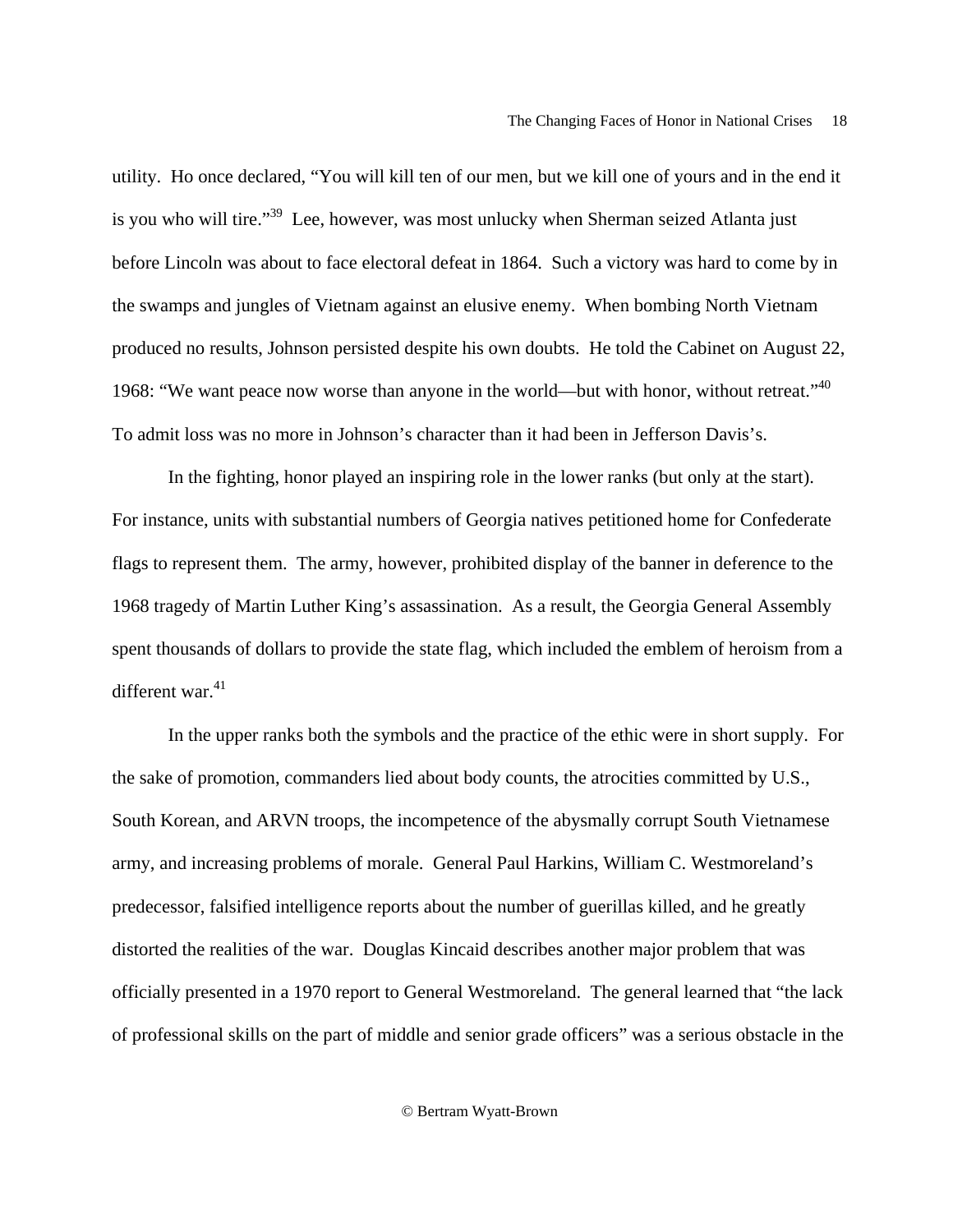war effort.<sup>42</sup> Despite this handicap, gradually the initiative shifted from the civilian to the military with its heroic traditions. David Halberstam explains that the officer cadre has "a stronger hold on patriotic-machismo arguments (in decision making they proposed the manhood positions, their opponents the softer, or sissy, positions)." Thus, Westmoreland, a ramrod-straight West Pointer from a Spartanburg, South Carolina, textile mill-owning family, insisted that he needed massive reinforcements. By and large he got them. The more Allied troops sent to the theater, however, the more resentment and disaffection grew in the native population and the greater sense of meaninglessness in the demoralized ranks. General Charles DeGaulle had warned George Ball as early as 1964 that the more America invested in the conflict, "the more the population would turn against it." Nonetheless, Johnson escalated the conflict because, as a political psychologist framed it, "his honour and dignity were too intimately tied to avoiding the appearance of failure or cowardice."<sup>43</sup>

 Nearly sixty thousand Americans and three million Vietnamese were casualties in this needless struggle. 16 per cent of all U. S. combat troops there were killed, and 24 per cent had to undergo psychiatric treatment for post-traumatic syndrome or "battle fatigue." Save for the Southern side a hundred years earlier, it was the only war in which Americans were essentially driven out and chose defeat over the defense of national honor. Eric T. Dean points out that the Civil War soldier endured much greater misery than the American veteran in Vietnam. The latter soldiers were well-fed, well housed, well clothed and blessed with much better medical attention than his Union or Confederate counterpart. Dean does not, however, mention that Civil War servicemen at least understood the enemies' tongue.<sup>44</sup> Also, they found slaves and sometimes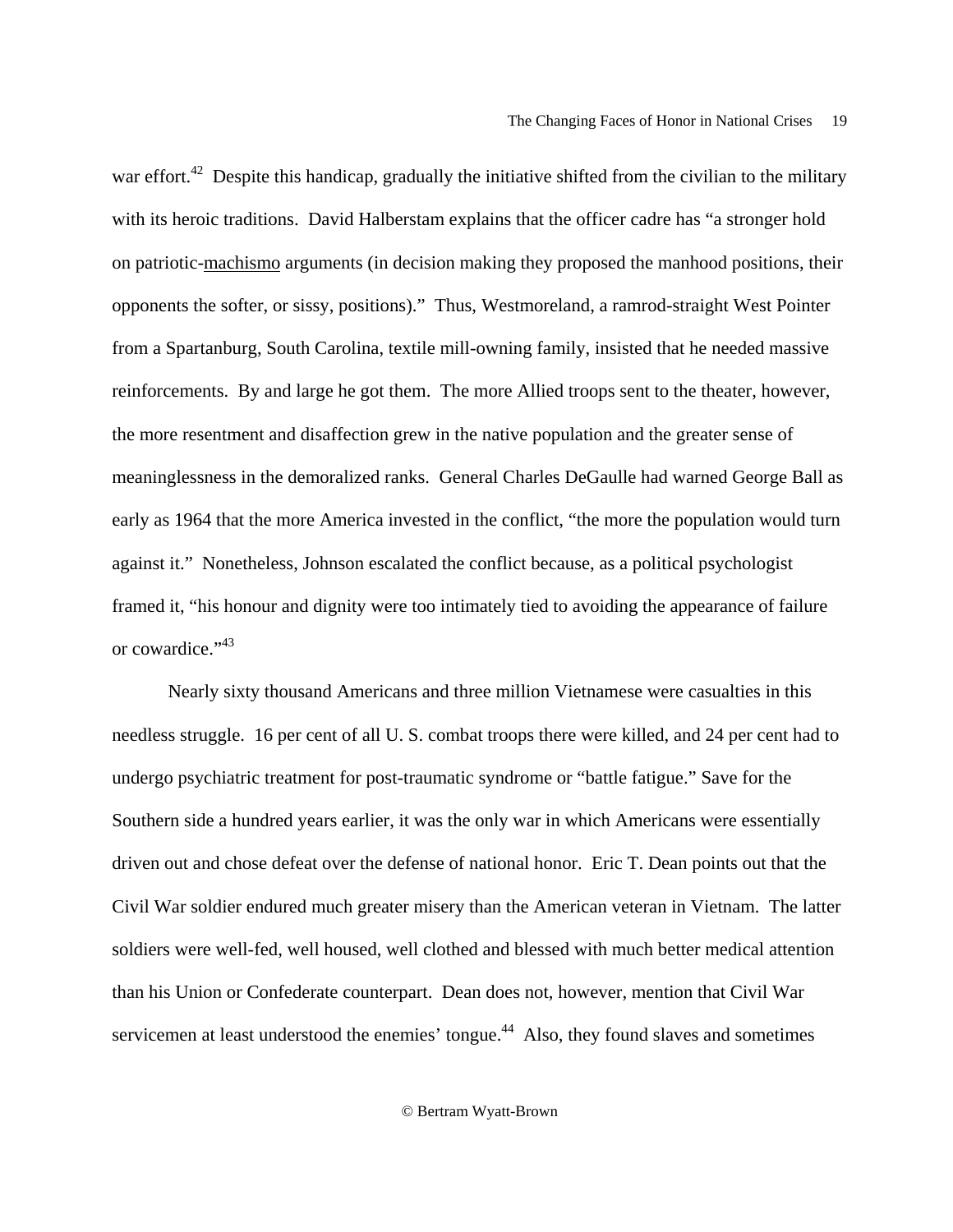Unionist whites willing to assist. The soldiers in Vietnam and Iraq were equipped with neither language skills nor trustworthy native friends. In Vietnam that intelligence limitation created great anxiety and imperiled morale.

 In the best of circumstances, verifiable intelligence data prior to warfare and a thorough weighing of risks, costs, and probable outcomes should decide the issue of war or peace. As Kagan observed, however, passion and honor often govern foreign affairs. In the Vietnam War, George Ball had offered a rational if unpalatable alternative in 1965: get out before it gets worse.<sup>45</sup> Robert McNamara, Kennedy and Johnson's first Secretary of Defense admitted only years later how catastrophically wrong he had been in promoting a policy that never had a chance of success. But he was only partially correct. According to Peer DeSilva, a West Pointer and former CIA Vietnam chief of station, such Washington leaders as McNamara himself had no clue about how to manage the war. "Fundamentally we lost because we were arrogant, prideful, and dumb." According to the Reader's Companion to American History, "The Vietnam War taught Americans a humbling lesson about the limits of power.<sup>46</sup> The lesson, however, was soon forgotten.

 Moving to the final topic, Iraq and honor, one discovers many of the same attitudes and outcomes encountered in the two previous wars. First, the decision for war against Saddam Hussein was based not on rational conclusions about perils ahead but on assumptions and passions. British memos, lately revealed, indicate that eagerness to remove Saddam had begun at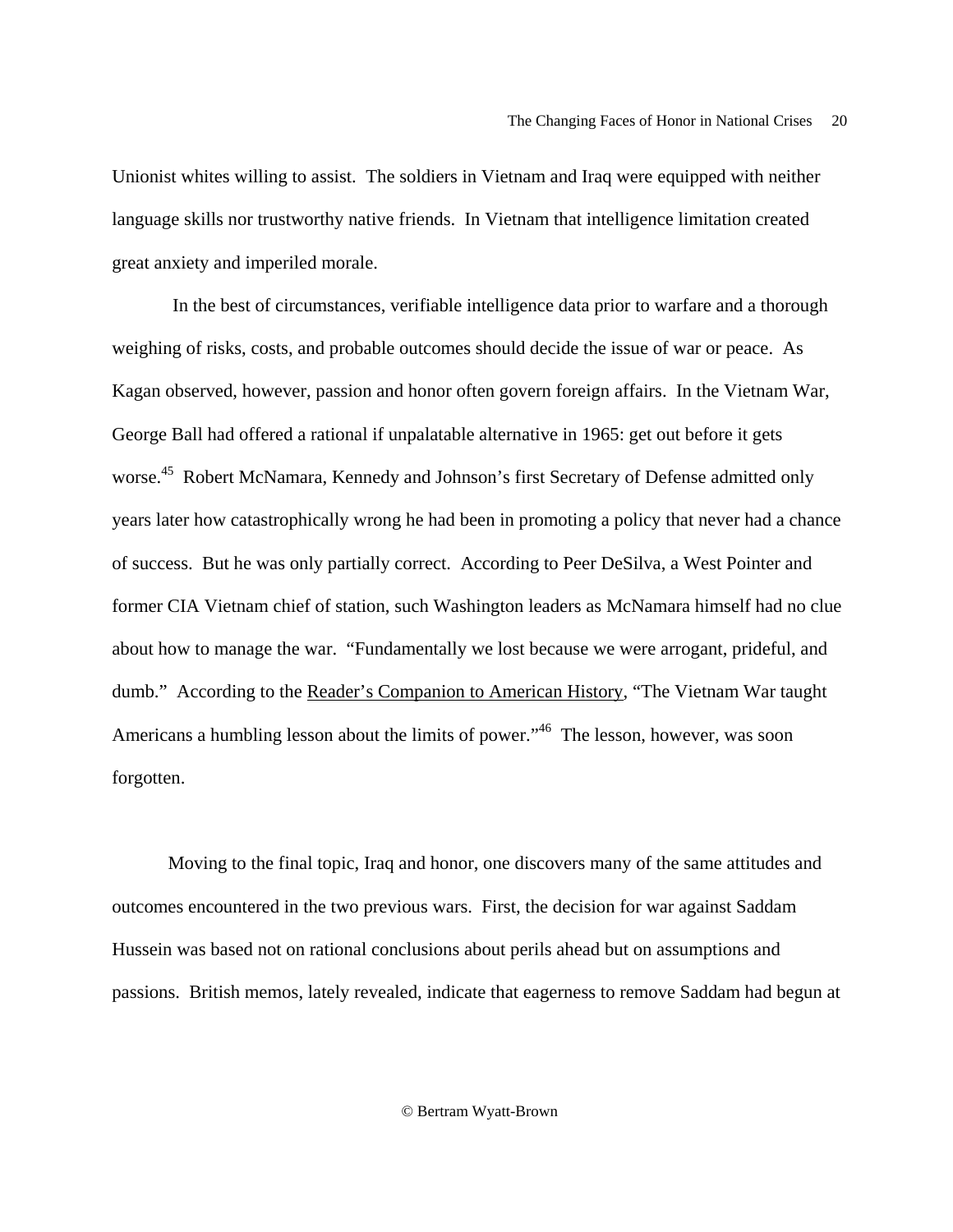the White House and Pentagon at least weeks before  $9/11<sup>47</sup>$  A preemptive war soon followed the Al Qaeda attack.

 The decision was quite unlike the policy of Abraham Lincoln in April 1861. The president had placed the responsibility for a preemptive strike upon Jefferson Davis. The Confederate leader feared losing respect for the new nation in the eyes of the world, and he was impatient to establish Confederate sovereignty over all its territory. The subsequent bombardment of Fort Sumter placed the responsibility for the outbreak of war on the Rebels. Preemption also was a failure in 1965. President Johnson forced Congress to agree to war on the basis of an alleged assault on our Navy in the Gulf of Tonkin. It was not a fact at all, but national honor was supposed to require vindication from the alleged insult.<sup>48</sup> In 2002 Iraq was assumed to have an arsenal of weapons of mass destruction. Hans Blix and the UN inspectors reached the opposite conclusion and were later proved right. The British Foreign Office officials were also highly skeptical about the capabilities of Hussein's weapons program.<sup>49</sup>

 Something in the psychology and motivations of the southern leaders who had earlier plunged the nation into wars arises in the Iraqi situation as well. Before the United Nations Assembly on 12 September 2002, George W. Bush mentioned the car-bomb plot against his father, then on an official visit to Kuwait. Saddam Hussein's intelligence team had instigated the conspiracy that the Kuwaiti police had thwarted. According to the Philadelphia Inquirer, at a Houston, Texas, ballroom, Bush was addressing an "audience that suddenly grew very quiet." He had said, "After all, this is a guy who tried to kill my dad." Peter Ricketts of the British Foreign Office had informed 10 Downing Street that the "U.S. scrambling to establish a link between Iraq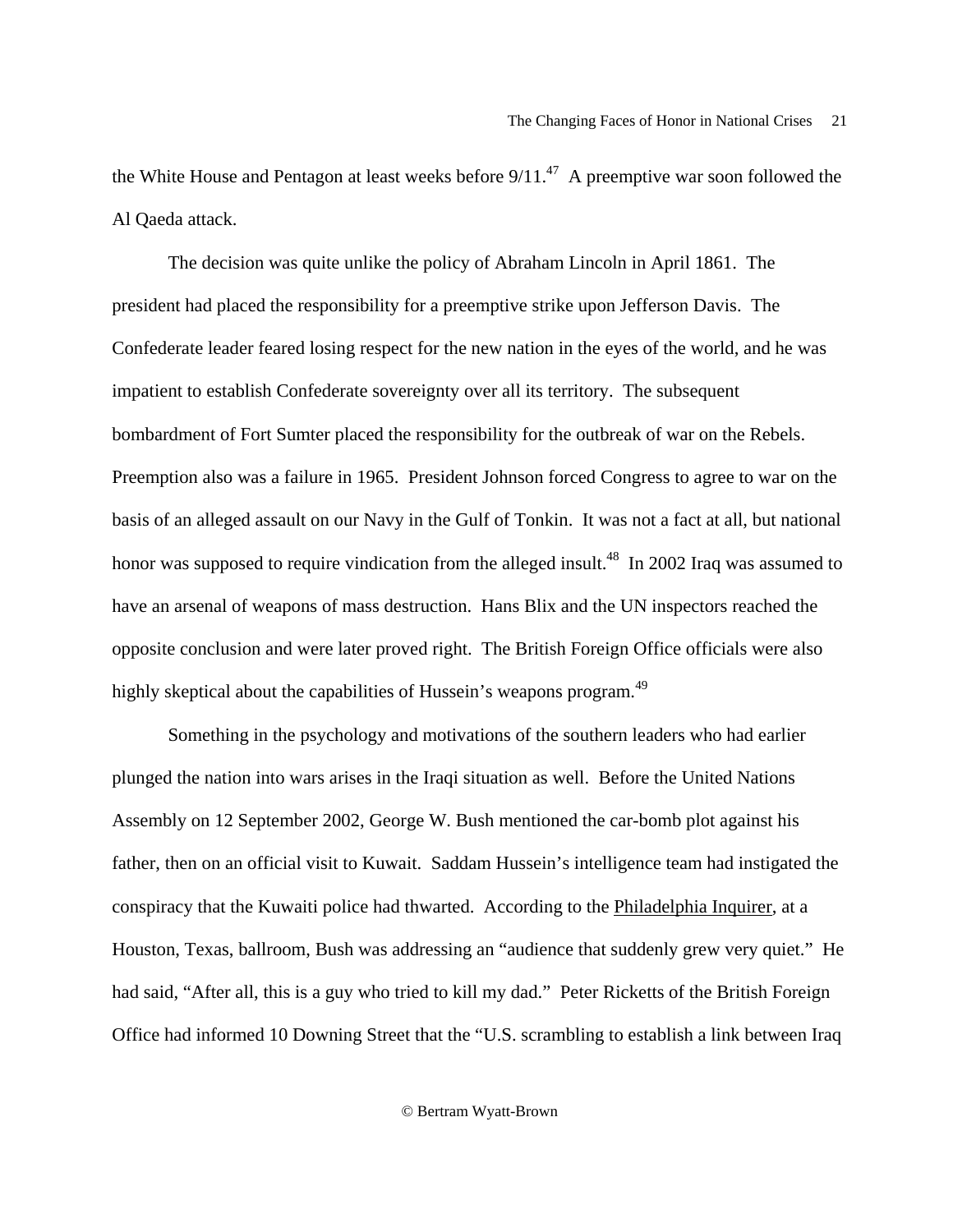and al-Qaida is so far frankly unconvincing . . . For Iraq 'regime change' does not stack up. It sounds like a grudge between Bush and Saddam." Ricketts suggested that Bush should "'depersonalise the objective'" and collaborate with UN weapons inspectors while working for European support. $50$ 

 A book recently published by a Hoover Institute specialist and his wife, a media consultant, explores the dynamics of the Bush family. They claim to uncover oedipal factors underlying the current president's determination for war. The son would succeed in toppling the Iraqi dictator when the father had failed to do so and thereby prove his greater sense of honor. The psychological approach, however, cannot be verified by any normal historical standard.

 In any event, General Brent Scowcroft in1991had opposed any effort to overthrow Hussein during the Gulf War. He recognized the history of anti-colonial sentiment in that often occupied but proud country, the volatile tribal divisions, the probability that Iran would fill the political vacuum, the enormous financial cost, and the danger of repeating the Vietnamese debacle. All these were rational and pragmatic reasons even though it meant a shameless betrayal of the Shiites' rebellion. The administration had urged them to rise up but then permitted Hussein to slaughter them without allied reprisal. In following Scowcroft's advice, the first President Bush could have been charged with dishonorable policymaking. In 1991 hardly anyone objected until the subsequent Shiite, swamp Arab, and Kurdish massacres became a casus belli in the second Bush administration. (This self-serving and dishonorable act followed the example of Richard Nixon. He and Henry Kissinger left the South Vietnamese to their fate by signing a cease-fire agreement with Le Duc Tho and the North Vietnamese delegation in Paris, January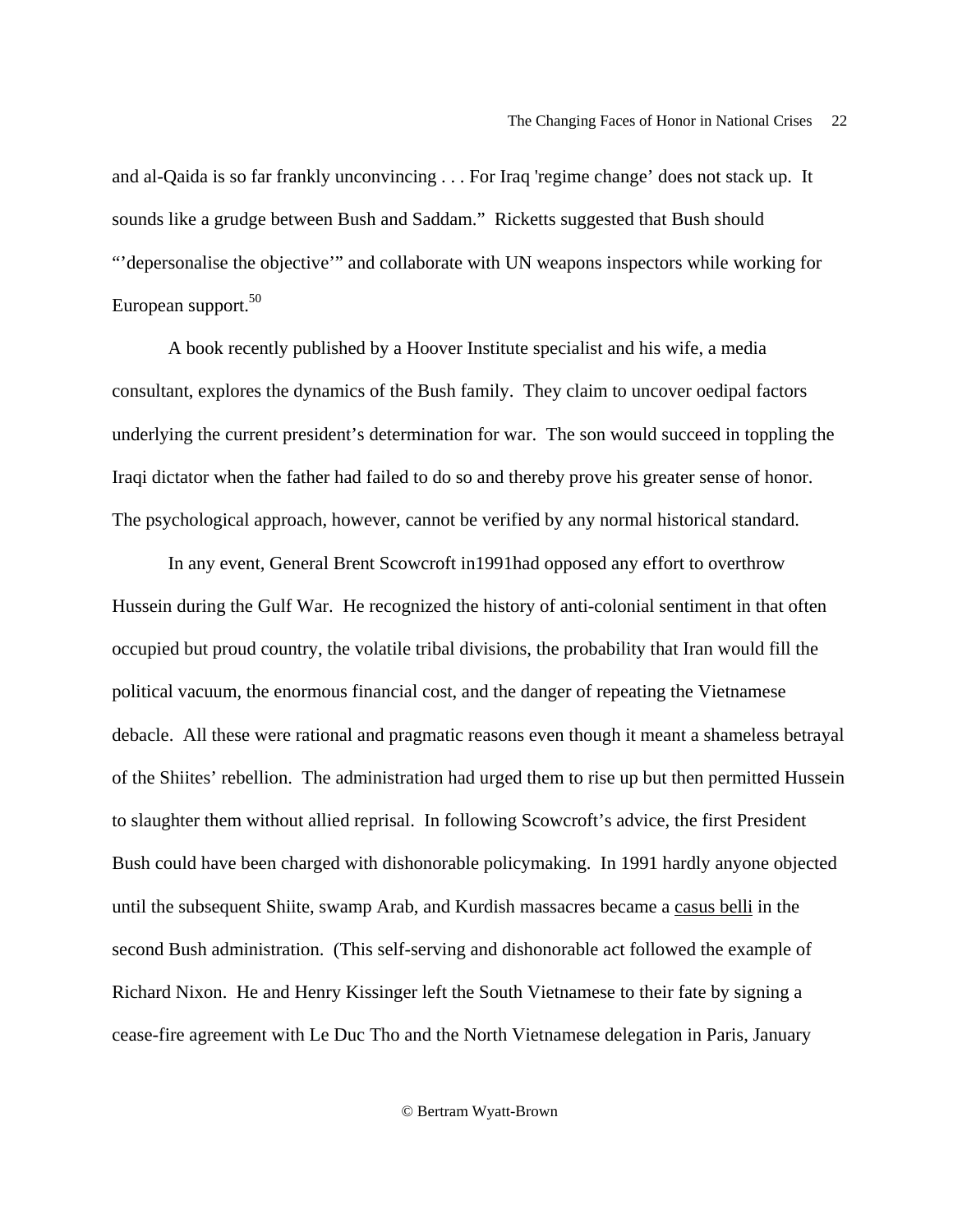1973. Kissinger proclaimed it proudly, "Peace with Honor.") As war approached in 2002, Bush senior apparently worried privately about his son's seeming attempt to complete the Gulf States expedition that he had prudently restricted. $51$ 

 Another factor has been the Administration's sense of an omnipotence that required neither the help nor approval of the major powers, a major departure from the Cold War's international alliances to counteract Russian advance. "It is always a bad idea to confuse power with wisdom, muscle with brains," writes John Lewis Gaddis." He adds, "The toppling of Saddam Hussein humiliated at least as many Arabs as it pleased." Moreover, Gaddis, like others, has found a most astonishing degree of indecisiveness in the actual execution of the Pentagon's strategies. As James Dobbins observes, "no population will support a force that cannot protect it," a situation all too evident in Baghdad and the Sunni enclaves. Democratization is not a strategy but a goal. Militarily, to have Iraqis stand up so that the coalition forces may step down is a wish, not a strategy, and not a particularly promising one any more than it was in Vietnam. As mentioned earlier, in the post-Civil-War era, the strategy of the United States government should have been forcibly to secure the peace for Southern whites and blacks alike, without which protection democracy could not and did not flourish. Ku Klux violence won under the banner of Redemption. In Iraq, the urgent need of predictable, local security has become secondary to the Search-and-Destroy mission with misleading body counts, as in Vietnam, and dubious claims of near victory. As a result, the likelihood of ultimate failure persists. $52$ 

 Like Lyndon Johnson's single-mindedness and hubris, George W. Bush's incurious approach to international complications comes out strongly in his public statements. Rather than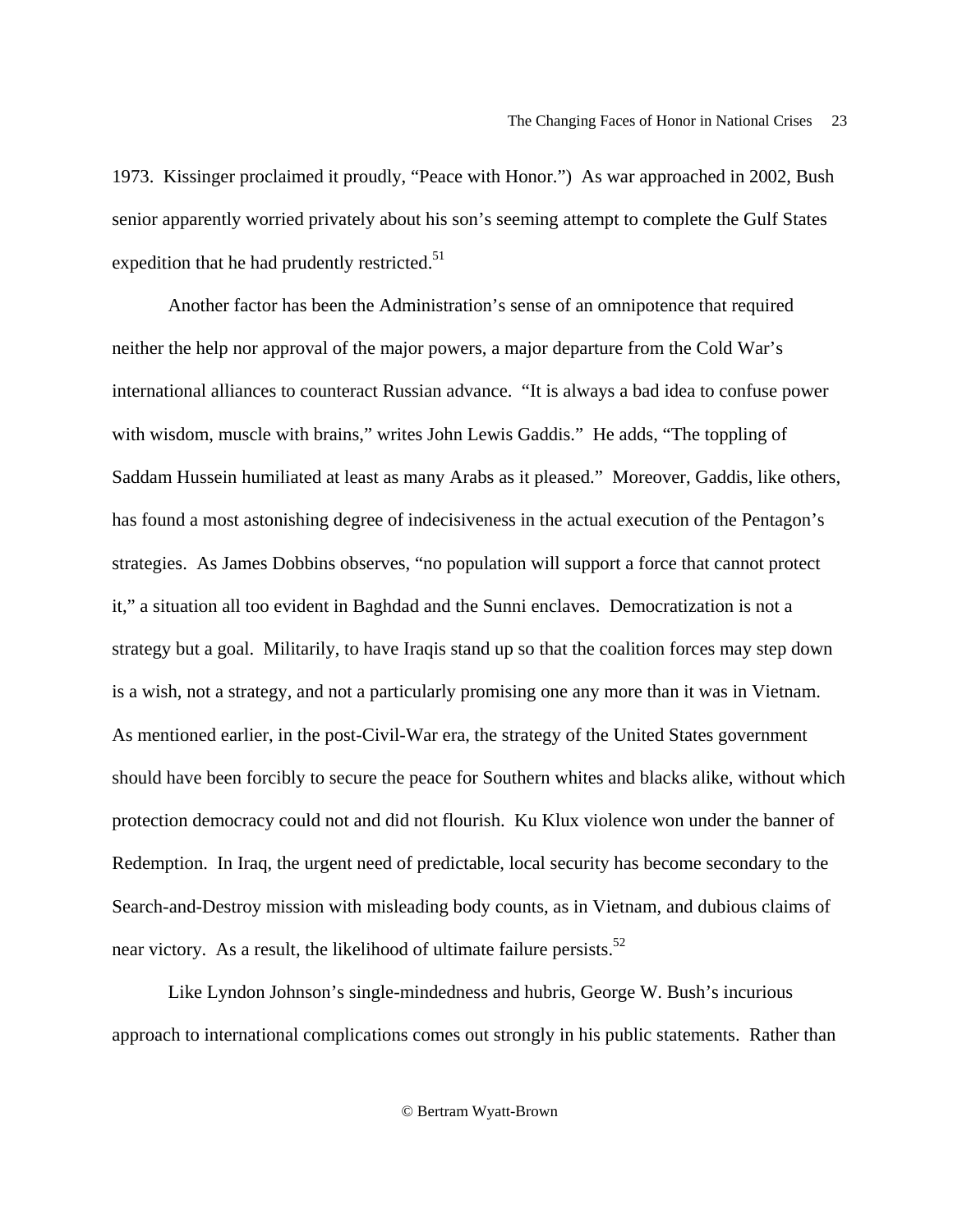explain how national honor required the invasion of Iraq as Johnson might have done, Bush employs the rhetoric of evangelical faith. The president and his Defense establishment translate the Middle Eastern situation into their own language--the generic violence of so-called bad guys who hate us because they hate democracy and virtue as the West defines it. What they fail to see in the motivation of the insurgents is bloody revenge, not sheer anger, a reaching out for honor, not terrorism for its own sake. Out of their desire for fame and immortality, the young, middleclass, educated, Islamic militants are, to borrow the insightful words of George Fenwick Jones, are "passionate, hot-tempered, and carried away by impulse" and "owing to their ambition they cannot endure being slighted." Jones was describing primitive honor as the ancient Franks understood it, but Osama Bin Laden would have understood.<sup>53</sup>

 Under these conditions, the substitution of evangelical conviction for the rubric of American national honor does not and cannot take account of the emotional impulses of those opposing Western occupation and imperial domination. That set of godly ideals requires no resort to fact and reality. President Bush told the journalist Bob Woodward that he is "casting his vision and that of the country in the grand vision of God's master plan."<sup>54</sup> With a confidence that is apparently unshakeable, he has replaced the issue of national honor with a different basis religious conviction.

 In Bush's calculations, the Christian God is judged a dependable source of revelation for guiding government leaders in the planning and implementation of war policies. That inspiration also informs foreign relations. Unconditional support for the Likud party in Israel is based not only on the American pledge to meet its longstanding economic, military and political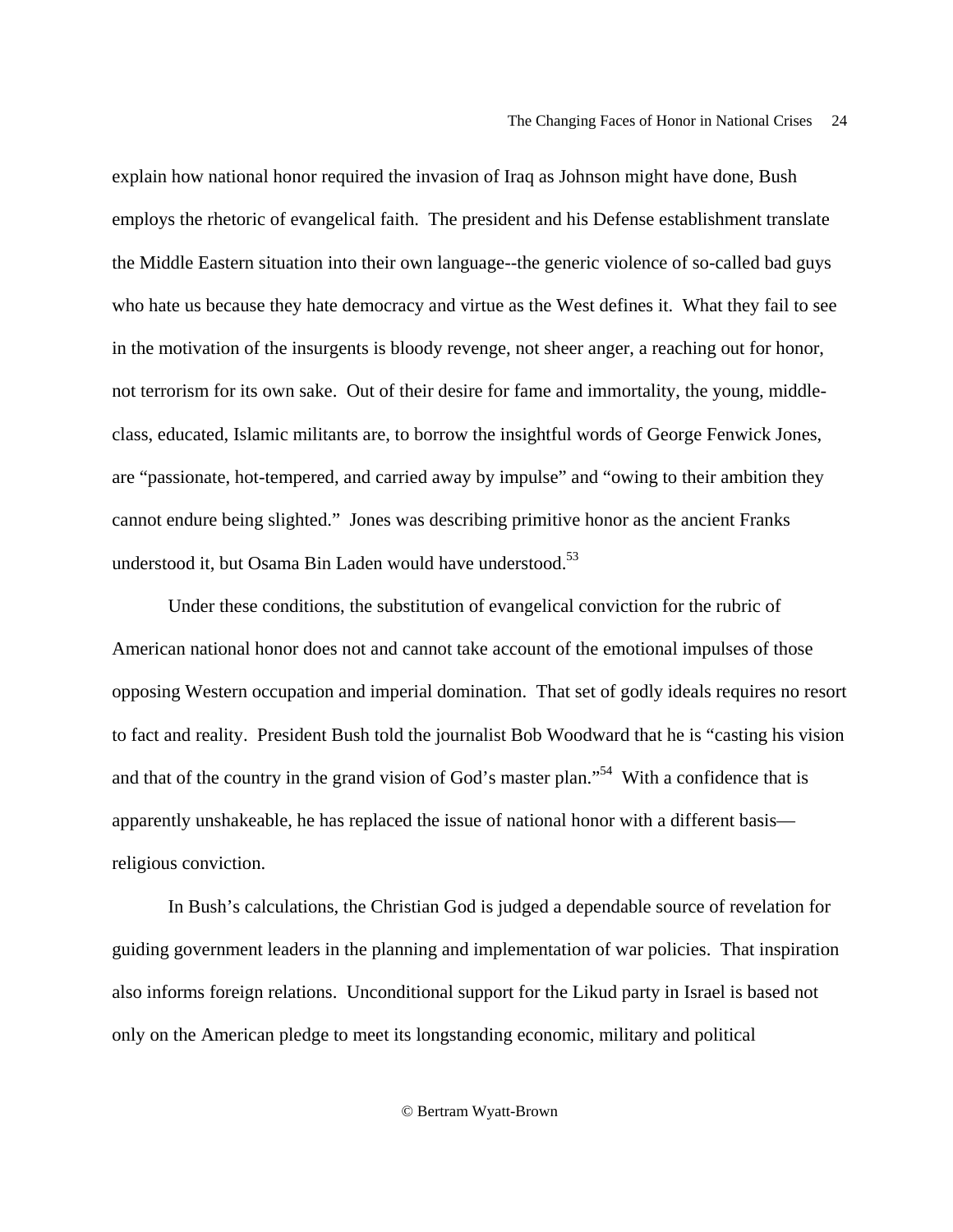commitment but also on the Old Testament foundations of evangelical fundamentalism. "Good must stand up to evil. We must stand up to terrorism. There is no middle ground or moral equivalence; no 'moderate' position worth taking," Republican Congressman Tom Delay of Texas told the Knesset in 2003.<sup>55</sup>

 Politically the proclaiming of a holy mission to banish evil and bring a God-ordained enlightenment to unbelievers here and abroad paid off handsomely at home, at least for a timely re-election. In addition, repeated references to the 9/11 tragedy served as the political equivalent of the post-Civil War Republicans' endlessly dwelling on the assassination of Lincoln and the wartime sacrifices. Democrats mocked the theme as "waving the bloody shirt." Ironically, that style of message plays well below the Potomac in a way it did not during Reconstruction. Even as doubts arise about the administration's handling of the Iraq war and other problems, Bush retains southern support. As of 26 June 2005 the only section of the nation to hand him a favorable majority (54 per cent) was the South, though down from 60 per cent a few months earlier. Recruiting troops fares best in the South, not only because of calls to honor resonate but also because employment and possible advancement are guaranteed for the less well equipped young people, whether white, black, or Hispanic. What the recent hurricane Katrina will do for his ratings in the Deep South remains to be seen. For now, though, in a region where the imperatives of evangelicalism and honor are both cherished, the Iraqi engagement has yet to lose its appeal.<sup>56</sup>

 The Manichean style separating the world into the polarities of good and evil applies in both the domains of honor and evangelicalism. At a press conference shortly after the 9/11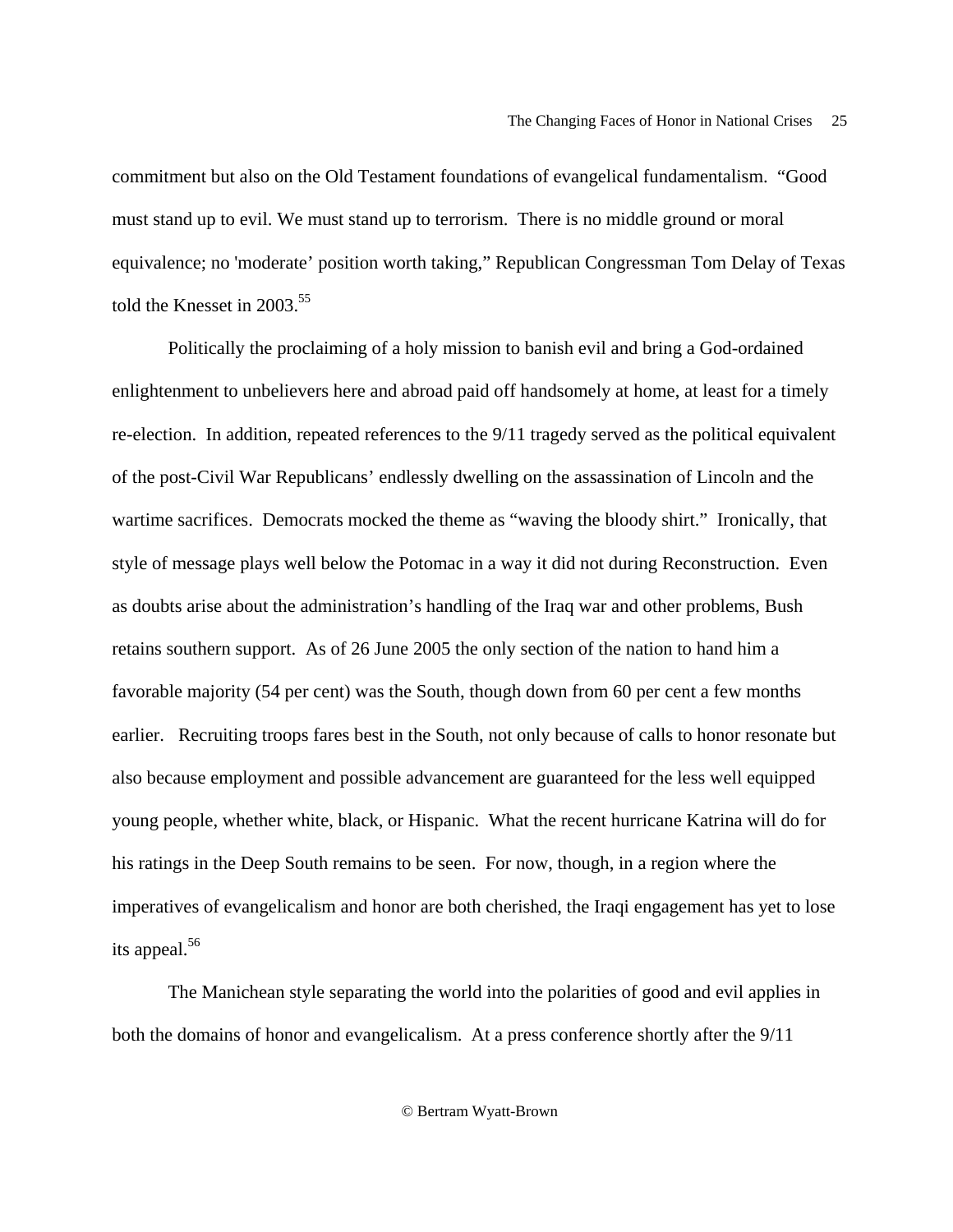tragedy, Bush translated the response in a way that incensed the honor of the Muslim world but revealed his military goals. "This is a new kind of--a new kind of evil," he announced. "This crusade . . . on terrorism is going to take a while."<sup>57</sup> Of course, it would be quite wrongheaded to claim that Bush made Osama Bin Laden a secondary target and concentrated on Saddam Hussein's overthrow simply for honor's sake. There was more involved than vengeance in the style of Michael Corleone or Tony Soprano. But an ex-White House aide argues that this explanation would at least be preferable to the idea that seizing Iraqi oil was the administration's prime objective: "That's not why Americans fight wars," he said, "Usually it's about honor or pride."<sup>58</sup> President Bush has New England roots, but his perspective on life, like Lyndon Johnson's, really does lie deep in the heart of Texas.<sup>59</sup>

 In the case of Iraq, however, the question of honor takes on as much significance as it did in generating the Southern rebellion. As David Pryce-Jones points out, "Promoting hierarchy and obstructing trust, shame-and honor values appear to be the main obstacle to democracy in the Arab world." It is not the dictates of the Qu'ran, which preaches equality and justice in many passages, but the more ancient code of primitive honor that prevents the Americanizing of the Middle-East. $60$  The Iraqi insurgency, in this case, has been more intensely preoccupied with the ethic and its stress on bloody retribution than even the Cavaliers of the Old South. In this encounter with the West, what could be more morally degrading than the quickness of American seizure of Baghdad? The speed of the coalition's triumph left the Iraqis free of tyranny, as the United States promised. But they are now subject to Arab neighbors' scorn for alleged cowardice in the briefest war imaginable. Relishing the opportunity to humiliate the followers of Hussein,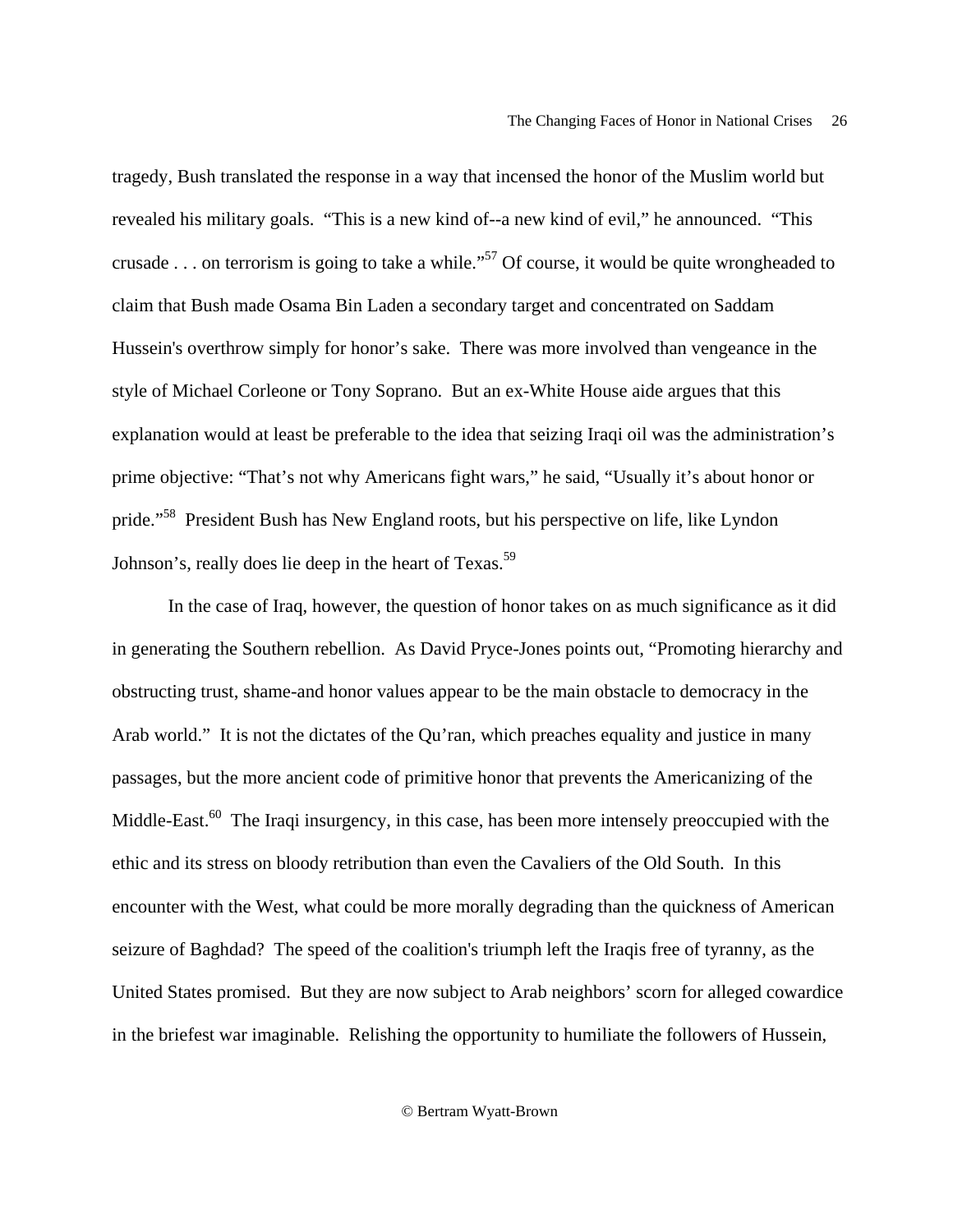Deputy Defense Secretary Paul Wolfowitz announced, "I think that already . . . the magnitude of the crimes of that regime and those images of people pulling down a statue and celebrating the arrival of American troops is having a shaming effect throughout the region."<sup>61</sup> In the fall of 2003, Thomas Friedman, the New York Times journalist, declared, "If I've learned one thing covering world affairs, it is this: The single most underappreciated force in international relations is humiliation." Even at the beginning of the "liberation," Iraqis were largely relieved that Hussein was overthrown. Yet many, including Shiites, were dismayed about yet another colonial occupation. The journalist Anthony Shadid, conversant in Arabic, had accompanied the invading troops marching through the streets of Baghdad. He stopped to talk with Mohammed Ibrahim, a young adult, wearing a white dishdasha, a flowing Arab robe. The Iraqi seethed with resentment: "We're against the occupation, we refuse the occupation--not 100 percent, but 1,000 percent," he exclaimed. "They're walking over my heart. I feel like they're crushing my heart." Others were kindly disposed but his remark reflected the sense of humiliation that many felt. In making a film about suicide bombers, Hany Abu-Assad, a Palestinian filmmaker, detected little sign of religious dedication--"just a ceremony." Instead, he explains, "The daily humiliation is so big that people agree to it. The biggest motivation is the feeling of impotence. You are captured in your own city; you can't do anything about it; you are nothing." Likewise, Robert A. Pape points out that the suicide bombers in Iraq, as well as elsewhere in the Middle East, largely come from countries where the American presence has been greatest. With thousands of troops stationed in Saudi Arabia from 1990 to 2001, "suicide attacks [by native Arabs] became five to twenty times more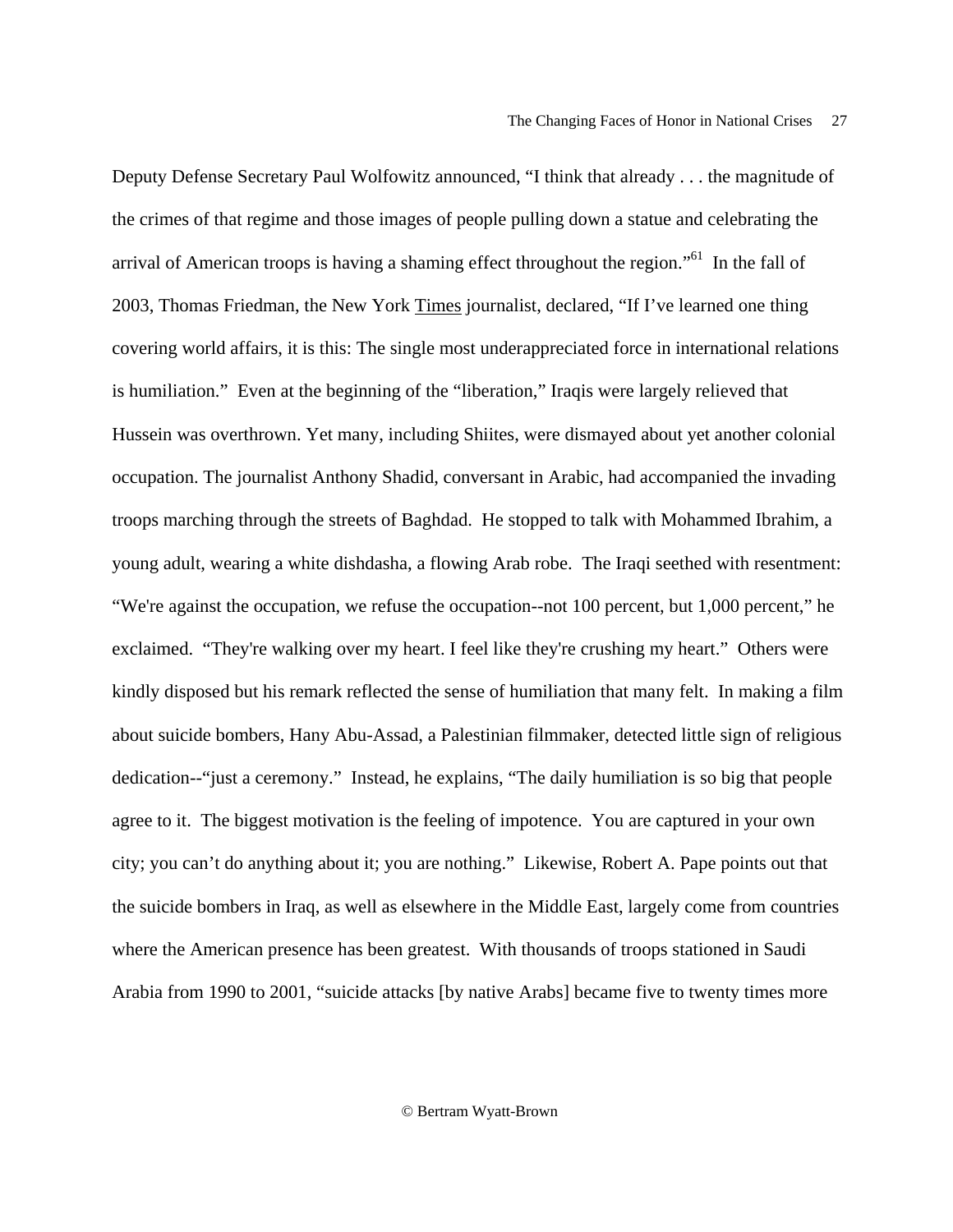likely. Hence, the longer American troops remain in Iraq and in the Persian Gulf in general, the greater the risk of the next September 11."<sup>62</sup>

 In light of Iraqi sensibilities about matters of honor and shame, several developments in American occupation help to explain the military problems in suppressing the insurgency. The first was President Bush's assignment of postwar policy to Donald Rumsfeld and the Pentagon authorities. The consequence was that a limited number of troops, chiefly American, were to be deployed. In contrast, in the British takeover of Iraq in the1920s, the imperialists did not utilize their home troops but chiefly sent units from colonial India to crush the rebellion. The exclusive use of troops from some colonial subsidiary had been possible neither in the post-Civil-War situation nor in Vietnam—nor in Iraq. The Iraqi population in the 1920s was only three million, which permitted a ratio of one Indian soldier for twenty-three civilians. The measure was very far worse in the Civil War. But for the twenty-five million in Iraq today, the scale is 174 Iraqis to every coalition soldier.<sup>63</sup> Under these circumstances, it is no wonder that insurgents in all three of the wars discussed found comfort in American disillusionment with efforts to rebuild the occupied countries by military coercion.

 Meantime, continued, but really only partial, occupation actually undermines the very idea of democratization in a land where primary loyalties are to family, clan, tribal leader, and mosque, not to a truly national entity. Moreover, unlike postwar Japan and Germany, the populations of which had become disenchanted with totalitarian ideologies, the Iraqis have only their fidelity to Islam and sense of individual and collective honor upon which to rely. In post-Nazi Germany, for instance, local leaders—teachers, community leaders, clergymen, newspaper and radio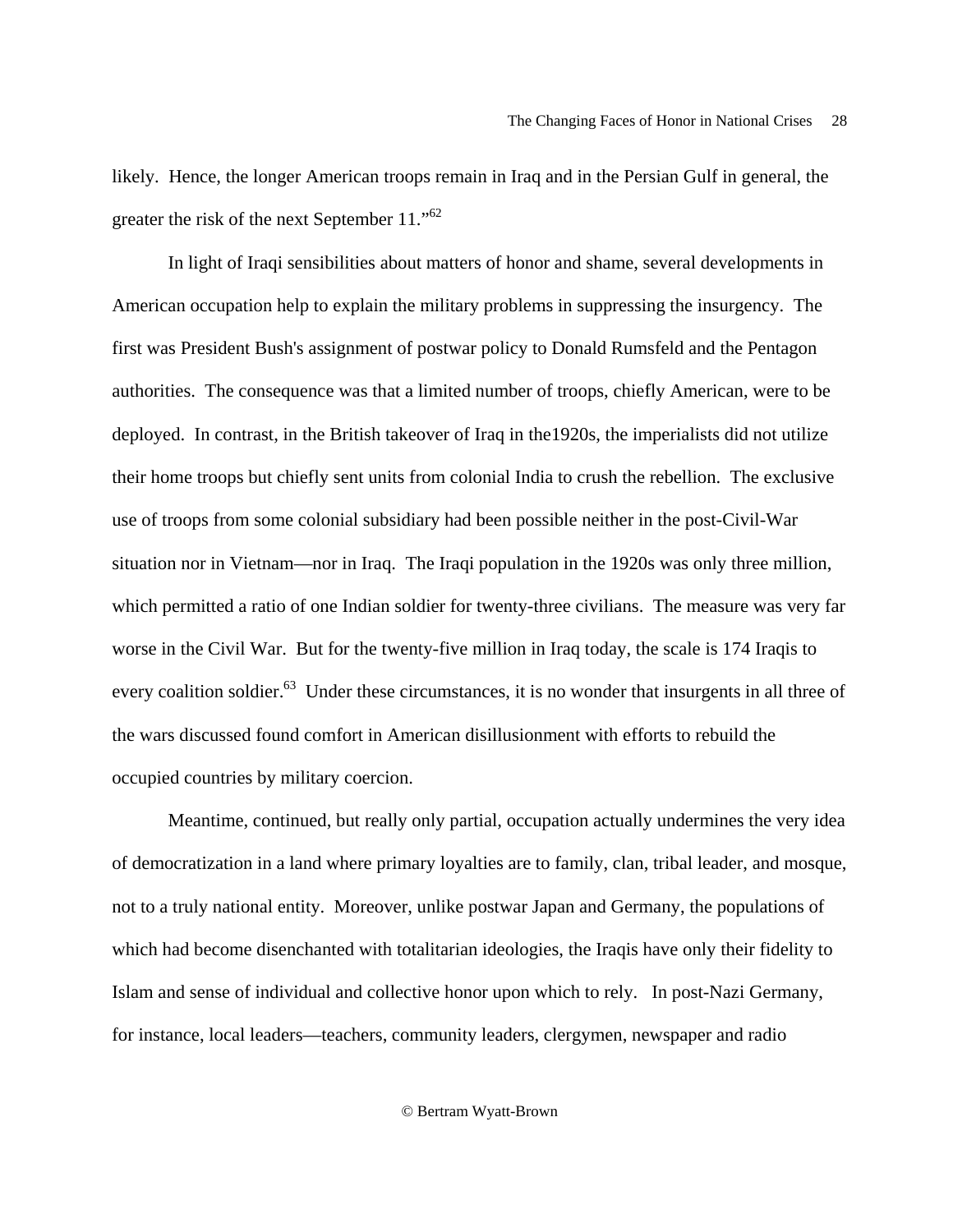publicists--collaborated with an effective media campaign to adopt the occupiers' democratic ways. In contrast, according to post-Saddam opinion polls, the coalition forces "are widely hated," to use the words of Edward Luttwak, "as the worst of invaders, out to rob Muslim Iraqis not only of their territory and oil but also of their religion and family honor." Even the coalition's Kurdish allies, with their history of autonomy, have held no elections but depend upon the traditional sources of power in mosque and tribal sources.<sup>64</sup>

 The problem of occupation and governance was grossly bungled from the very start. Ambassador Paul Bremer's initial act as the replacement for General Jay Garner, the first coalition commissioner, was his worst misstep. The abolition of the Iraqi Army and Baathist bureaucracy took place on May 16, 2003. Suddenly 450,000 soldiers and officials in Saddam's bloated military and security forces lost status and incomes, with perhaps one million of their dependents left unsupported. The prospect of a violent backlash did not deter the new American ruler. The Pentagon and Bremer's government were afflicted with what David L. Philips, a former official in Baghdad calls "naivete, misjudgment and wishful thinking."65

 From the Iraqi viewpoint, Bremer's edict grossly violated a common sense of honor. Some Baathist members of the police and army forces lost *sharaf*, by which is meant honor as applied to the dignity of Baathist loyalists. (Its original meaning was high birth, nobility of blood.) Though once honored, these well-trained professionals could no longer offer non-Ba'athist citizens a sense of security. The film clip that showed the inspection of Hussein's beard for lice was a surely a deliberate effort to shame him. Even lightly touching another's beard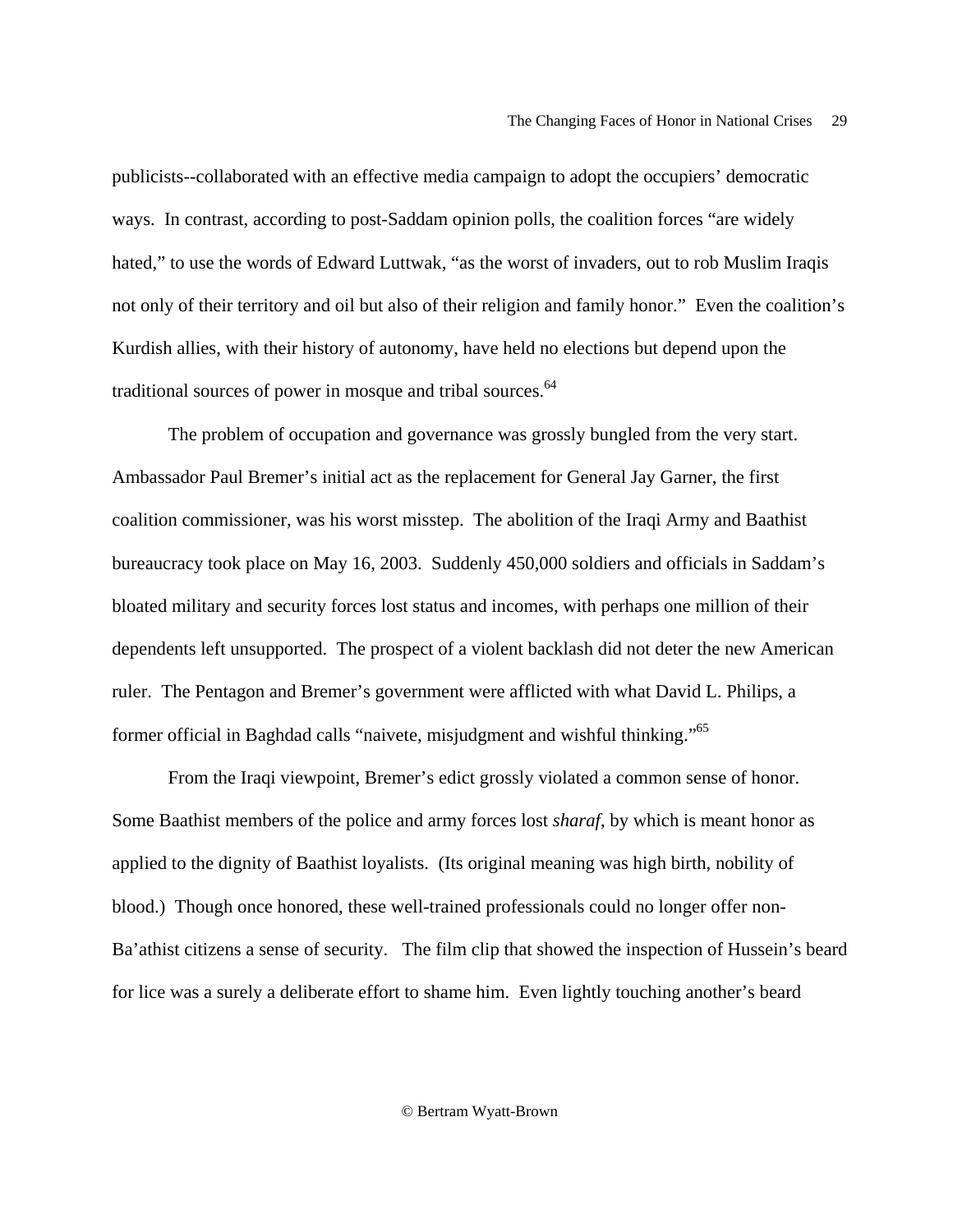signifies deep disgrace in Arab culture. That humiliation would also sear the memory of the foreign Islamists, Sunnis and Ba'athists who saw the clip.<sup>66</sup>

 Many more were stripped of *ihtiram*, that is, the element of deference and respect which the holding of coercive might demands and receives. The disbanding of these agencies of the former government denied their leaders the weapons needed to protect their families, clans, and tribes. (Iraq has over 150 tribes and approximately 2000 clans.)<sup>67</sup> Already the unemployment rate under Hussein was well over half the population, but it grew much higher after the coalition conquest. The loss of economic power compounded the social declension of lost honor. Third, the abrupt dismissal left an even greater power vacuum than the one in the Reconstruction South.

 On another level, Bremer had not only humiliated considerable numbers of men but also denied them the ability to shield their women from the possibility and infamy of assault and rape. Protection of women's honor, *ird,* inflames Iraqi males to near obsession. That is because in Middle Eastern cultures women are judged the very center of male ownership rights. Whether true or not, rumors that American soldiers take Iraqi women into their tanks and Humvees for lovemaking or rapes are pervasive in Baghdad. Whoever the rapist may be, to dishonor the woman in that fashion is to disgrace her and her kindred. In much of the region, to restore family honor, relatives feel required to kill the victim of rape, no matter what extenuating circumstances there might be. $^{68}$ 

 Bremer's peremptory orders were based on the false premise that most Iraqis hated Saddam to a degree that the Americans would be hailed as saviors. The blunder was not new in American history. During the Civil War, as a nationalist Whig, Abraham Lincoln had greatly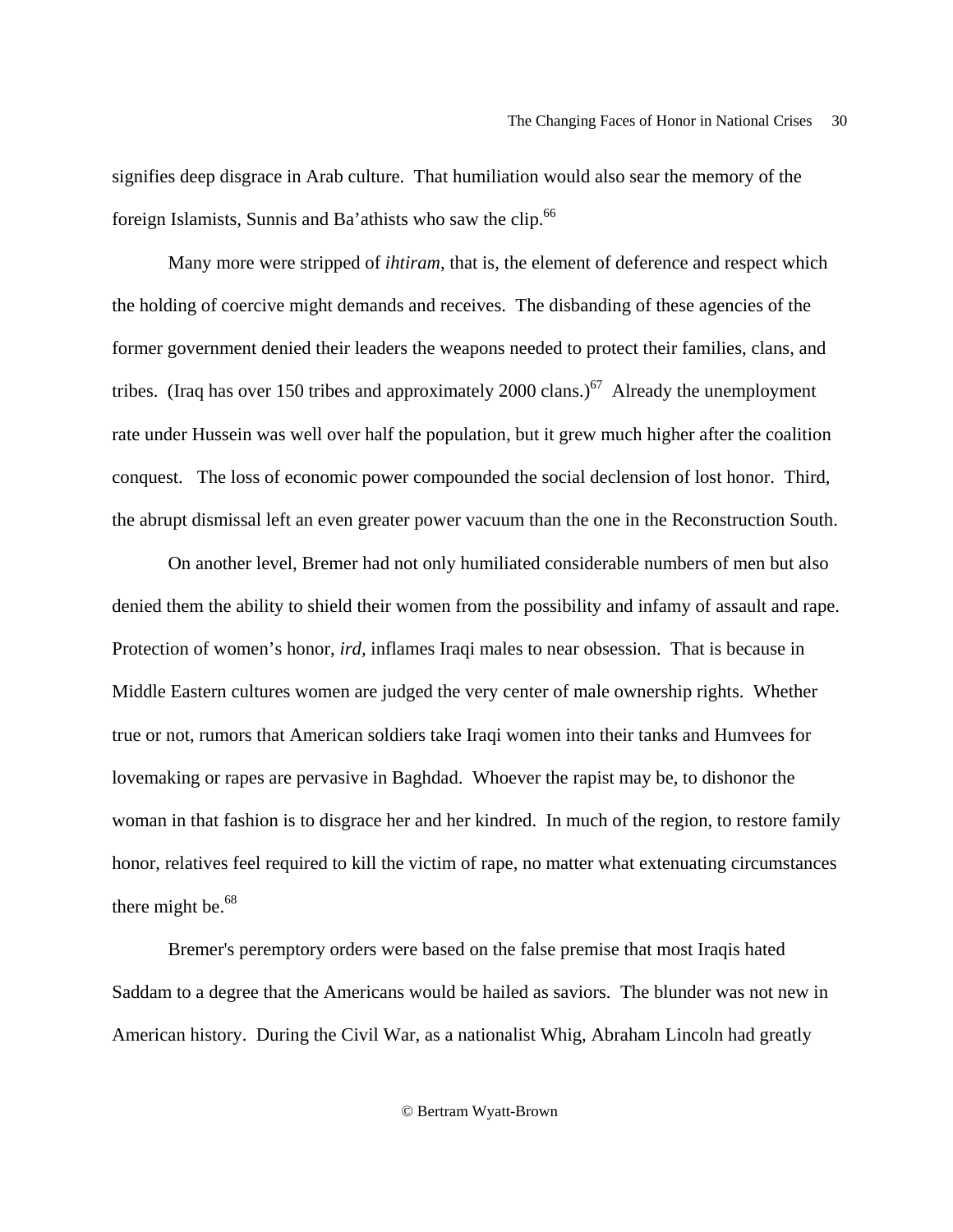overestimated the vitality of Unionist sentiment as it had once been expressed in the Constitutional Unionist, anti-secession party of 1860. The northern armies were to liberate these silent loyalists from the toils of a rebellion they earlier had disapproved. Yet, having sworn allegiance to the Confederacy, the former southern Whigs did not rally to the stars and stripes in the numbers needed to sustain a postwar government. Likewise, during the Vietnam conflict, Marine Corps General Lewis W. Walt and others promised to win the hearts and minds of the South Vietnamese. It was supposedly a double strategy—to confront the enemy aggressively but only after obtaining good intelligence, and second, to liberate the ordinary peasants under Viet Cong control so that they could be free to rally behind the anti-Communist effort.<sup>69</sup> Such feckless plans for nation-building after the Civil War and during the Vietnam conflict were doomed to failure. The same lack of diligent preparation appeared in the second Gulf war.

 One reason for this failure, of course, is the absence of experts in the country's languages. A. Kevin Reinhart, an Arabic speaker sent to Iraq, explained in a January 2004 address at Vanderbilt University that in the entire time he was assisting the development of political structures, he had encountered only one other American who had any knowledge of Arabic at all. "The U.S. civilians," he said, "increasingly have almost no contact with any Iraqis aside from the handpicked elite. They live in a bunker--and this is seen as symbolically significant--in Saddam Hussein's palace and, literally, they never go out or if they go out, they go out in big convoys, in huge white SUVs that might as well have big targets painted on them." That distancing means that both Iraqis and Americans have too little or knowledge of each other, their respective cultures, and their objectives. In addition, the American troops are increasingly overstressed,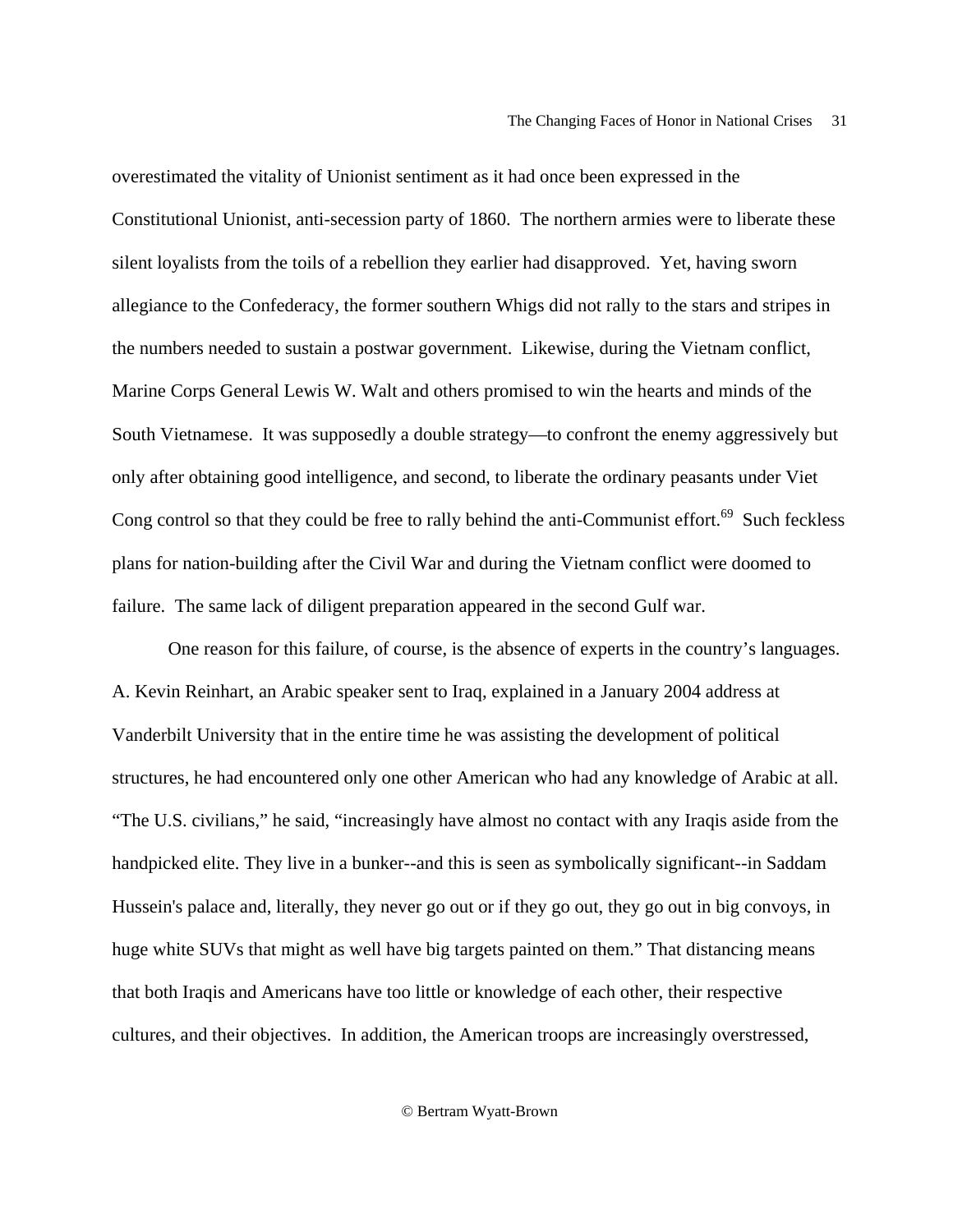dealing with insurgency, sometimes 133 degree heat, Iraqis clamoring for help or making complaints about the slowness of reconstruction, and a host of other problems.<sup>70</sup>

 The result is a deep sense of Iraqi mortification. That state of mind, however, was what the Pentagon officials and the interrogators at Abu Ghraib, Guantánimo, and elsewhere have counted on. While details that demonstrate the U.S. exploitation of Arabic shame are too well known to be repeated, one point is worth mentioning. Captain Ian Fishback of the 82nd Airborne Division has publicly denounced the confusion about detainee treatment. That failure in the upper command, he argues, has led directly to atrocities not just in Iraq but elsewhere in U.S. prison camps. The lack of clear guidelines so disturbed Captain Fishback that he urged the matter be investigated. His commanding officer, however, warned him to "remember the honor of the unit is at stake." While the disingenuous reply indicated that no action would ensue, the West-Point trained officer believed that the practices grossly violated the Honor Code at the military academy. He considered that set of rules as one providing the highest standard of conduct for everyone in the armed services.<sup>71</sup>

 The Civil War armies certainly offered a cleaner record than Americans at war today. To be sure, Nathan Bedford Forest had ordered the massacre of black Union troops at Fort Pillow. Andersonville and the Union's Point Lookout camp in Maryland were disgraceful. The murder of civilian Vietnamese at My Lai and the ARVN "tiger cages" for detainees on Con Son Island were only a fraction of many such abominations in that engagement. But officials in Washington in these earlier conflicts did not create such confusion about what was permissible and what was not.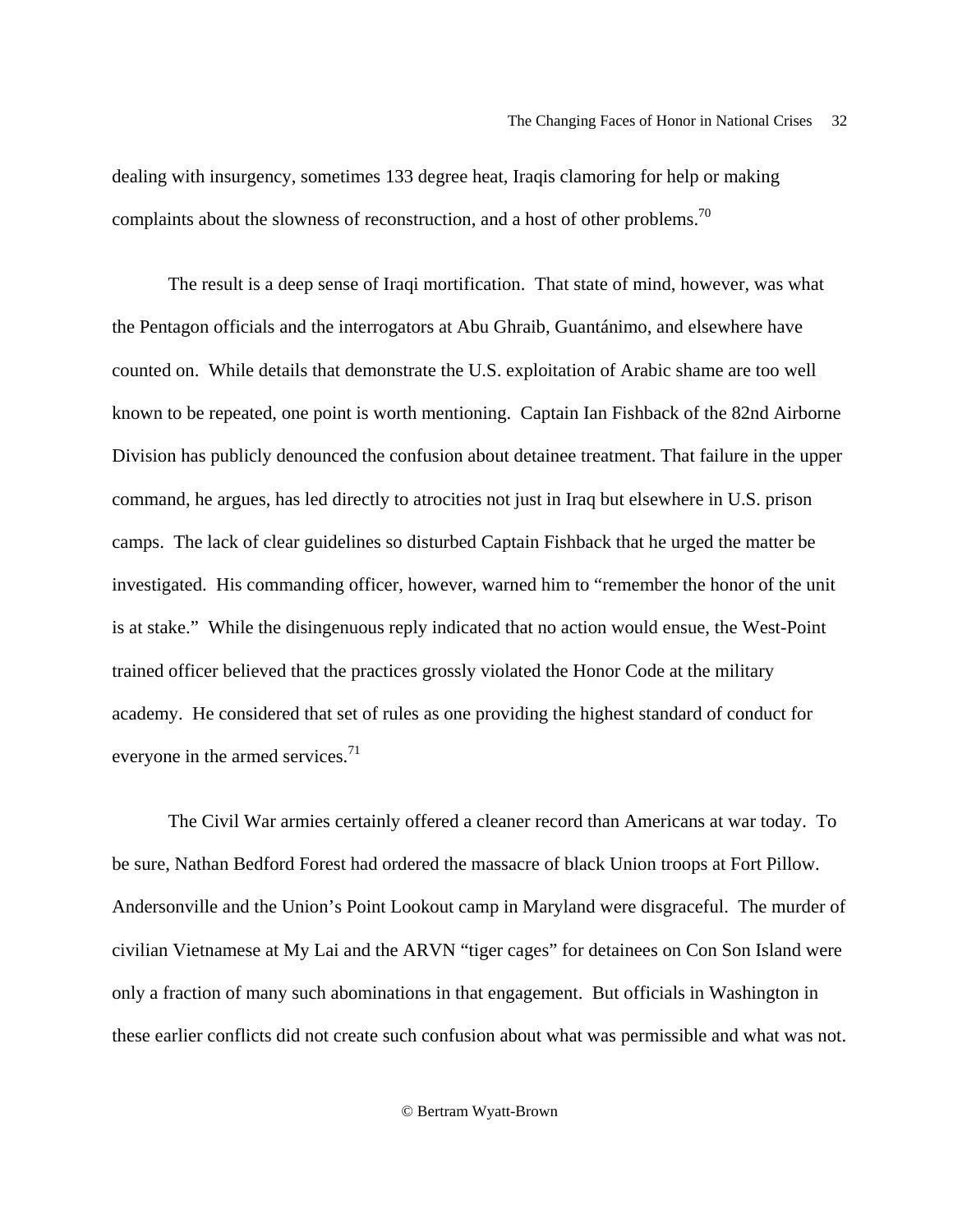The result was unrestrained license in some quarters. American mistrust of international law has prompted more Arabs to join the Iraqi insurgency than will ever be known. Insurgents have retaliated for such abuses with bombs, as reported in the press. The photographs of Abu Ghraib prisoners published worldwide have been a most effective recruiting device as well.<sup>72</sup> For instance, a Yemeni in Fallujah before its fall told a reporter that the Abu Ghraib pictures had dispatched this family man from taxi-cab driving in Sana to the ranks of the insurrectionists. Insurgency, writes Steven Metz, is "not won by killing insurgents; not won by seizing territory; it's won by altering the psychological factors that are most relevant."<sup>73</sup> There is truth in the comment. Surely the imposition of genuine order to replace anarchy, though, requires a massive degree of force as well—but always under careful restraint. That is something a small—and beleaguered—number of coalition troops cannot supply.

 To fill the gaps in army needs, private contractors and mercenaries, many of them exservicemen, have been enlisted but have also become another source of Iraqi suspicion. Sixty companies, with 20,000 employees, are so engaged by the Pentagon today, along with 6,000 non-Iraqi contractors in armed tactical functions. Lacking discipline or experience, over half the interrogators at Abu Ghraib, for instance, operated in behalf of two private companies, Titan and CACI. Most of the agents had no training for the assignment. Thirty-six percent of the total number of contracted interrogators at Abu Ghraib committed the atrocities that outraged the world and momentarily embarrassed the American government. With Iraqi courts chiefly inoperable and no regulations required of the contracted companies, these functionaries carry on with near immunity. American courts are also far from seizing jurisdiction. Thus, the autonomy of the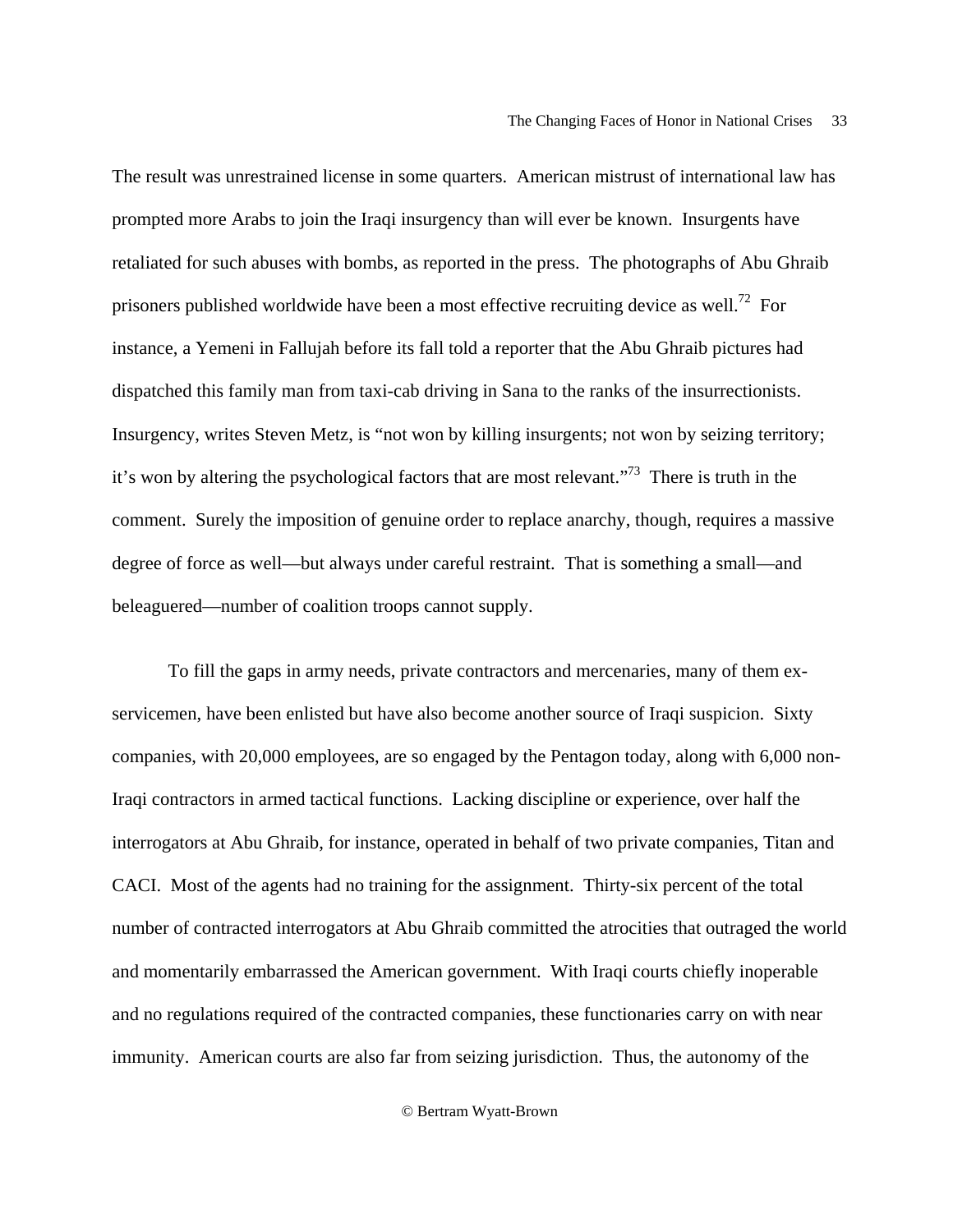private entrepreneurs furnishes dubious license to do things that the coalition authorities and military cannot legally do. Along with the inevitable corruption and bribery that consorts with war and lawlessness, none of this manipulation enhances coalition standing with the Iraqi people.74

 Other factors such as American cultural expansiveness over which policymakers have had no control also has played into the hands of the terrorists. In his determination to purify Islam and the Arabs from the corruptions of the Saudi royal family and the West, Osama bin Laden successfully combined the two emotional forces—resentment of imposed disgrace and religious zealotry. He and others of fanatical mind recollect centuries-old provocative incidents of defeat and betrayal to justify current hatreds. As in all honor societies, myths and memories of ancient wrongs figure in current politics and rationales for violence. (Such a situation appeared in the Ku Klux Klan's combining of religion and myth in their rituals and priest-like robes.) Bin Laden warned, "If the Americans refuse to listen to our advice . . . then be aware that you will lose this Crusade Bush began, just like the other previous Crusades in which you were humiliated by the hands of the Mujahideen, fleeing to your home in great silence and disgrace.<sup>775</sup> He assumes that modern Westerners still relish chivalrous victories over those medieval Saracens. But for Hollywood films, most Americans would scarcely know anything about the feudal wars against Islam. Certainly the installation of the forty-eight substantial military bases throughout the Persian Gulf and Central Asian regions over the past twenty years and the presence of 130,000 service personnel in Iraq—along with sizable diplomatic and troop support agencies—are bound to quicken Middle-Eastern rancor, necessary though these undertakings have been.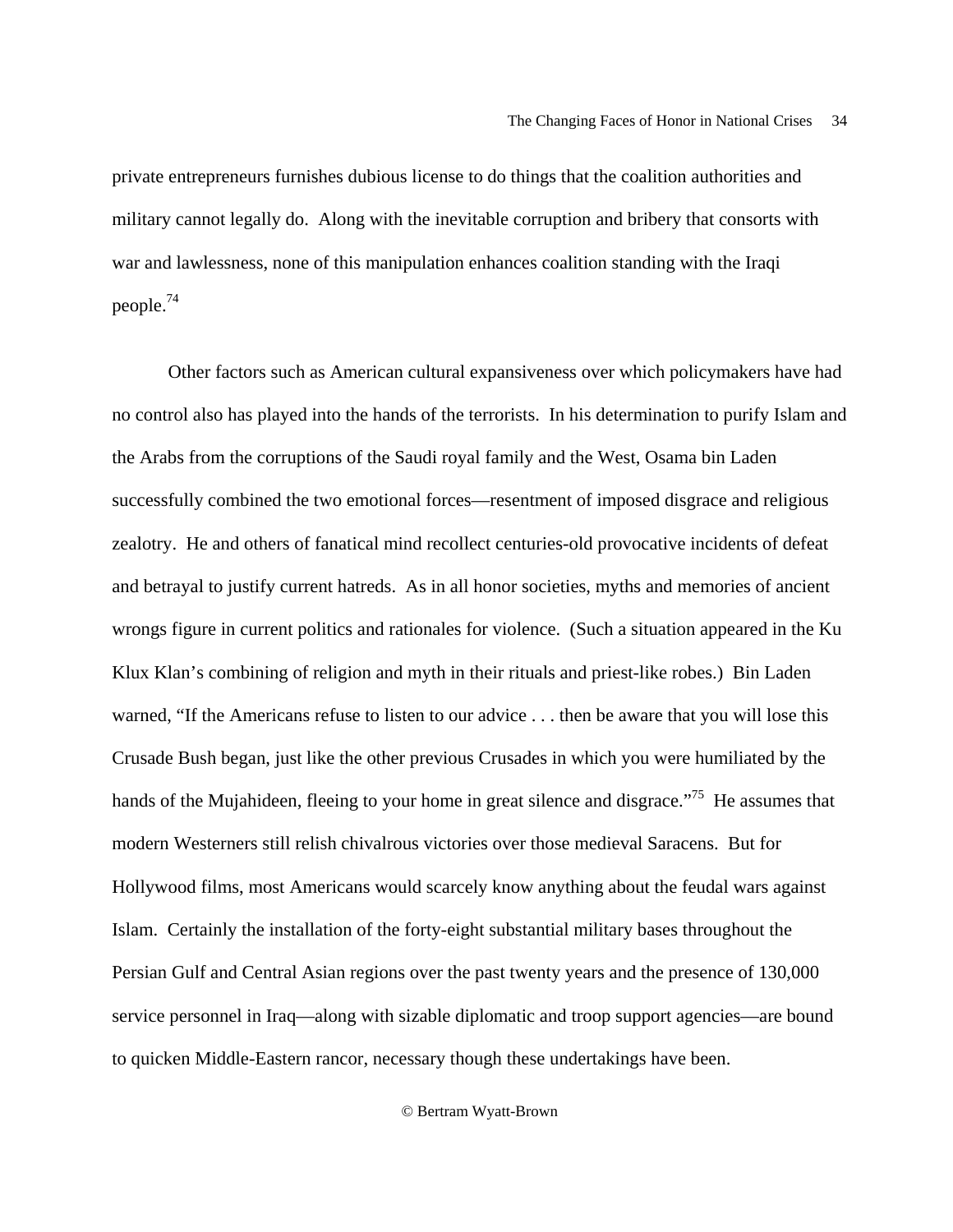Two months before 11 September, Arab viewers faxed Al-Qassem, the television host in Qatar, these sentiments about Osama: "In light of the terrible Arab surrender and self-abasement to America and Israel, many of the Arabs unite around this man, who pacifies their rage and restores some of their trampled honor, their lost political, economic, and cultural honor." Under President Bill Clinton, the United States withdrew from Islamic Somalia, giving heart to the terrorists. "We found [the Americans] had no power worthy of mention," Osama declared and added, "America exited dragging its tails [sic] in failure, defeat, and ruin, caring for nothing."<sup>76</sup>

 Pax Americana carries with it a very fervent missionary zealotry—to spread the idea of democracy worldwide. It was a fundamental tenet of Woodrow Wilson after World War One. The current administration follows the same policy. In the past, however, the attempt to remake the world in the American image has been often very selective and short-lived. One reason for its brevity is the absence of a full sense of honor, one that requires an intense memory of past wrongs—sometimes very ancient wrongs. That form of honor and avoidance of cowardly shame would stimulate a desire for revenge as a higher goal than life itself. Arab terrorists treasure life so little that suicidal assaults guarantee these "martyrs" eternal fame in the memory of their people, an immortality long associated with the ethic of honor.

 One thing is clear, however. Once it is donned, the armored visage of national honor is not easily removed. American leaders do so, however, more frequently and readily than the patriotic rhetoric suggests. The public speedily wearies of war. With ambivalent consequences at best, the result in the Civil and Vietnam wars was abandonment of both cause and allies—the Southern black community and the South Vietnamese anticommunists.<sup>77</sup> Perhaps soon Iraqis,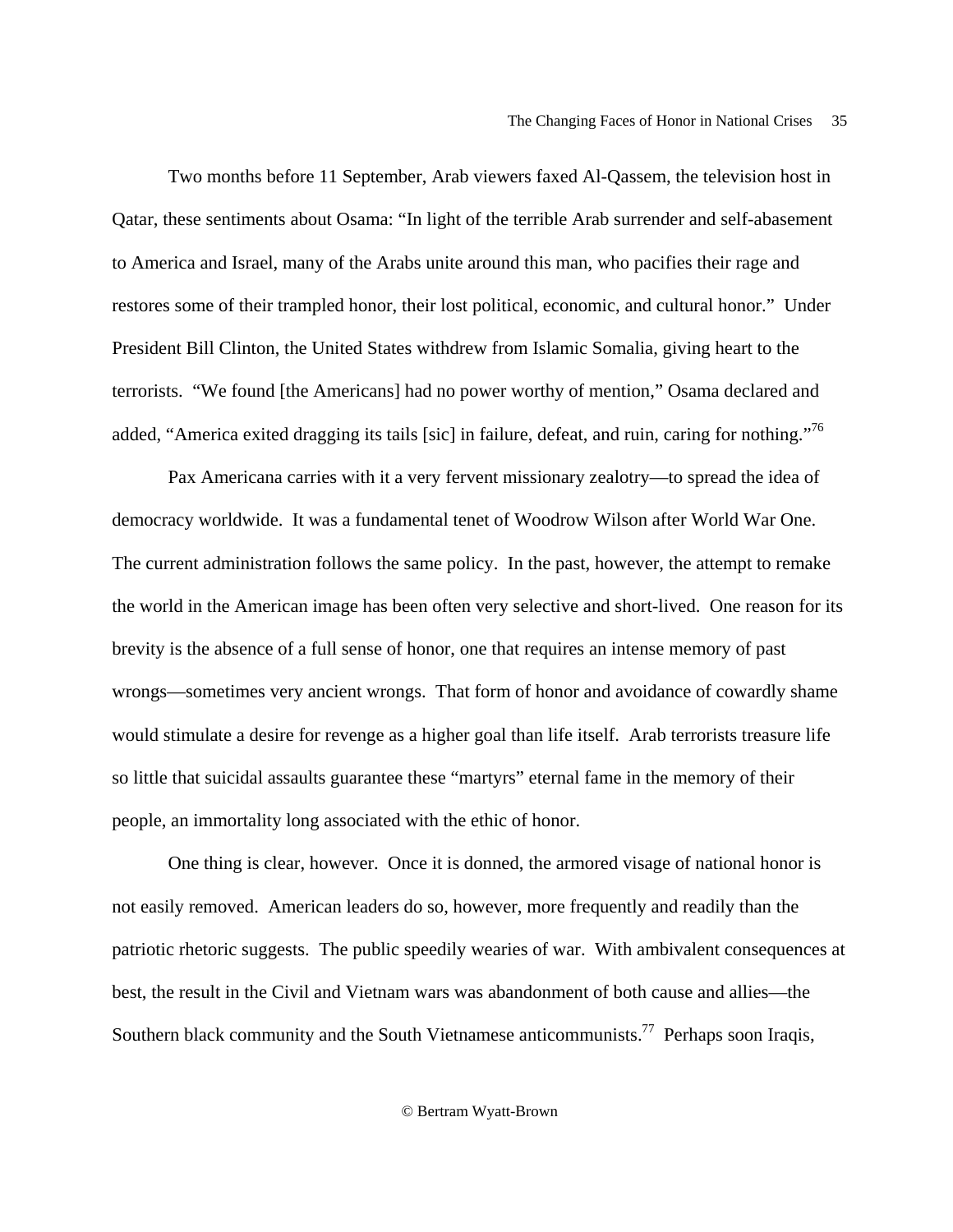already suspicious of America's true intentions, will discover the same fate. A Gallup poll released in mid-June 2005 reveals that 57 per cent of Americans now think the invasion and occupation of Iraq was a mistake down from 70 per cent in favor of the war at the start.<sup>78</sup>

 In a sense, however self-serving it appears, an American willingness to desert hopeless situations can make pragmatic if brutal sense–when costs in lives and treasure outweigh the dictates of honor.<sup>79</sup> Moreover, a degree of prudence suits a nation in which the benefits of freedom, individuality, and democratic practice are highly treasured. Who would have it otherwise? Americans prefer minimal wars, quick, cheap engagements in which soldiers are not casually sacrificed. (The Barbary pirate engagement, the Spanish-American War in 1898, the various incursions into Latin America in the 1920s, the more recent Panama and Granada takeovers, both bloodless, and the brief Gulf War of 1991 spring to mind.)

 Disadvantages, however, can arise from hopes for a quick end. Lyndon Johnson's decision to use limited means serves as a case in point. He sought to save the country from a possible Third World War. Tragically he found, however, that the political, economic, and human costs were much too high for whatever was the ultimate and always vaguely conceived goal. Likewise, Bush sought a cheap, quick conflict with minimal troops as if the objective were simply a shrewd political maneuver to display a posture of heroism. Among the three wars discussed, only Lincoln's strategy was based from the start on reality and necessity. To be sure, the price of his persistence was very high. Nonetheless, it was worth all the blood and anguish in the long run.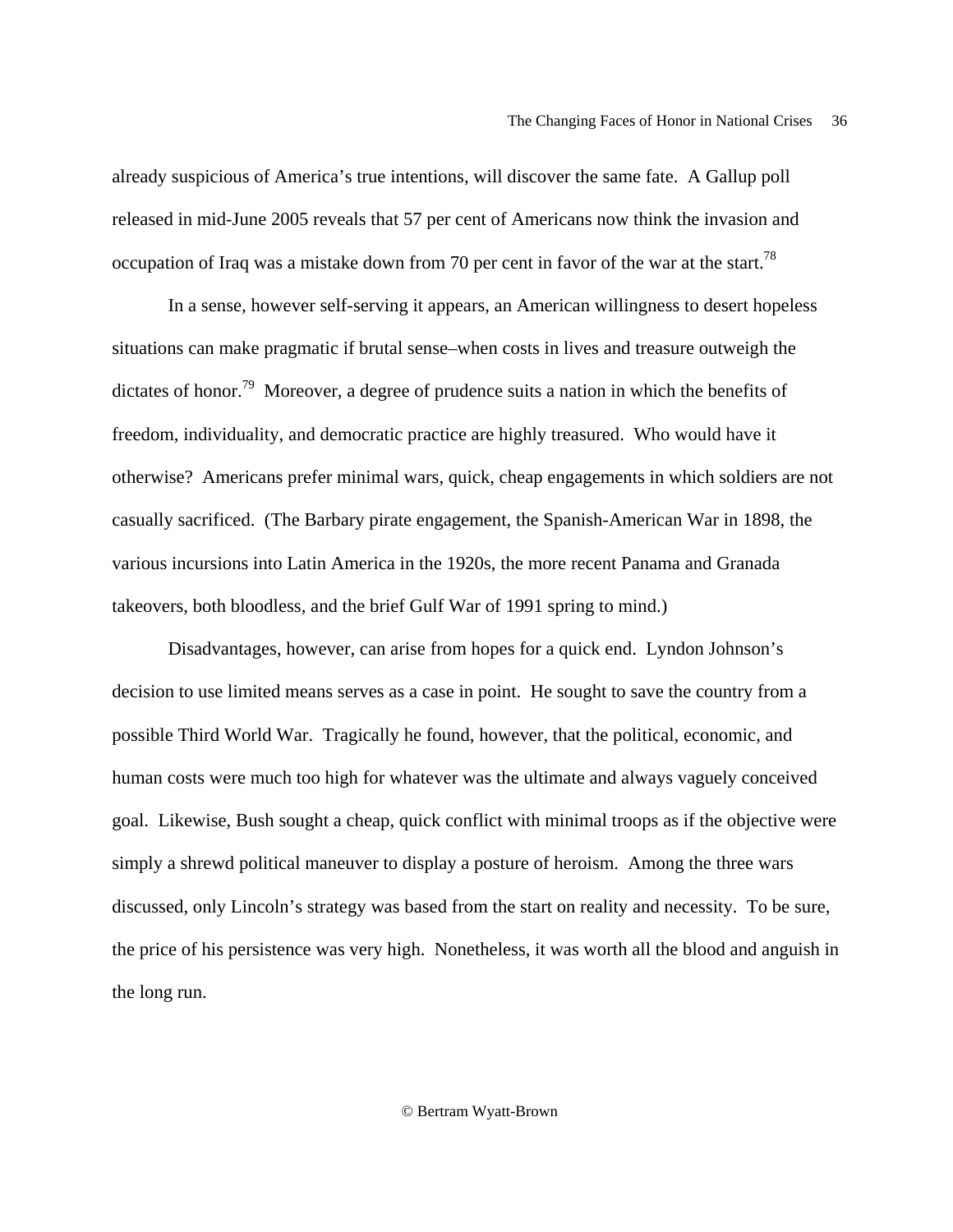In conclusion, it must be recognized that honor will always be useful as a national device for collective and military protection. Yet, to summon citizens to unsheathe swords to protect national honor would seem ludicrous to all but the most dedicated Civil War re-enactors. Referring to the brave men in the Gulf War under his command, for instance, General Colin Powell described how army morale rested on one's comrade in arms being "clean. . .dedicated . . .motivated. . .selfless, patriotic, loyal. . .respectful, tolerant, and caring." He did not use the term "honor," but he could have. A secular society finds nothing "sacred" about this essential path to battlefield survival. Yet, Powell titled his memoir **Sacred Honor.**<sup>80</sup>

 Dishonorable betrayal of principle may result in outrage and mockery, but one seldom encounters honor's polar opposite, shame, in public discourse. Certainly shame is the proper accusatory term for the handling of Al Qaeda, Taliban, and Iraqi prisoners at Guantánimo, Abu Ghraib, and other sites for detainees. Anti-Americanism, already on the rise, continues to grow so enormously that it complicates the work of the military far beyond whatever useful information the excesses may have gained.

 Perhaps honor is no longer seen in this nation as being such an indispensable factor in the affairs of state as it was during the Civil War. But in the world today it remains powerful, even commanding. Ambitions to attain honor ought to be an indispensable stimulus for noble action on the battlefield as well as in the seats of civilian power. Humanity is most unlikely to forgo its imperatives altogether. We are engaged in a war against Islamic extremism and ethnic and religious insurgencies in countries where honor and shame have the greatest intensity imaginable. Yet, our distance from even the more restrained and less vengeful aspects of the honor code are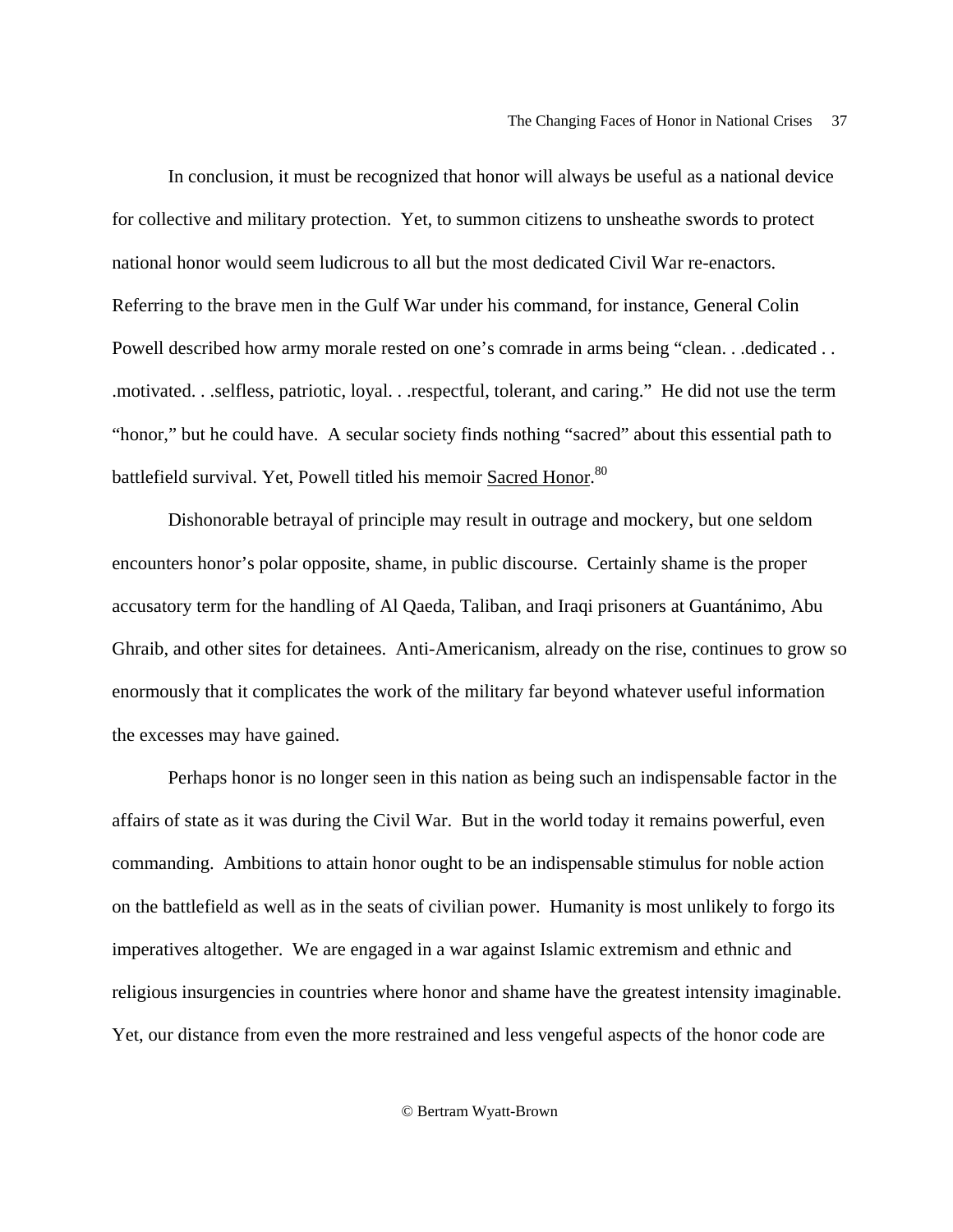foreign to everyday thinking. That remoteness makes the work of intelligence operatives and policymakers even more difficult.

 However that may be, a sad conclusion emerges. As early as 1966, at the height of the Vietnam crisis with its protests and violence, the poet Robert Lowell voiced what he feared lay ahead. In **a** letter to the Partisan Review in 1966 he cannily prophesied, "I have a gloomy premonition . . . that we will soon look on this troubled moment as a golden time of freedom and license to act and speculate. One feels the steely sinews of the tiger, an ascetic, 'moral' and authoritarian reign of piety and iron."<sup>81</sup> While still surprisingly diffident about the distant Asian wars, the American public could discover that Lowell's prediction was all too accurate. As a guiding principle in political relations, honor may well prove misleading and futile. At times it becomes tragically so.

## Endnotes

 $\overline{a}$ 

<sup>1</sup> I thank John Jeffries, Chair, and Anne Rubin of the History Department for making the occasion an honor and pleasure and thanks also to Randall Stephens, Anne Wyatt-Brown, and George Fenwick Jones for patient and invaluable readings of the text. James Bowman, "The Lost Sense of Honor," Public Interest (Fall 2002):32. Alexander Wendt, Social Theory of International Relations (1999; New York: Cambridge University Press, 2004); Thomas Hobbes, on whom, along with John Locke and Emanuel Kant, Wendt relies, argues in De Cive, Chapter 1, "We doe not therefore by nature seek Society for its own sake, but that we may receive some Honour or Profit from it; these we desire Primarily . . . Glory is like Honour, if all men have it, no man hath it, for they consist in comparison and precellence." What is true of individuals in the honor scheme is also true of nations. Unforatunelky, neither he nor the political scientists in Peter J. Katzenstein, ed, The Culture of National Security: Norms and Identity in World Politics (New York: Columbia University Press, 1996), make any reference to the role of honor in foreign affairs. On the other hand, Barry O'Neill connects his analysis of honor cultures with constructivist and game-theory political science, a very promising fusion of ideas. See Barry O'Neill, Honor, Symbols, and War (Ann Arbor: University of Michigan Press, 2001), 261. Donald Kagan, "Honor, Interest, and Nation-State," in Elliot Abrams, ed., Honor among Nations (Washington, D.C.: Ethics and Public Policy Center, 1998), 5; Donald Kagan, "On National Honor," http://www.cs.utexas.edu/users/vl/notes/kagan.html.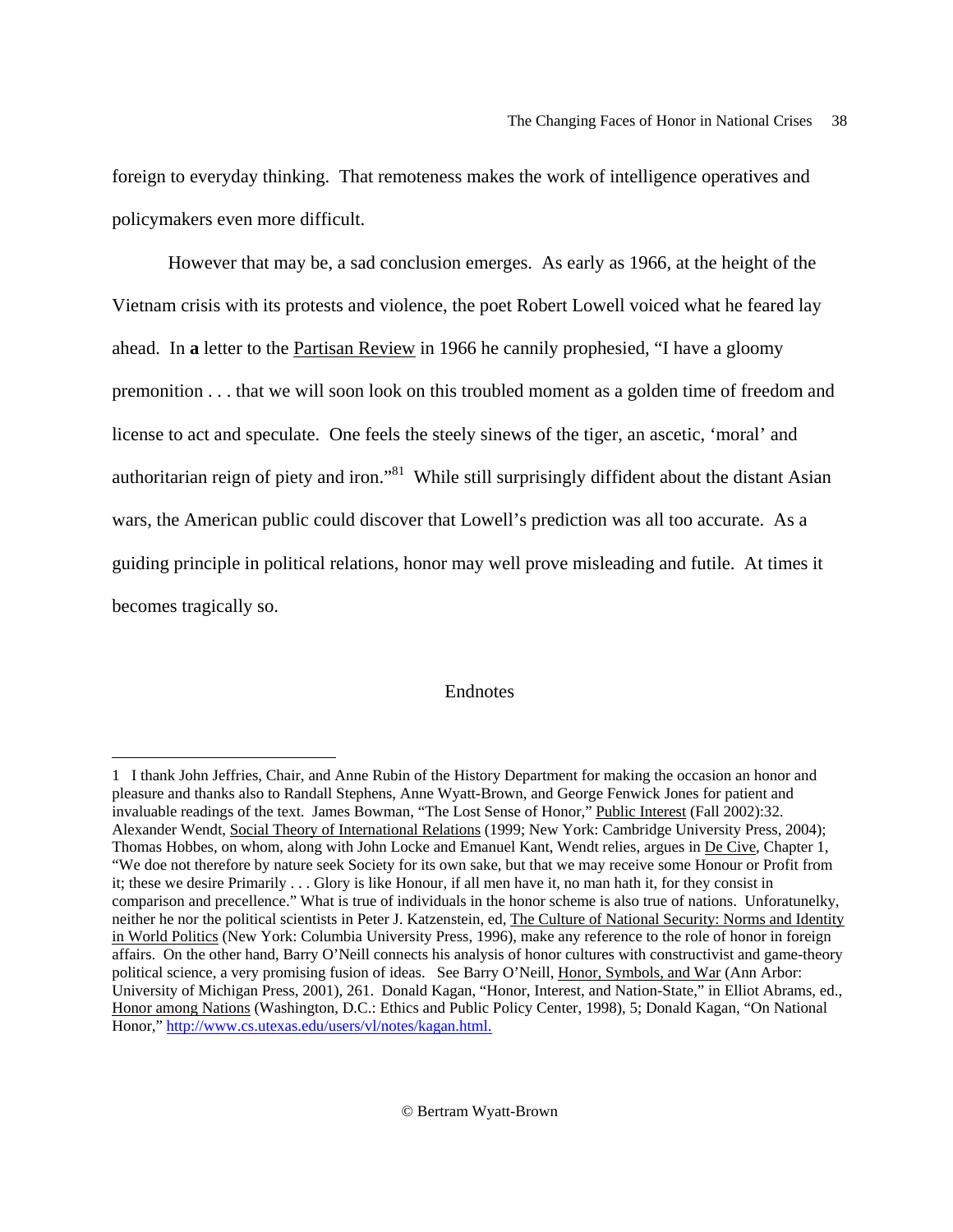2 Quoted in Henry W. C. Davis, The Political Thought of Heinrich von Treitschke (London: Constable, 1914), 177. See Avner Offer, "Going to War in 1914: A Matter of Honor?" Politics and Society 23 (June 1995):213-41, esp. 220; John Keegan, The First World War (New York: Knopf, 1999), 48. Report of the National Bipartisan Commission on Central America [Kissinger Commission, 1984, 93], as quoted in O'Neill, Honor, Symbols, and War, 106.

3 David Hackett Fischer, Albion's Seed: Four British Folkways in America (New York: Oxford University Press, 1989), 843; Andrew J. Bacevich, "The Real World War IV," Wilson Quarterly 29 (Winter 2005): 26-61, 37 (quotation).

4 See Joseph A. Fry, Dixie Looks Abroad: The South and U.S. Foreign Relations, 1789-1973 (Baton Rouge: Louisiana State University Press, 2002), 140.

5 Julian Rivers, "Honor," in International Encyclopedia of the Social Sciences, ed. David L. Sills (New York: Macmillian, 1968), 6:506; William Ian Miller, Humiliation and Other Essays on Honor, Social Discomfort, and Violence (Ithaca, N.Y.: Cornell University Press, 1993), 84; Leon Würmser, The Mask of Shame (Baltimore: Johns Hopkins University Press, 1981).; Martha C. Nussbaum, Hiding from Humanity: Disgust, Shame, and the Law (Princeton, N.J.: Princeton University Press, 2004), 43, 63.

6 Bowman, "Lost Sense of Honor," 36. For a concise and elegant survey of Augustinian "just war" theory, see Michael Gannon, "Is This Just a War: Using History to Help Define a Just War," in Anniston Star, 16 March 2003, p.1E. Sir Max Hastings comments that "What caused some of us to say before the Iraq war began that we were skeptical about going in was that we were fearful that it would compromise the case for using force in a better cause." Donald A. Yerxa, "Armageddon: an Interview with Sir Max Hastings," Historically Speaking 6 (March/April 2005), internet. William Shakespeare, Henry IV, Part I, Act 5, Sc. I.

7 Burt quoted by Joseph P. Reidy, in review of James L. Huston, Calculating the Value of the Union: Slavery, Property Rights, and the Economic Origins of the Civil War (Chapel Hill: University of North Carolina Press, 2003), in American Historical Review 110 (June 2005): 792. See also Alexander Stephens, "Speech Delivered on the 21st March, 1661, in Savannah, Known as, 'the Corner Stone Speech,'" in Henry Cleveland, Alexander H. Stephens in Public and Private with Letters and Speeches, Before, During and Since the War (Philadelphia, Chicago, Ill., National Publishing Co., 1866), 721.

8 Jefferson Davis, "Speech at Fayette," 11 July 1851, in The Papers of Jefferson Davis, Vol. 4, 1849-1852, ed. Lynda Lasswell Crist (Baton Rouge: Louisiana State University Press, 1983), 209; Bertram Wyatt-Brown, The Shaping of Southern Culture: Honor, Grace, and War (Chapel Hill: University of North Carolina Press, 2001), 178.

9 Douglass quoted in John Stauffer, The Black Hearts of Men: Radical Abolitionists and the Transformation of Race (Cambridge, Mass.: Harvard University Press, 2002), 21.

10 Smith quoted in John Stauffer, The Black Hearts of Men: Radical Abolitionists and the Transformation of Race (Cambridge, Mass.: Harvard University Press, 2002), 194. See David H. Donald, Charles Sumner and the Coming of the Civil War (New York: Knopf, 1960), 290-95; William E. Gienapp, "'The Crime Against Sumner: The Caning of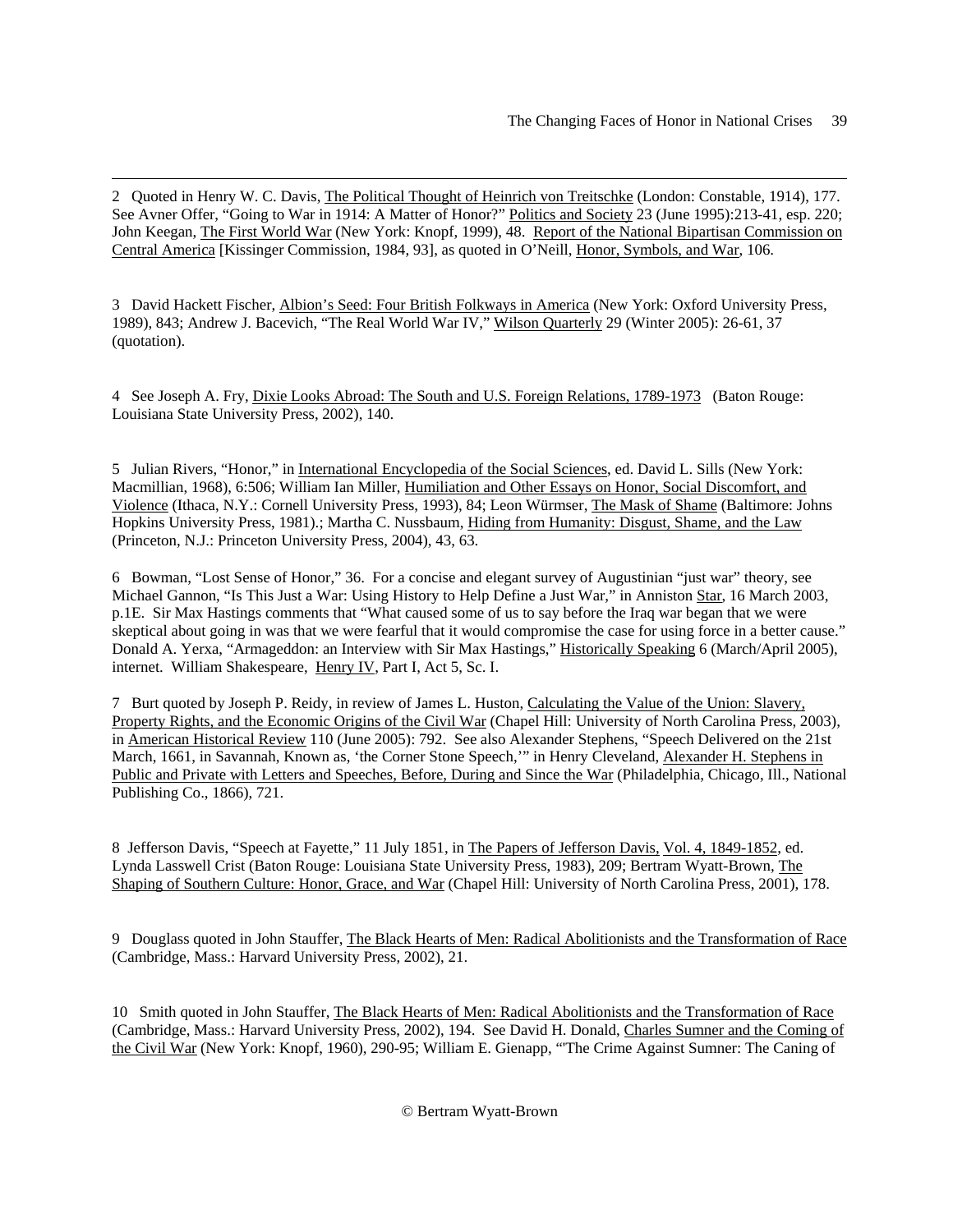Charles Sumner and the Rise of the Republican Party," Civil War History, 25 (September 1979):218-45; and Wyatt-Brown, Shaping of Southern Culture, 195-98.

11 Quoted in William A. Link, Roots of Secession: Slavery and Politics in Antebellum Virginia (Chapel Hill: University of North Carolina Press, 2003), 179.

12 Adam Gopnik, "John Brown's Body," a review of David S. Reynolds, John Brown, Abolitionist in New Yorker, 25 April, 2005, 95. Wise and Vallandigham quoted in David S. Reynolds, John Brown Abolitionist: The Man Who Killed Slavery, Sparked the Civil War, and Seeded Civil Rights (New York: Alfred Knopf, 2005), 332 and 333. Booth quoted in Asia Booth Clarke, The Unlocked Book: A Memoir of John Wilkes Booth by his Sister Asia Booth Clarke (New York: Putnam's Sons, 1938), 124.

13 Elliott L. Story, Diary, 11 May 1861, quoted in Daniel W. Crofts, "Southampton County Diarists in the Civil War Era,: Elliott L. Story and Daniel W. Cobb," Virginia Magazine of History and Biography, 98 (October 1990):565; James M. McPherson, Battle Cry of Freedom: The Civil War Era (New York: Oxford University Press, 1988), 234-35, from Frank Moore, ed., The Rebellion Record, I (New York, 1861), "Documents," 315.

14 "A Declaration of the Immediate Causes which Induce and Justify the Secession of the State of Mississippi from the Federal Union," http://www.civil-war.net/pages/mississippi\_declaration.asp; Anne Sarah Rubin, A Shattered Nation: The Rise and Fall of the Confederacy, 1861-1868 (Chapel Hill: University of North Carolina Press, 2005), 24.

15 Lincoln's national view was similar to Daniel Webster's; see William Lee Miller, Lincoln's Virtues: An Ethical Biography (New York: Knopf, 2002), 113.

16 Quoted in James M. McPherson, Abraham Lincoln and the Second American Revolution (New York: Oxford University Press, 1991), 43-44.

17 Richard E. Beringer, Herman Hattaway, Archer Jones, and William W. Still, Jr., Why the South Lost the Civil War (Athens: University of Georgia Press, 1986), 472-73.

18 Freeman Dyson, "The Bitter End," New York Review of Books, 52 (28 April 2005), 4-5. Marshall is quoted in James M. McPherson, For Cause and Comrades: Why Men Fought in the Civil War (New York: Oxford University Press, 1997), 77. See also Max Hastings, Armageddon: The Battle for Germany, 1944-1945 (New York: Knopf, 2004), 75-76. Most Allied soldiers in World War II "were citizens of democracies, imbued since birth with all the inhibitions and decencies of their societies, in profound contrast to the ethos cultivated within the armies of Hitler and Stalin."

19 Benjamin quoted in William J. Cooper, Jr., Jefferson Davis, American (New York: Knopf, 2000), 514.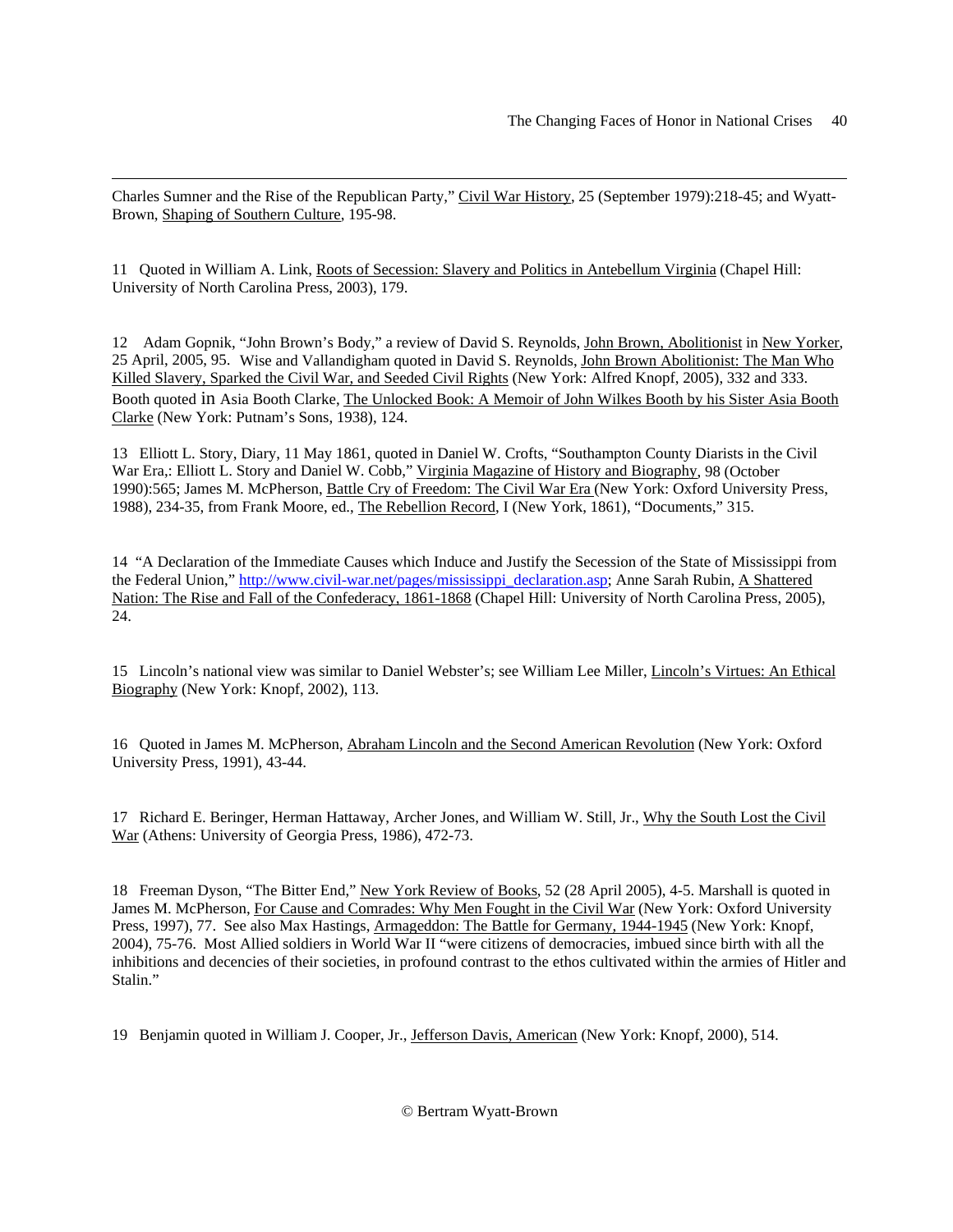20 Entry for 14 February 1863, in John F. Marszalek, ed., The Diary of Miss Emma Holmes, 1861-1866 (Baton Rouge: Louisiana State University Press, 1979), 231; Holmes quoted in Lisa Tendrich Frank, " War Comes Home: Confederate Women and Union Soldiers," in Peter Wallenstein and Bertram Wyatt-Brown, eds., Virginia's Civil War (Charlottesville: University of Virginia Press, 2005), 131; entry for 28 July 1865 in Catherine Anne Devereux Edmonston, "Journal of a Secesh Lady": The Diary of Catherine Anne Devereux Edmonston, 1860-1866, ed. Beth G. Crabtree and James W. Patton (Raleigh: North Carolina Department of Archives and History, 1979), 716.

21 William Ian Miller, The Anatomy of Disgust (Cambridge, Mass.: Harvard University Press, 1997), 225. Holden quoted in Eric L. McKitrick, Andrew Johnson and Reconstruction (Chicago, Ill.: University of Chicago Press, 1960), 211; Frank M. Mixson, Reminiscences of a Private (1910; reprint, Camden, S.C.: J. J. Fox, n.d.), 119.

22 See W. Scott Poole, Never Surrender: Confederate Memory and Conservatism in the South Carolina Upcountry (Athens; University of Georgia Press, 2004), 71; Mary R. Dearing, Veterans in Politics: The Story of the G. A. R. (Baton Rouge: Louisiana State University Press, 1952), 50; Dixon Wecter, When Johnny Comes Marching Home (Cambridge: Houghton Mifflin, 1944), 137-52; Carl R. Fish, "Back to Peace in 1865," American Historical Review 24 (April 1919):435-443.

23 Edward L. Ayers, "The First Occupation: What the Reconstruction Period after the Civil War Can Teach Us about Iraq," New York Times Sunday Magazine, 30 May 2005, pp. 20-21; see also Bertram Wyatt-Brown, "'Honor during Reconstruction and in Iraq Today," Daytona Beach News-Journal, 7 September 2003, p. 4B. The article also appeared elsewhere on the AP Wire.

24 See David W. Blight, Race and Reunion: The Civil War in American Memory (Cambridge, Mass.: Harvard University Press, 2002).

25 Poole, Never Surrender, 78, 99-115; Gaines M. Foster, Ghosts of the Confederacy: Defeat, the Lost Cause, and the Emergence of the New South, 1865 to 1913 (New York: Oxford University Press, 1988); Charles Reagan Wilson, Baptized in Blood: the Religion of the Lost Cause, 1865-1920 (Athens: University of Georgia Press, 1980); Gary W. Gallagher and Alan T. Nolan, eds., The Myth of the Lost Cause and Civil War History (Bloomington: Indiana University Press, 2000); Caroline E. Janney, "To Honor Her Noble Sons: The Ladies Memorial Association of Petersburg, 1866-1912," in Wallenstein and Wyatt-Brown, eds., Virginia's Civil War, 256-70. Richard Zuczek, State of Rebellion: Reconstruction in South Carolina (Columbia: University of South Carolina Press, 1996); Donald G. Mathews, "The Southern Rite of Human Sacrifice: Lynching and Religion in the South, 1875-1940," Journal of Southern Religion, http://jsr.as.wvu.edu, volume 3 (2000); Orlando Patterson, Rituals of Blood: Consequences of Slavery in Two American Centuries (Washington, D.C.: Civitas, 1998), 214; Wyatt-Brown, Shaping of Southern Culture, 282-92.

26 Quoted in Nina Silber, The Romance of Reunion: Northerners and the South, 1865-1900 (Chapel Hill: University of North Carolina Press, 1993), 154. See also Heather Richardson,

The Death of Reconstruction: Race, Labor, and Politics in the Post-Civil War North, 1865-1901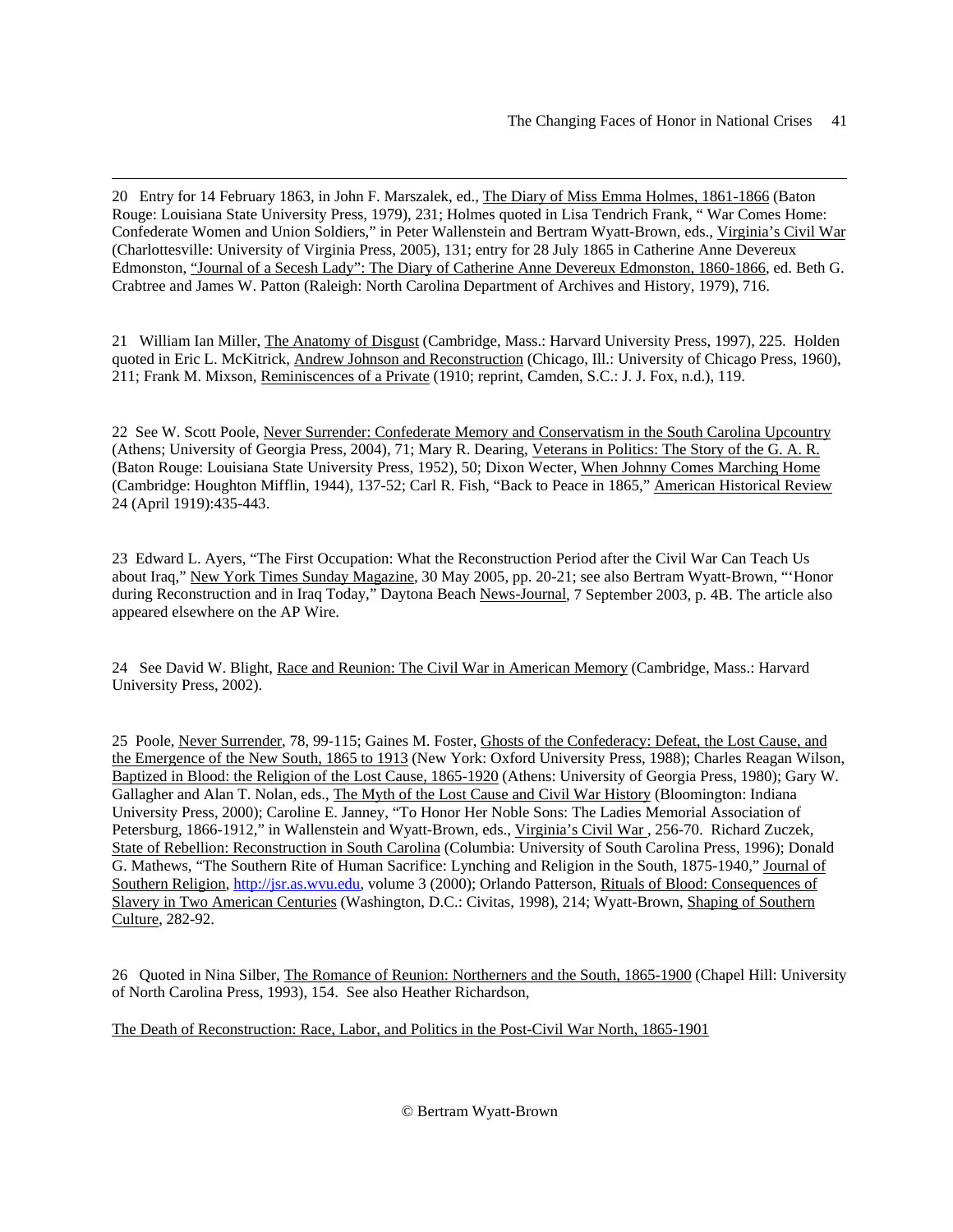(Cambridge, Mass. Harvard University Press, 2001).

<sup>27</sup> Wilfred Owen, "Dulce et Decorum Est," in War Poems and Manuscripts of Wilfred Owen, http://www.hcu.ox.ac.uk/jtap/warpoems.htm#12. "I sincerely hope we will not doom our children to fight senseless battles as did we, shackling them to similar fates suffered by their fathers. There is no glory in war...only death and misery!" writes Gary Jacobson, a wounded infantryman in Vietnam. "His country called he took its stand And fell. For what? And why? /Was it right that he should die?/ So young, so unfilled, such tragic waste, His youth and promise lived in haste./ Now lost, destroyed, forever gone. Forever boys they slumber on Beneath hushed white crosses stark and still. . . ." Curt Bennett, "War Poetry," http://www.warpoetry.co.uk/vietnam.htm#Poem%20Titles. The poetry is not as skilled or moving as that of Owen and Siegfried Sassoon, but it expresses the same despair and disillusionment.

28 Doris Kearns, Lyndon Johnson and the American Dream (New York: Harpers, 1976), 336.

29 Question qn24c (May Wave 2) 5/21/2004-5/23/2004, Gallup Brain.

30 Dean Rusk, "Memorandum to the Deputy Undersecretary of State" (Freeman Matthews), 31 January 1951, in Foreign Relations of the United States, 1952-54, 6, Asia and the Pacific, Part 1, 20 and General Lemnitzer, Chairman of the JCS, "memorandum for the Secretary of Defense,"13 January 1962, Pentagon Papers (Govt. ed.), Book 12, "U.S. Involvement in the War, Internal Documents, The Kennedy Administration: January 1961-November 1963," Book II, pp. 449, 450.

31 Arthur Radford, "Memorandum to the Secretary of Defense, 20 May 1954" in Foreign Relations of the United States, 1952-54, 13, Indochina, Part 2, 1591.

32 Frye, Dixie Looks Abroad; see also Stanley Karnow, Vietnam: A History (New York: Viking Press, 1983) , 326, 375, 507 (Stennis quotation); Johnson quotation in David Halberstam, The Best and the Brightest (New York: Random House, 1972), 507. In 1967, Thurmond, serving on the Senate Armed Services Committee, chastised Robert McNamara. By then McNamara had recognized the blunder, but his statement to the committee represented "appeasing the Communists," Thurmond thundered. Robert McNamara with Brian Van DeMark, In Retrospect: The Tragedy and Lessons of Vietnam (New York: Times Books, 1995), 290.

33 Robert Dallek, Lone Star Rising, Lyndon Johnson and His Times, 1908-1975 (New York: Oxford University Press, 1991), 241, 476.

34 Quotations in Ronnie Dugger, The Politician, The Life and Times of Lyndon Johnson: The Drive for Power, from the Frontier to Master of the Senate (New York: Norton, 1982), 146, 147. "Sacrificing lives to protect the flag or to maintain the honor or safety of the nation is an old and accepted value in this country." Hyman L. Muslin and Thomas H. Jobe, Lyndon Johnson, The Tragic Self: A Psychohistorical Portrait (New York, Plenum Press, 1991), 205.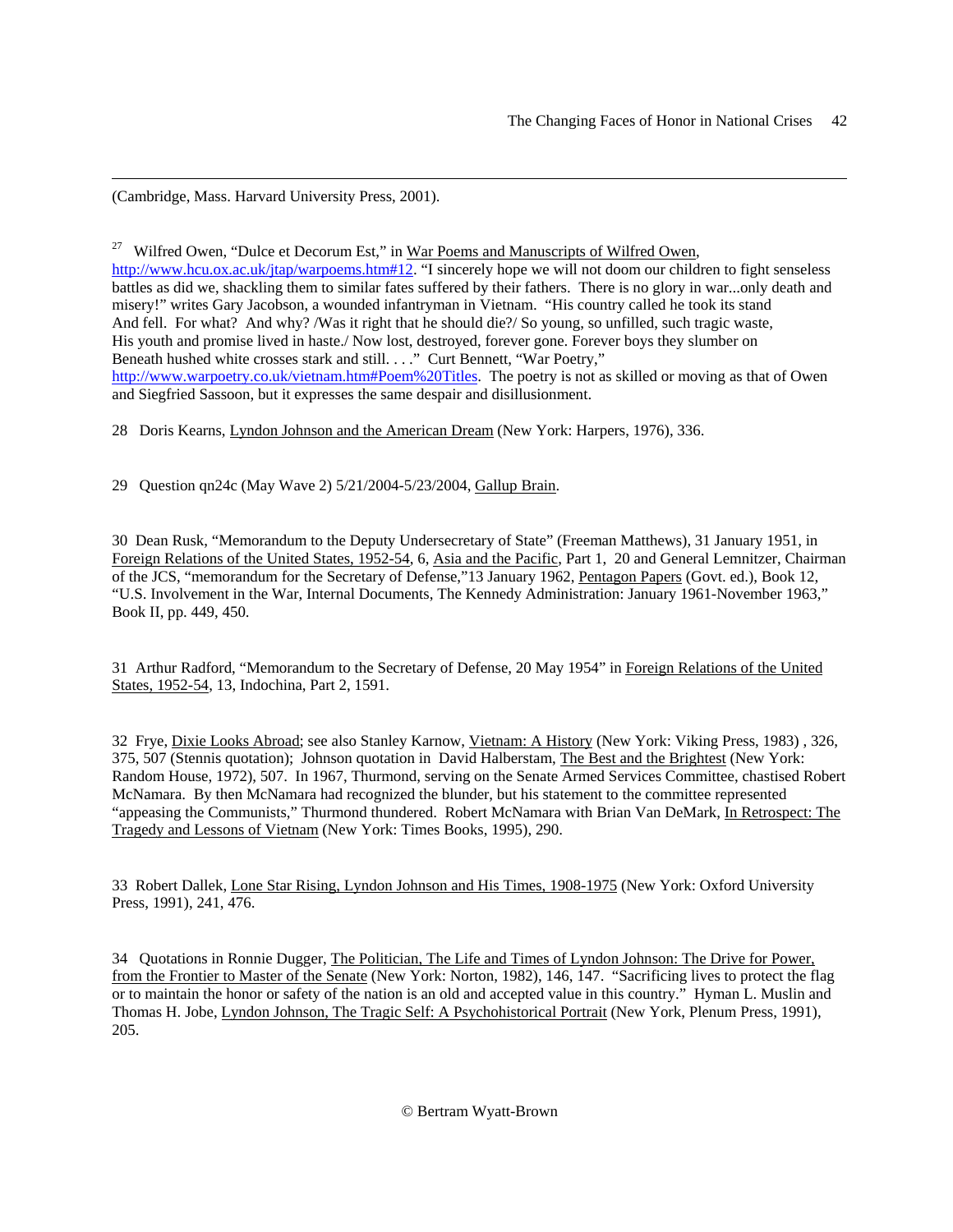35 Hugh Sidey, A Very Personal Presidency: Lyndon Johnson in the White House (New York: Atheneum, 1968), 222.

36 Quotations in Dugger, The Politician, 146, 147; Michael Lind, Vietnam: The Necessary War: A Reinterpretation of America's Most Disastrous Military Conflict (New York: Free Press, 1999); Blema Steinberg, "The Role of Shame and Humiliation in the Cuban Missile Crisis: A Psychoanalytic Perspective," Political Psychology, 12 (No. 4, 1991):653-690.

37 Kearns cited in Dugger, The Politician, 151; Kearns cited in Steinberg, Shame and Humiliation, 98.

38 "Former Secretary of Defense Clark M. Clifford Recalls His Post-Tet Questions (1968) 1969," in Merrill and Patterson, eds., Major Problems, 2:455.

39 Quoted in George C. Herring, "Why the United States Failed in Vietnam," in Merrill and Patterson, eds., Major Problems, 2:467.

40 Robert Dallek, Flawed Giant: Lyndon Johnson and His Times, 1961-1973 (New York: Oxford University Press, 1998), 569.

41 Anatol Nieven, America Right or Wrong: An Anatomy of American Nationalism (New York: Oxford University Press, 2005), 96-122; John M. Coski, The Confederate Battle Flag: America's Most Embattled Emblem (Cambridge, Mass.: Harvard University Press, 2005), 156, 248.

42 Halberstam, The Best and the Brightest, 179, 180; Douglas Kincaid, The War Managers (Hanover, N.H.: University Press of New England, 1977), 109.

43 Halberstam, The Best and the Brightest, 178, 506; Blema S. Steinberg, Shame and Humiliation: Presidential Decision-Making on Vietnam (Pittsburgh: University of Pittsburgh Press, 1996) 121.

44 See Gerard J. De Groot, A Noble Cause? America and the Vietnam War (Harlow, Eng,: Longman, 2000), 348; Eric T. Dean, Jr., Shook over Hell: Post-Traumatic Stress, Vietnam, and the Civil War (Cambridge, Mass.: Harvard University Press, 1997), 48.

45 George W. Ball, "Top Secret: The Prophecy the President Rejected," Atlantic Monthly 238 (July 1972):36-49. See also Halberstam, The Best and the Brightest, 491-500 and Clark Clifford and Richard Holbrooke, "Annals of Government, The Vietnam Years," Part I, New Yorker, 6 May 1991, 58.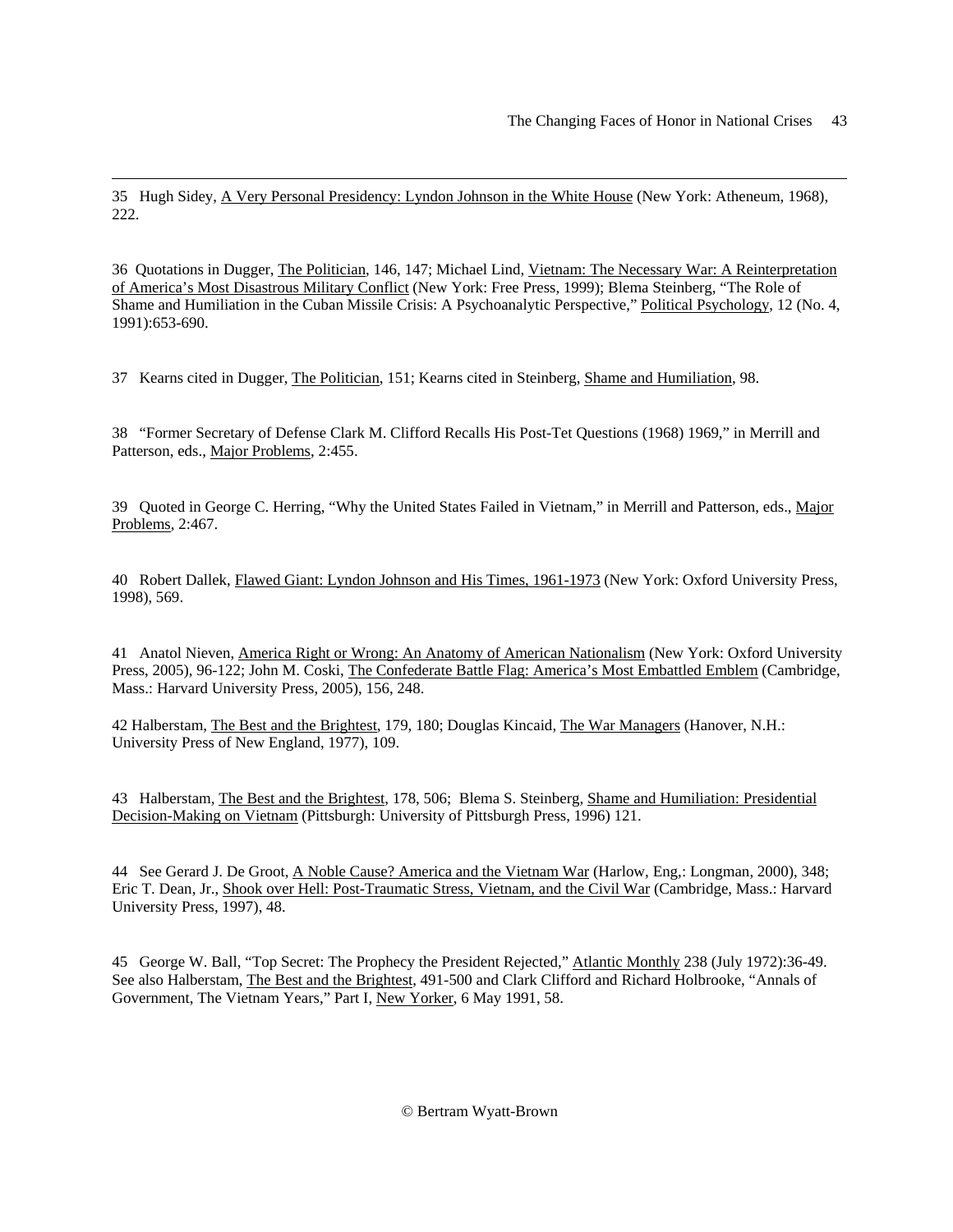46 Peer DeSilva, Sub Rosa: The CIA and the Uses of Intelligence (New York: Times Books, 1978), 277. See also Eric Foner and John Garraty, eds., Reader's Companion to American History (Boston: Houghton Mifflin, 1991), 1121 or http://college.hmco.com/history/readerscomp/rcah/html/ah\_089400\_vietnamwar.htm.

47 Matthew Rycroft to David Manning, 23 July 2002, "The Secret Downing Street Memo," S 195/02, pp.1-3, as reprinted in attachment, Sunday Times London, 1 May 2005. "It seemed clear that Bush had made up his mind to take military action, even if the timing was not yet decided. But the case was thin. Saddam was not threatening his neighbours, and his WMD capability was less than that of Libya, North Korea or Iran (p. 2)."

48 Kim Weitzman, "The Relevance of the Tonkin Gulf Incidents: U.S. Military Action in Vietnam, August 1964," After the Cold War: Reassessing Vietnam 1996, Vietnam Symposium, U.S. Marine Corps Historical Center, 18-20 April 1996.

49 P. F. Ricketts to Secretary of State, "Iraq: Advice from the Prime Minister," 22 March 2002, PR 121, attachment in Sunday Times (London), 1 May 2005, pp. 1-2; Christopher Meyer to David Manning, 10 Downing Street, "Iraq and Afghanistan: Conversation with Wolfowitz," in ibid., pp. 1-2.

50 "Memos Detail British Doubts about Basis for Iraq, Post-War Planning," Baltimore Sun, 19 June 2005, p.10A; Dick Polman, "Suspicions abound that Bush Wants to Avenge his Father and Seize Oil Reserves," Philadelphia Inquirer, 20 October 2002, in Philly.com. Richard A. Clarke, Against All Enemies: Inside America's War on Terror (New York: Free Press, 2004), 80-83, notes that Bill Clinton's retaliation by a missile strike effectively halted Hussein's support for assassination plots and terrorist acts. A right-wing effort to link Hussein to Al Qaeda is evident in Richard Miniter, Losing Bin Laden: How Bill Clinton's Failures Unleashed Global Terror (Washington, D. C.: Regnery Publishing, Inc., 2003), 54-55, 233-34. See also Mark Danner and John Walcott, "'The Secret Way to War,' An Exchange," New York Review of Books, 14 July 2005, 48-49.

51 Larry Berman, No Peace, No Honor: Nixon, Kissinger, and Betrayal in Vietnam (New York: Free Press, 2001); Michiko Kakutani, "The Bush Family: Father, Son, Freud and Oedipus," review of Peter Schweizer and Rochelle Schweizer, The Bushes: Portrait of a Dynasty, in New York Times March 29, 2004, Section E, p. 1. The book, however, is far more a polemic than a judicious biography. Kevin P. Phillips, American Dynasty: Aristocracy, Fortune, and the Politics of Deceit in the House of Bush (New York: Viking, 2004) is more persuasive but also equally critical.

52 See Andrew F. Krepinevich, Jr., "How to Win in Iraq," Foreign Affairs 84 (September-October 2005): 87-104; John Lewis Gaddis, "Grand Strategy in the Second Term," Foreign Affairs 84 (January-February 2005): 7; James Dobbins, Iraq: Winning the Unwinnable War," Foreign Affairs, 84 (January-February 2005), 19; Ellen Knickmeyer, "U.S. Claims Success in Iraq Despite Onslaught: Body-Count Total is Newly Invoked," Washington Post, 19 September 2005, p. A1, A-14.

<sup>53</sup> George Fenwick Jones, cited in Eugen Weber, The Ups and Downs of Honor," American Scholar, 68 (Winter 2999): 80.

54 Bush quoted in Brian Urquhart, "Extreme Makeover," New York Review of Books, 52 (24 February 2005):5.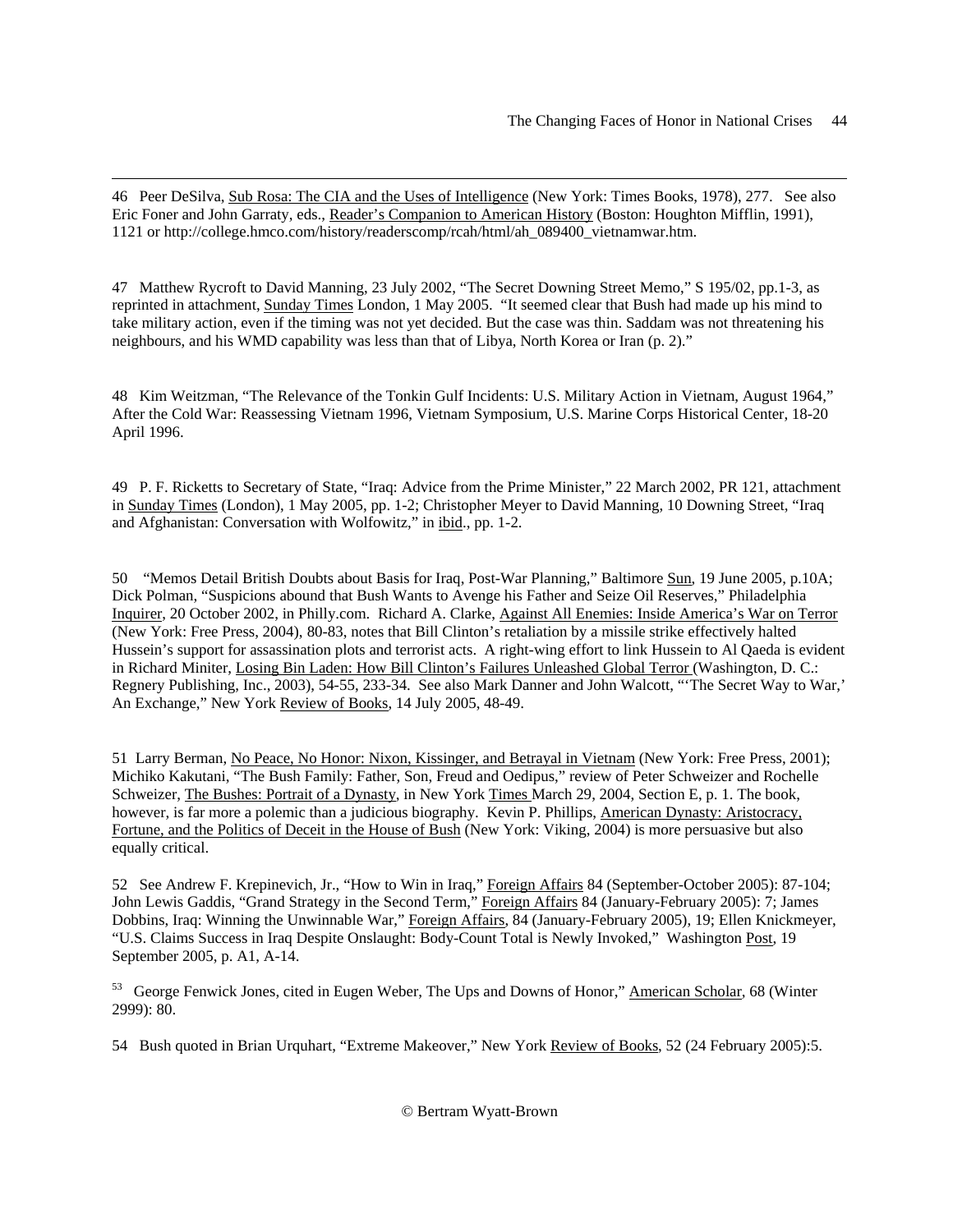55 "Palestinians Must Bear Burden of Peace, DeLay Tells Israelis," New York Times, 30 July 2003.

56 The bloody shirt reference was derived from Marc Antony's holding of Caesar's blood-drenched toga in Shakespeare's play. Fir its current partisan usage, see "Waving the Bloody Shirt," Ghost in the Machine, 21 April 2003; Sidney Blumenthal, "Bush Waves the Bloody Shirt," Salon, March 11, 2004. Alan Cooperman and Thomas B. Edsall, "Evangelicals Say They Led Charge for the GOP," Washington Post, 8 November 2004, p. A01. "Bush won 79 percent of the 26.5 million evangelical votes and 52 percent of the 31 million Catholic votes." See also Ron Suskind, "Without a Doubt," New York Times, 17 October 2004, reprinted in Truthout; Alan Cooperman, "Openly Religious, to a Point: Bush Leaves the Specifics of His Faith to Speculation," Washington Post, 16 September 2004 p. A01. On the Southern poll figures, see Baltimore Sun, 26 June 2005, 1, 8A. For the nation as a whole it was 47% (down from 54%), 43% Northeast, (down from 48%) Midwest 44% (down from 56%), West 44% (down from 48%). On recruitment, see "San Antonio Leads Nation in Supporting the Army Recruiter," New York Times, 7 October 2005, A1, A25.

57 "Bush Pledges Crusade against 'Evil-Doers'," Associated Press, 17 September 2001.

58 Dick Polman, "Suspicions Abound that Bush Wants to Avenge his Father and Seize Oil Reserves," Philadelphia Inquirer, 20 October 2002, in Philly.com.

59 See Michael Lind, Made in Texas: George W. Bush and the Southern Takeover of American Politics (New York: Basic Books, 2003), 142-43.

<sup>60</sup> David Pryce-Jones, "Shame and Honor, Terribly Twisted: A Central Truth of Arab Culture Is on Full Display in Iraq," National Review, 55 (21 April 2003):36. See also, idem, "Shame and Honor, As Always," 55 (24 November 2003):20.

61 Bill Gertz and Rowan Scarborough, "Shaming Effect on Arab World," Washington Times, 29 April 2003 (http//www.washtimes.com/national/20030429-91488338.htm).

62 Alan Riding ,"Palestinian Film Looks at Suicide Bombers," New York Times, 6 September 2005, p. B6; Thomas Friedman, "The Humiliation Factor," New York Times, 9 November 2003, Section 4, p. 11, <nytimes.com/2003/11/09/opinion/09FRIE.html>; Anthony Shadid, Night Draws Near: Iraq's People in the Shadow of America's War (New York: Henry Holt, 2005), 200; Robert A. Pape, Dying the Win: The Strategic Logic of Suicide Terrorism (New York: Random House, 2005), 242.

63 Neil Ferguson, "Cowboys and Indians," New York Times 24 May 2005, p. A25.

64 Edward N. Luttwak, "Iraq: The Logic of Disengagement," Foreign Affairs 84 (January-February 2005):28-30; see also Bernard Lewis, "Freedom and Justice in the Modern Middle East," Foreign Affairs 84 (May-June 2005), 36- 51, esp. 50-51.

65 Phillips, author of Losing Iraq: Inside the Postwar Reconstruction Fiasco (Westview Press, 2005), quoted in Phebe Marr, "Occupational Hazards: Washington's Record in Iraq," Foreign Affairs 84 (September-October 2005): 184.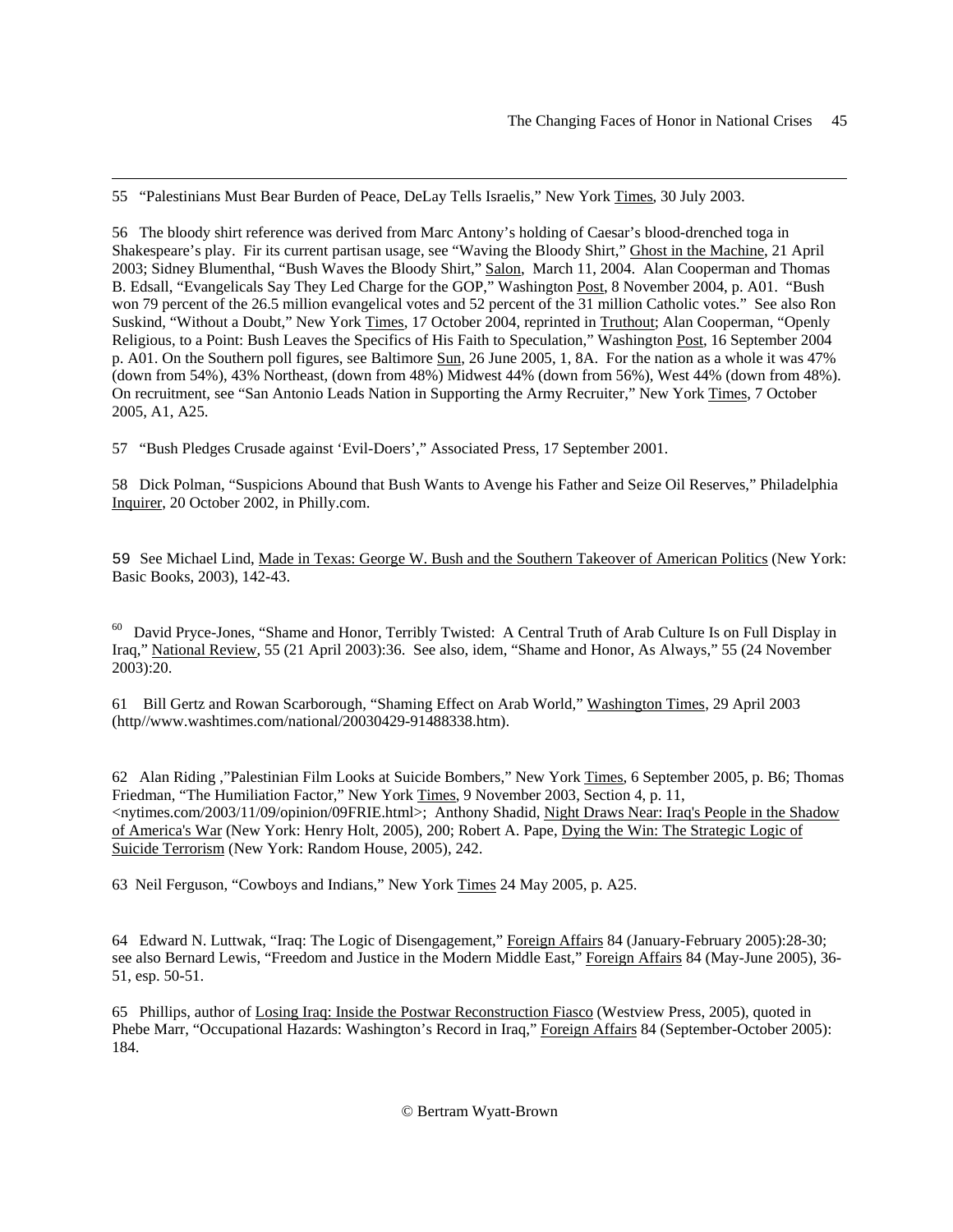<sup>66</sup> David Pryce-Jones, "Death of a Fantasy: Everything Saddam Hussein Built Up, in Utter Collapse," National Review,55 31 December 2003):18.

67 Victoria Firmo-Fontan, "The Dialectics of Humiliation: Polarization between Occupier and Occupied in Post-Saddam Iraq," pp. 3, 14; idem, "Polarization between Occupier and Occupied in Post-Saddam Iraq: Humiliation and the Formation of Political Violence," January 2004, unpublished paper; "Expressions of Humiliation in 'New Iraq'; Torture, Simulacra and Polarization," May 1004, unpublished paper, all three kindly lent by the author. Friedman observed the same issue. Thomas Friedman, "The Humiliation Factor," New York Times, 9 November 2003, Section 4, p. 11, <nytimes.com/2003/11/09/opinion/09FRIE.html>.

68 Fontan, "Polarization," pp.11-14; Diamond, Squandered Victory, 39-40; Firmo-Fontan, "Dialectics of Humiliation," 1-16; Raphael Patai, The Arab Mind (1976; New York: Hatherleigh Press, 2002), 37-38; Jan Goodwin, The Price of Honor: Muslim Women Lift the Veil of Silence in the Islamic World (Boston: Little, Brown, 1995); Sandra Mackay, The Saudis: Inside the Desert Kingdom (New York: Norton, 2002), 147-49, 166-68; Sana al-Khayyat, Honour and Shame: Women in Modern Iraq (London: Saqi Books, 1990); N. C. Aizenman, "A Killing Commanded by Tradition: Afghan Adultery Case Reflects Challenge of Extending Modern Law to Tribal Lands: Woman Accused of Adultery in Rural Afghanistan Killed Under Tribal Law," Washington Post 6 May 2005, A01; S. Aburish, Saddam Hussein: The Politics of Revenge (London: Bloomsbury, 2001).

69 Jack Shulimson, "The Marine War: III MAF [Marine Amphibious Force] in Vietnam, 1965-1971," paper presented at "After the Cold War: Reassessing Vietnam 1996, Vietnam Symposium, U.S. Marine Corps Historical Center, 18-20 April 1996. At a meeting of the City Club, Cleveland, Ohio, I heard General Walt explain the policy in the most optimistic terms.

A. Kevin Reinhart and Gilbert S. Merritt "Reconstruction and Constitution Building in Iraq," Addresses by Professor A. Kevin Reinhart and the Honorable Gilbert S. Merrit at Vanderbilt University Law School, January 23, 2004

Eric Schmitt, "Officer Criticizes Detainee Abuse," New York Times, 28 September 2005. Tom Malinowski, the director for Human Rights Watch in Washington, declared that "Even officers [like Fishback] who wanted to behave honorably found it difficult to do so because there was no clarity about what the rules are." Quoted in Josh White, "New Reports Surface About Detainee Abuse Mistreatment Was Routine, Soldiers Say," Washington Post, 24 September 2005.

72 Frances Fitzgerald, Fire in the Lake: The Vietnamese and the Americans in Vietnam (Boston: Little, Brown, 1972), 366; Kim Sengupta, "Troops Hurt in Bombing Blamed on Abuse Pictures," The Independent, 21 January 2005; Bertram Wyatt-Brown and Victoria C. Fontan, "The Honor Factor," in "Perspectives," Baltimore Sunday Sun, 23 January 2005, p. 5F; Joseph Lelyveld, "Interrogating Ourselves," New York Times Sunday Magazine, 12 June 2005, 36-43, 60, 66-69; Steven Strasser ed., The Abu Ghraib Investigations: The Official Reports of the Independent Panel and Pentagon on the Shocking Prisoner Abuse in Iraq (New York: Public Affairs 2004).

73 Metz quoted in Mark Danner, "Iraq: The Real Election," New York Review of Books, 52 (28 April 2005):41.

74 P. W. Singer, "Outsourcing War," Foreign Affairs 84 (March-April 2005): 119-132.